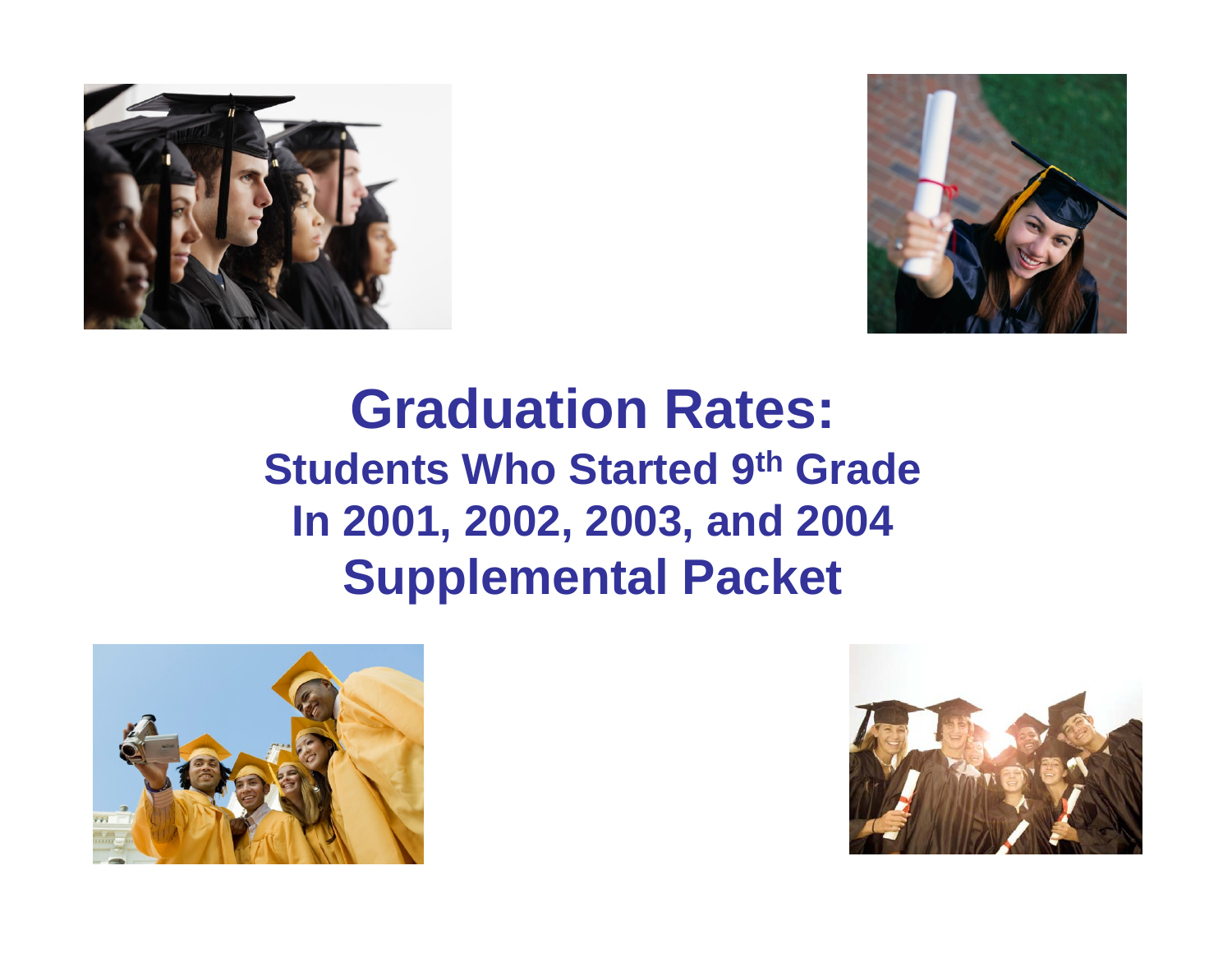**Statewide**, **73.6% of students in the 2004 Total Cohort graduated by August 2008, while 13.6% of those students were still enrolled.**

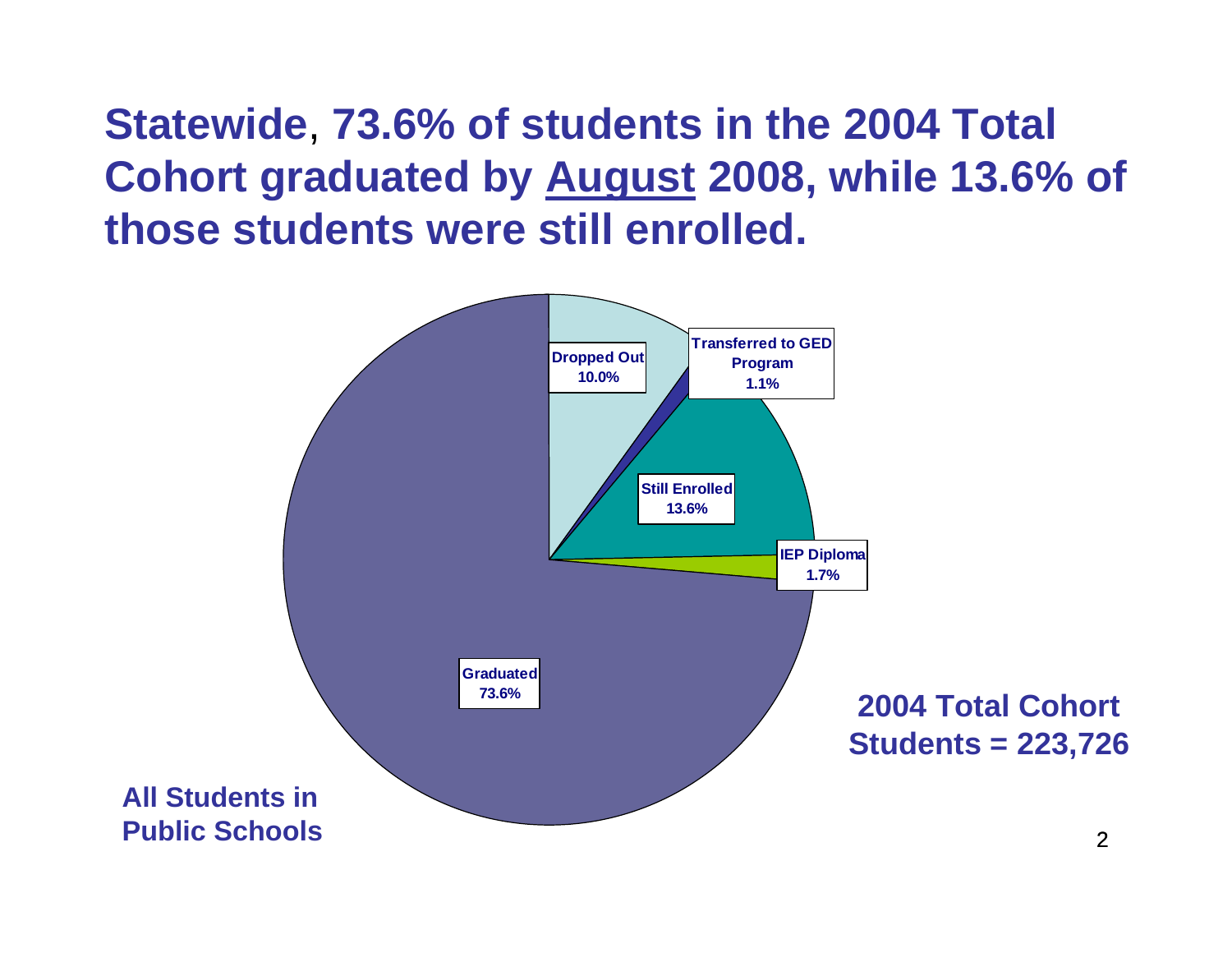**For students who entered 9th grade in 2004, graduation rates were higher in August 2008 than in June 2008- translating to 6,077 more students graduating statewide.**

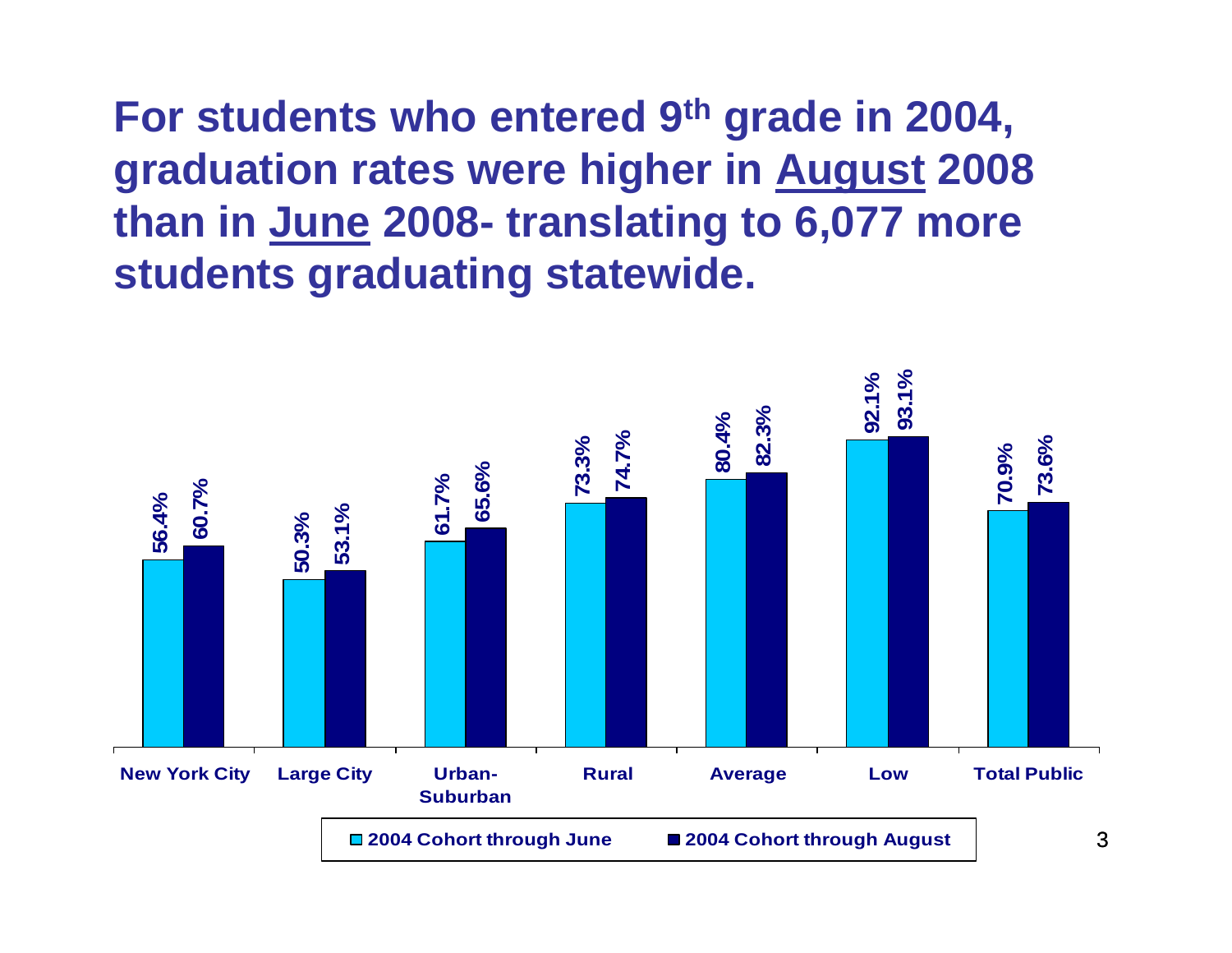# **Statewide Achievement Gap Data**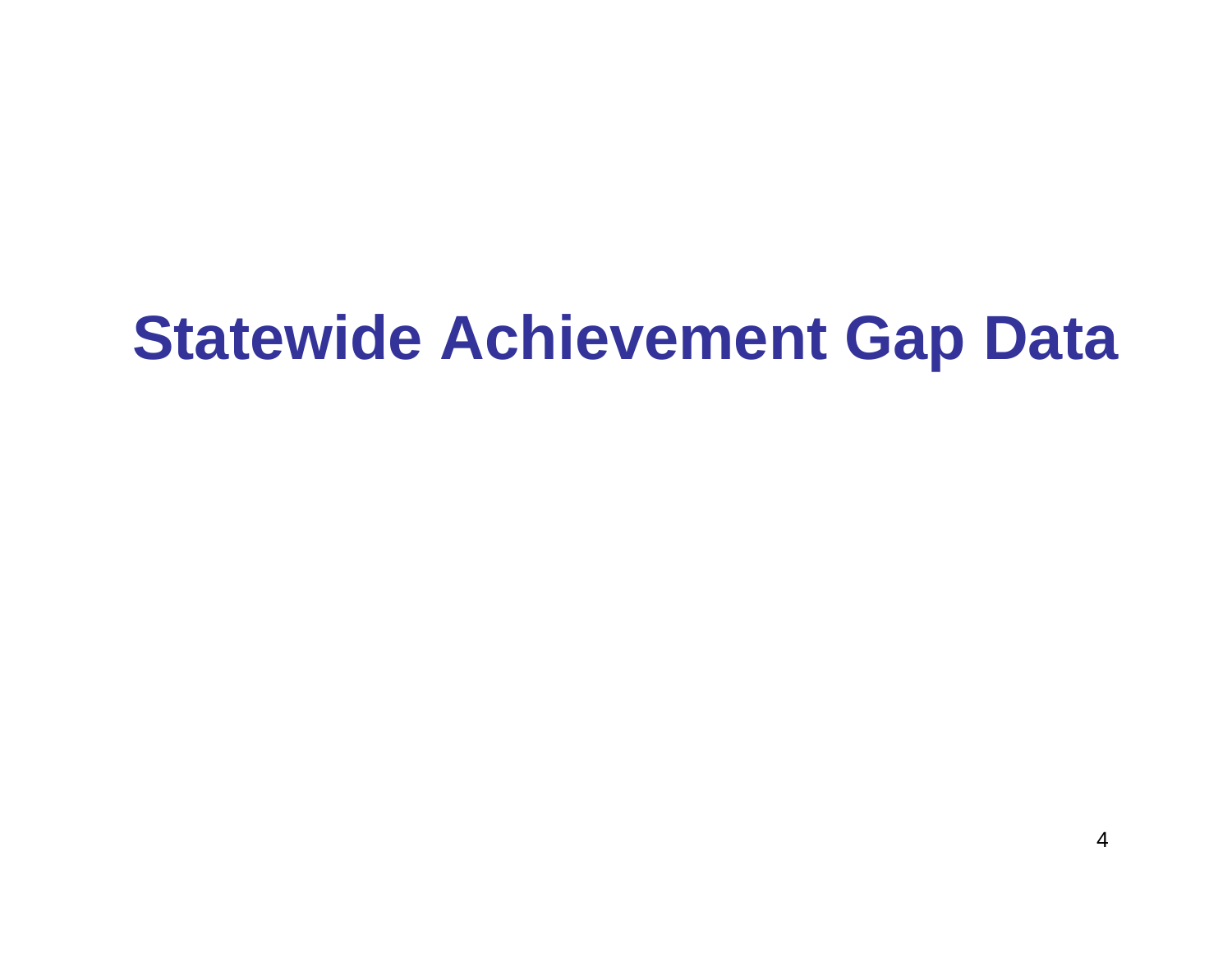### **Achievement Gap Between English Language Learners and All Students Graduating with Regents or Local Diploma After 4 Years**

**Percentage Point Difference for June Graduates plus August Graduates 2008**



### **Percentage Point Difference**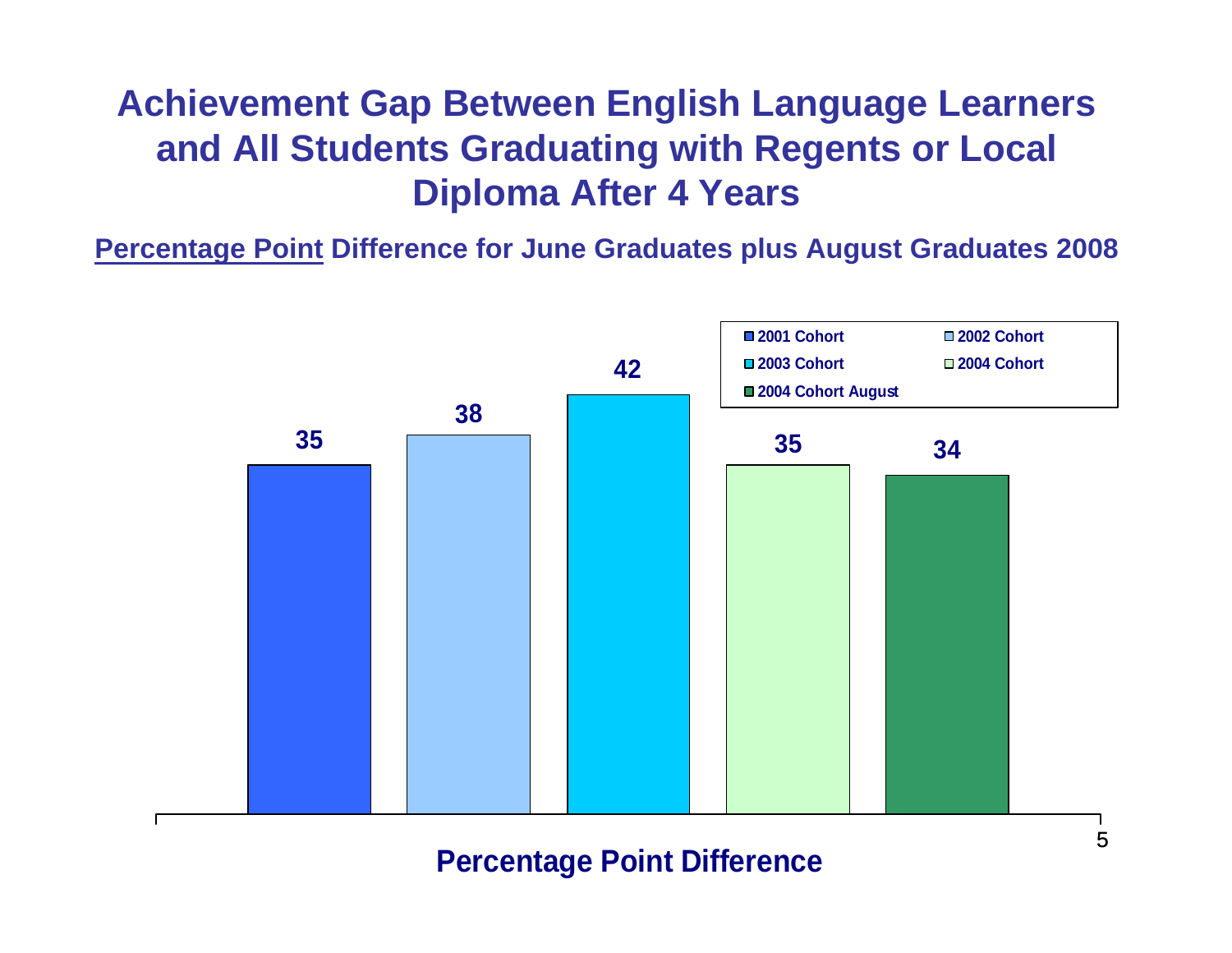### **Achievement Gap Between Students with Disabilities and All Students Graduating with Regents or Local Diploma After 4 Years**

**Percentage Point Difference for June Graduates plus August Graduates 2008**



### **Percentage Point Difference**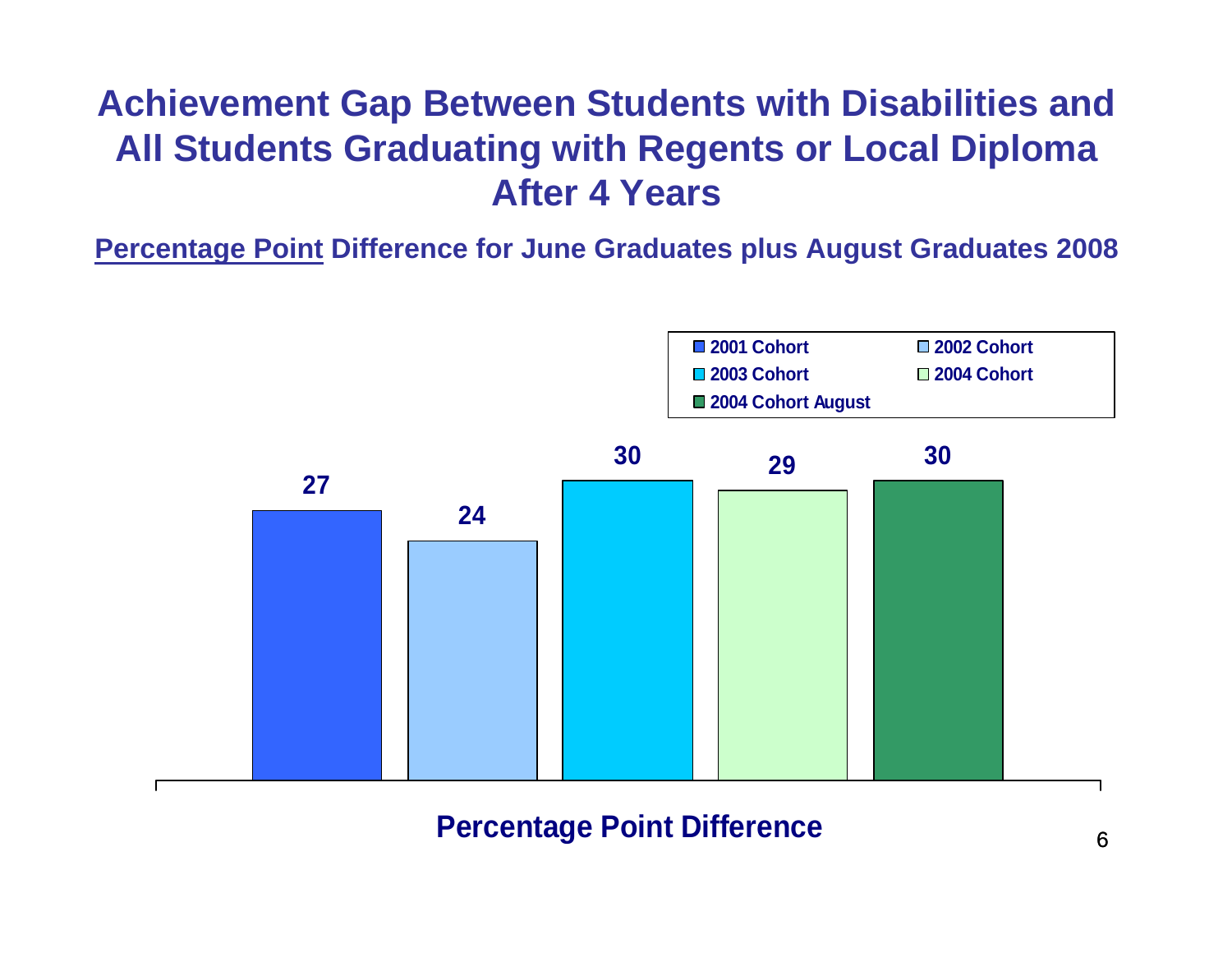**Achievement Gap in Percentage Between English Language Learners / Students with Disabilities and All NYS Public Students Graduating with Regents or Local Diploma After 4 Years** 

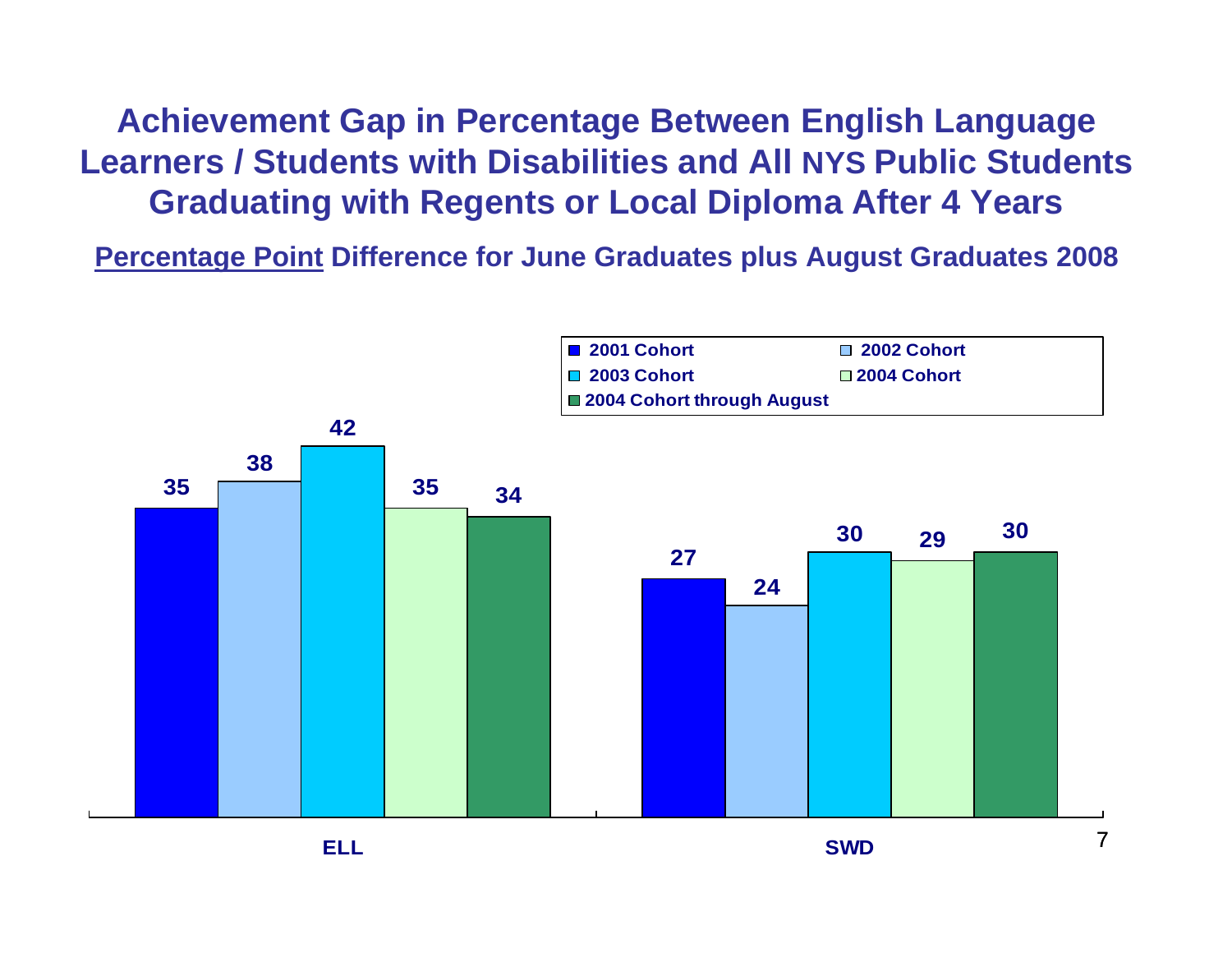### **Achievement Gap in Percentage Between Black and White and Hispanic and White Students Graduating with Regents or Local Diploma After 4 Years**



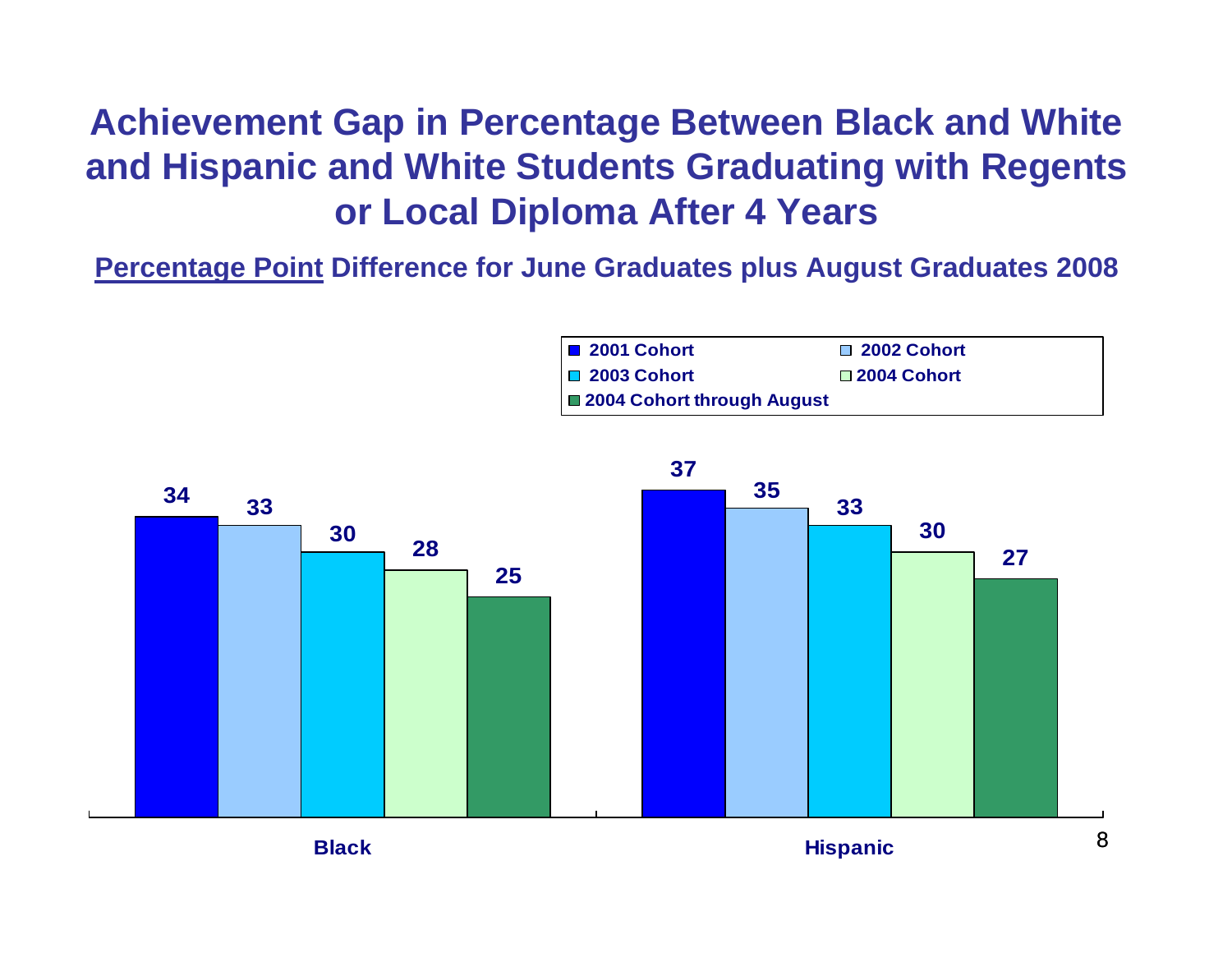# **NYC and Big Four Cities Data**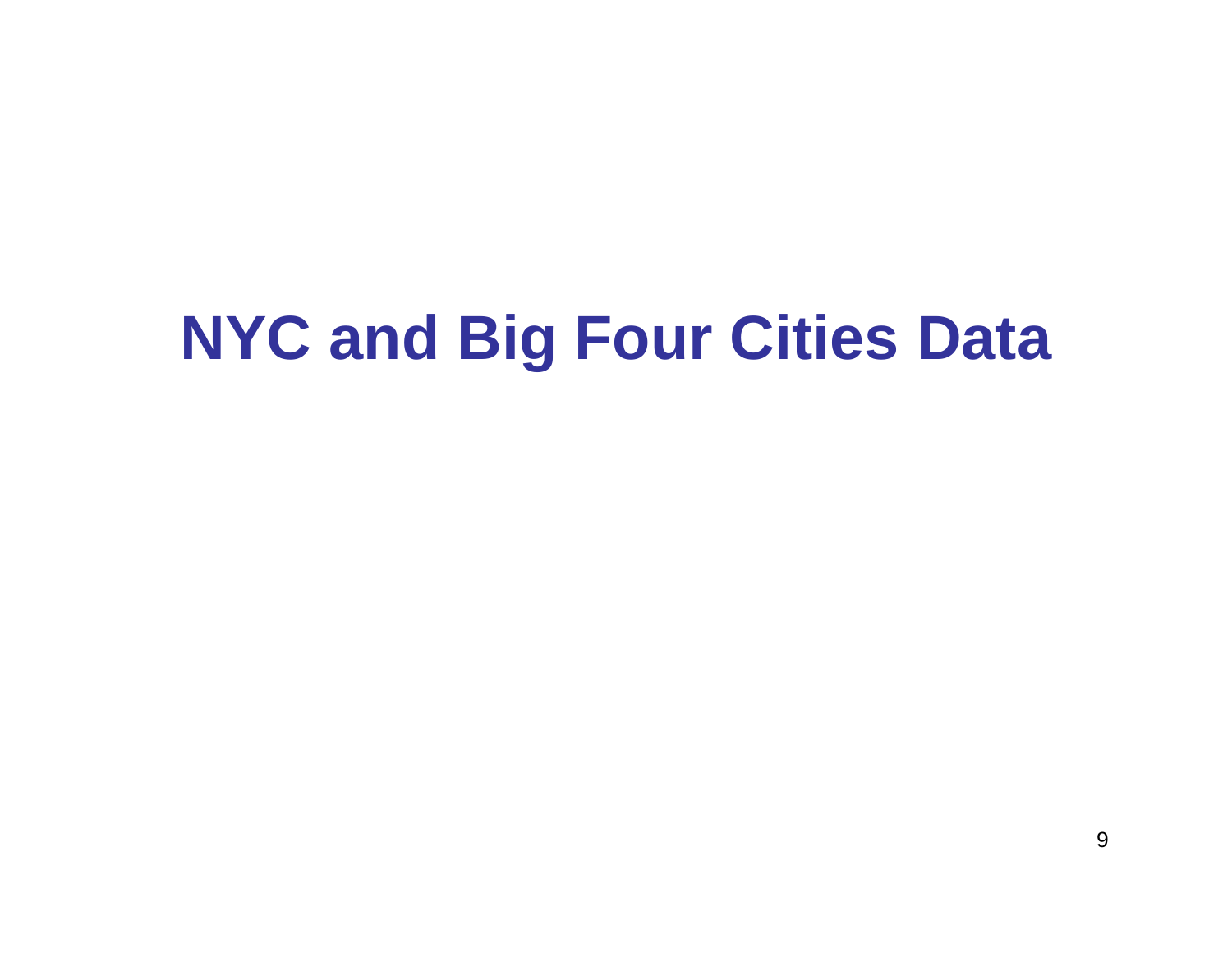### **Percentage of NYC and Big Four Cities' Students Graduating with Regents or Local Diploma After 4 Years**

#### **Results of June Graduates plus August Graduates 2008**

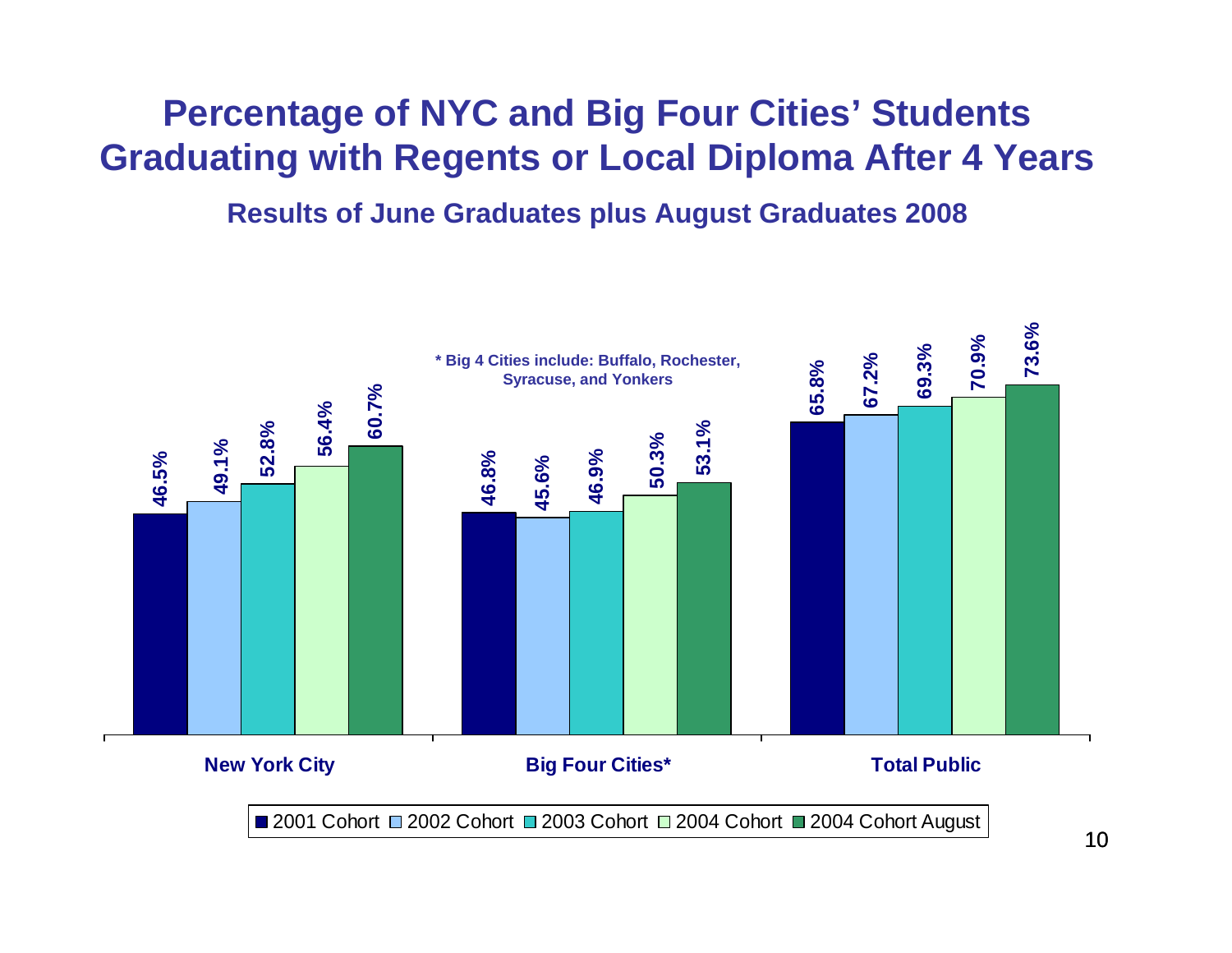### **Gap Between the Percentage of NYC/ Big Four Cities' and NYS Total Public Students Graduating with Regents or Local Diploma After 4 Years**

**Percentage Point Difference Results of June Graduates 2004 plus August Graduates 2008**



**\* Big 4 Cities include: Buffalo, Rochester, Syracuse, and Yonkers**

2001 Cohort □ 2004 Cohort August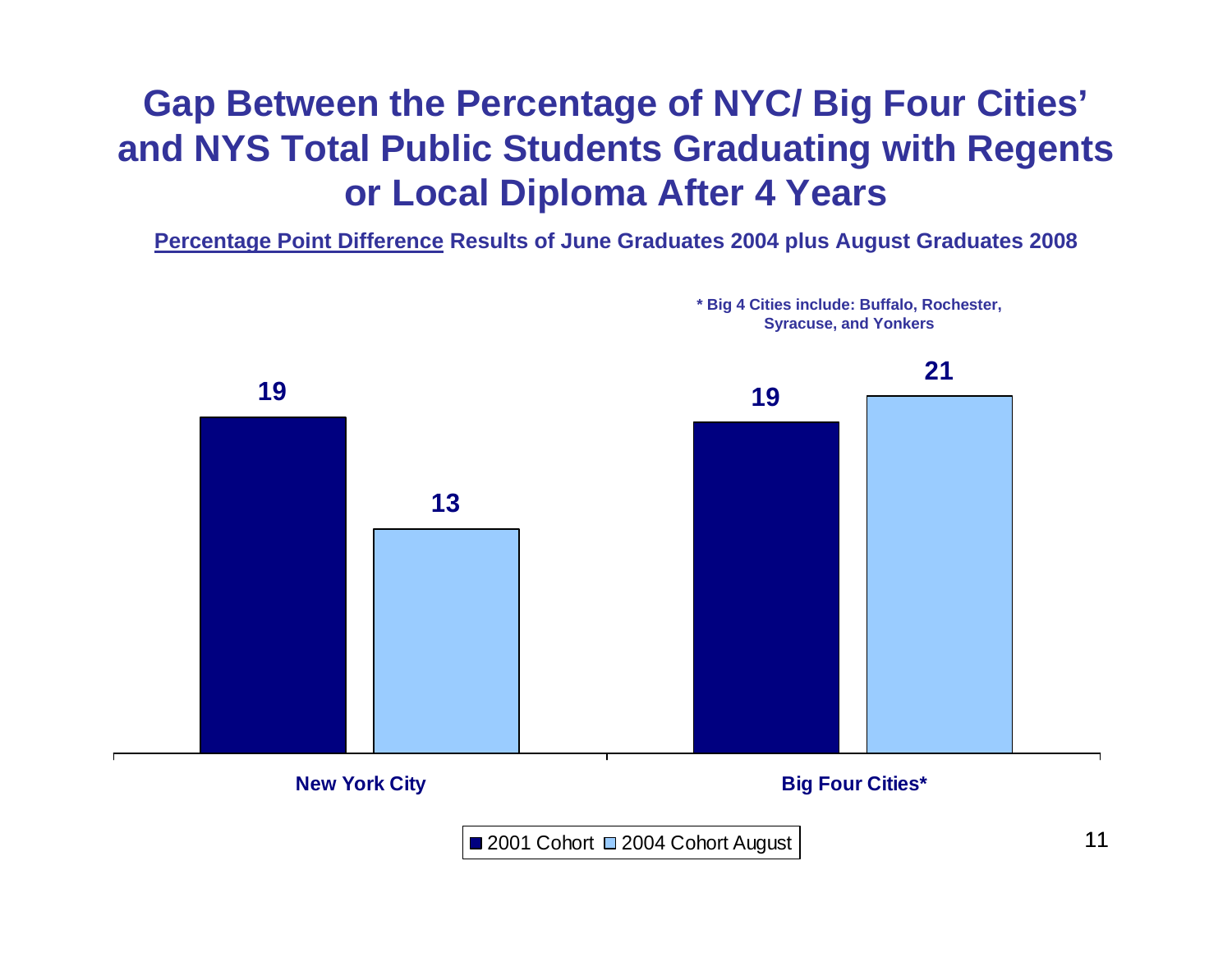### **Percentage of NYC and Big Four Cities' Students Graduating with Regents or Local Diploma After 4 Years**

**Results of June Graduates plus August Graduates 2008**



12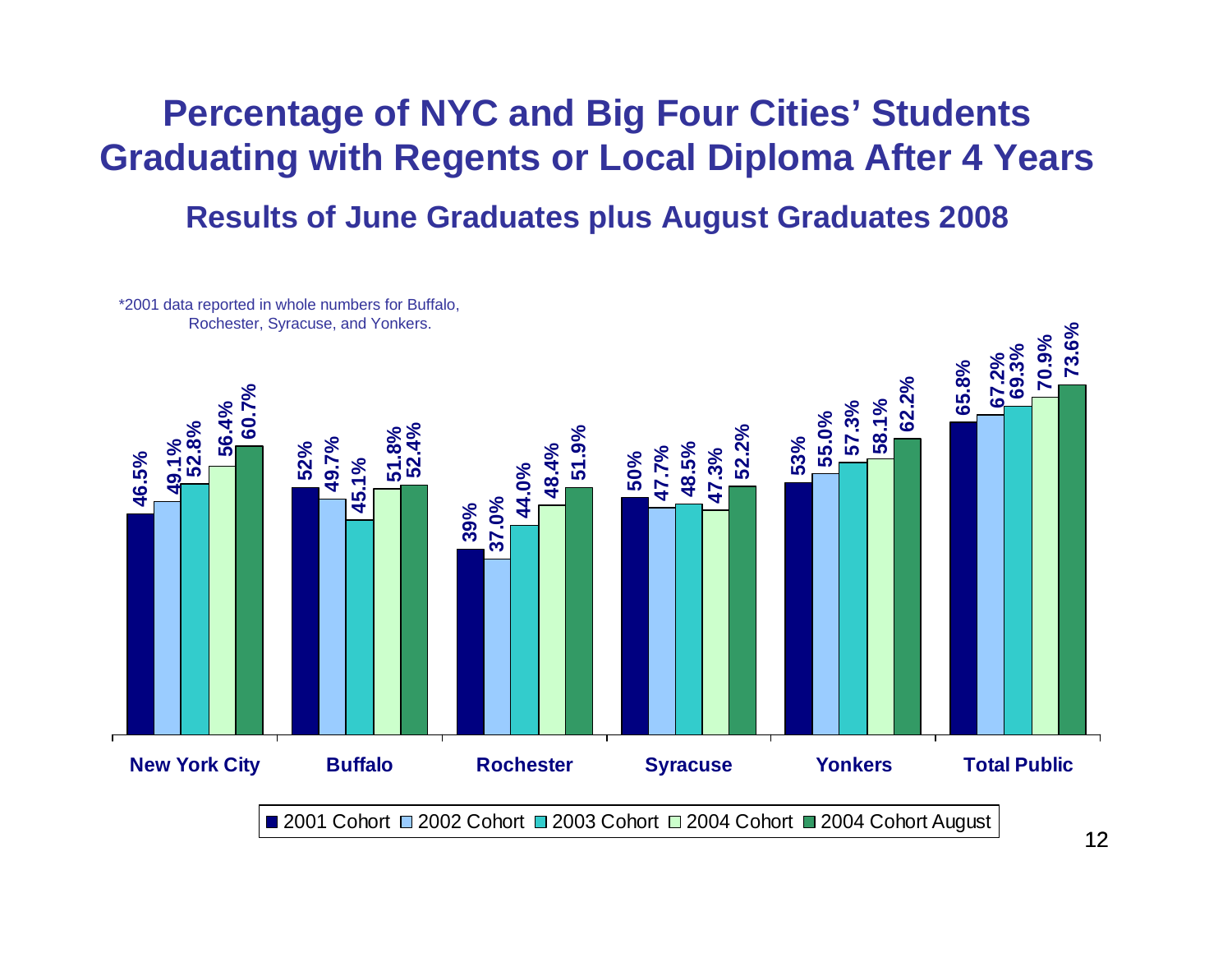**NYC/ Big Four Cities Achievement Gap Data**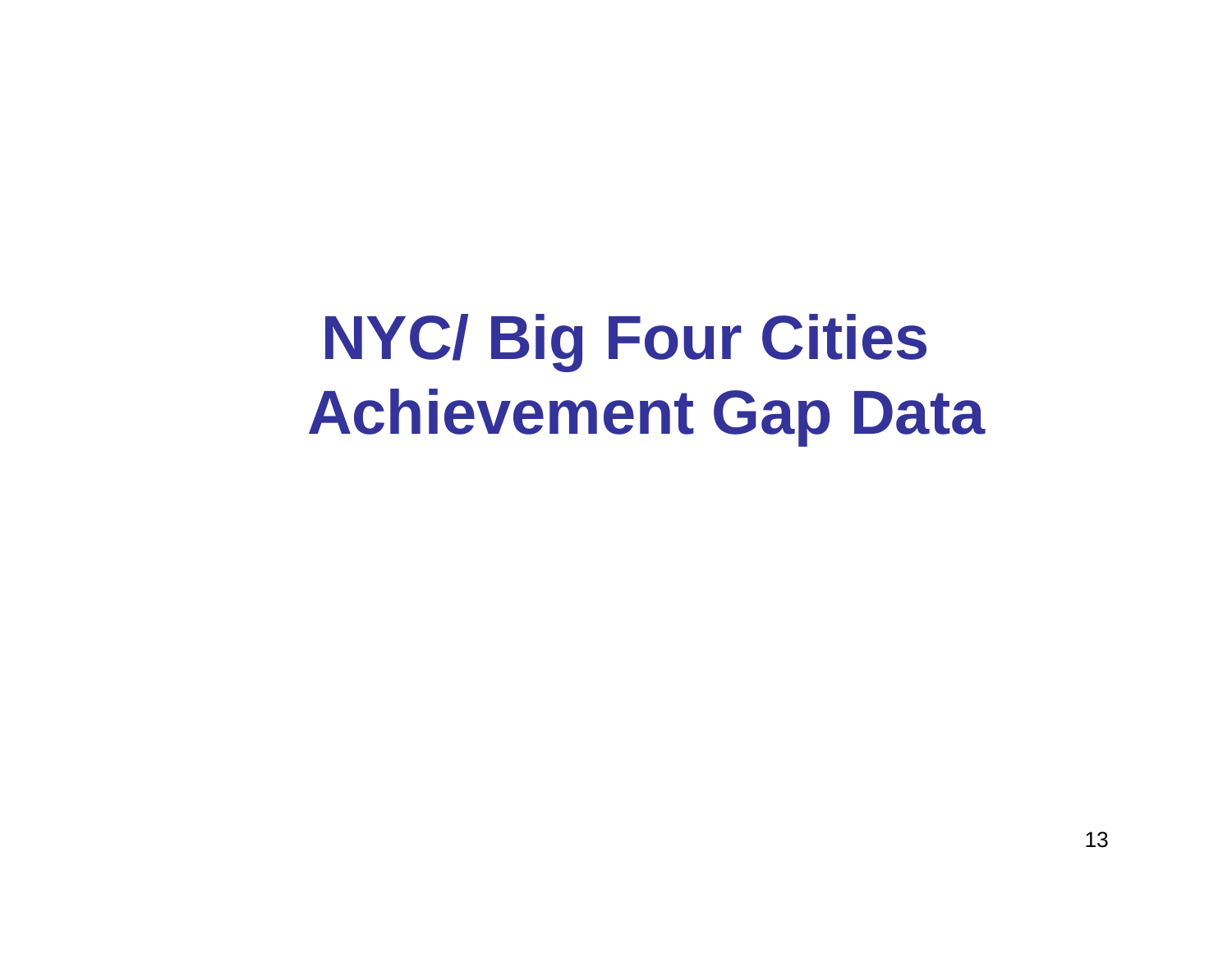### **Big 5 Cities Achievement Gap Data Graduating with Regents or Local Diploma After 4 Years**

### **Percentage Point Difference for August Graduates 2008**

**ELL**

■ Students with Disabilities ■ Black ■ Hispanic

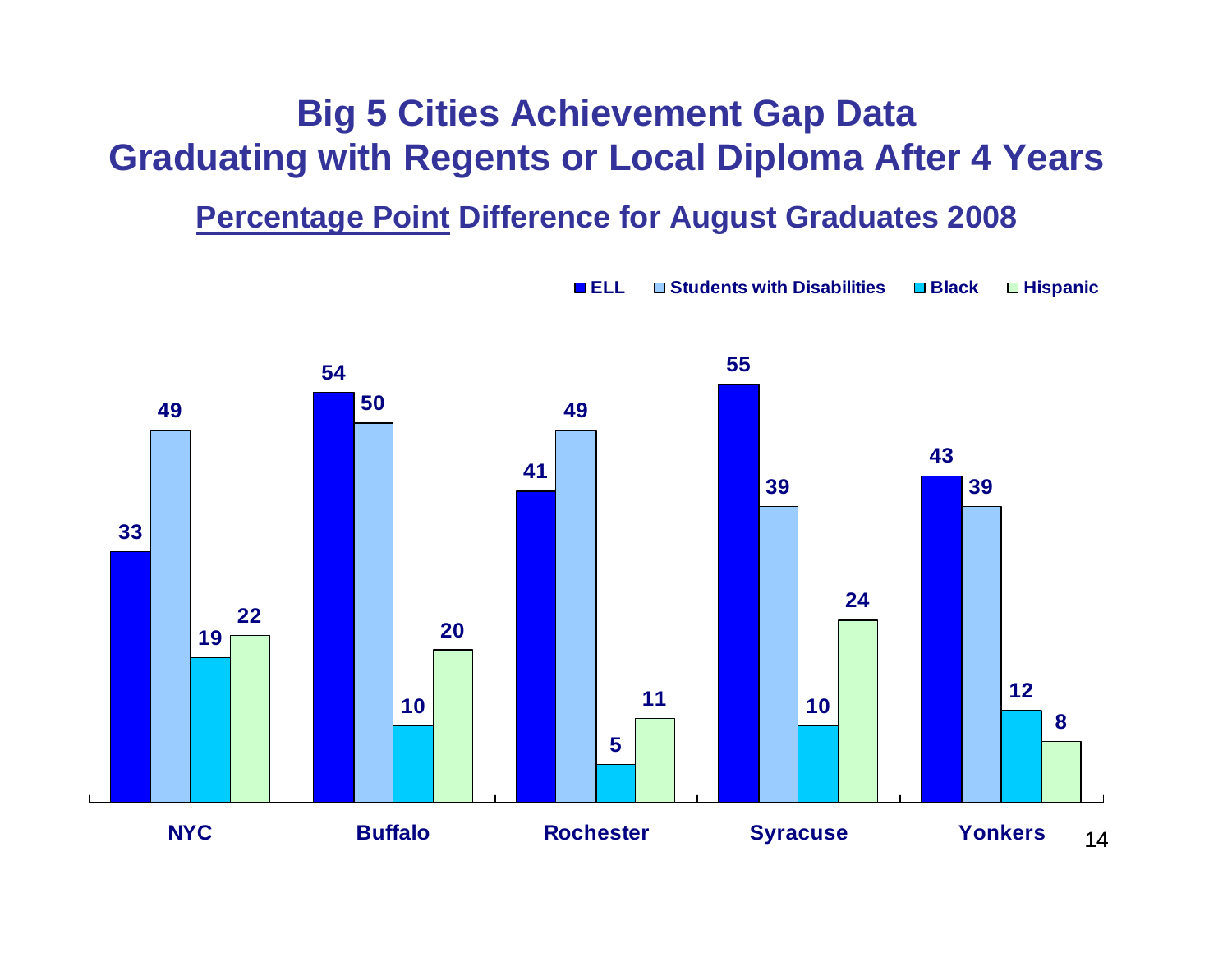### **Achievement Gap Between English Language Learners and All Students Graduating with Regents or Local Diploma After 4 Years**

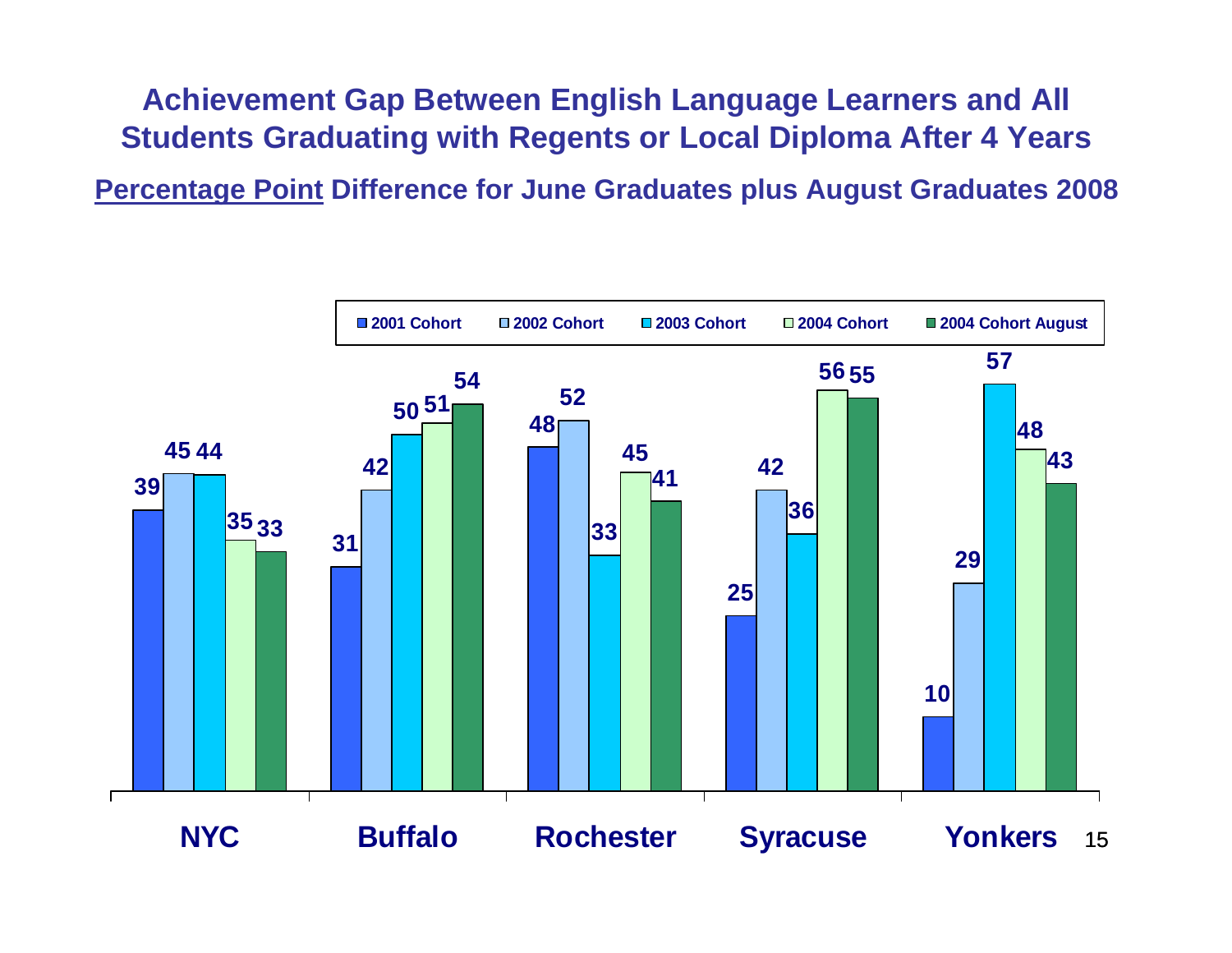### **Achievement Gap Between Students with Disabilities and All Students Graduating with Regents or Local Diploma After 4 Years**

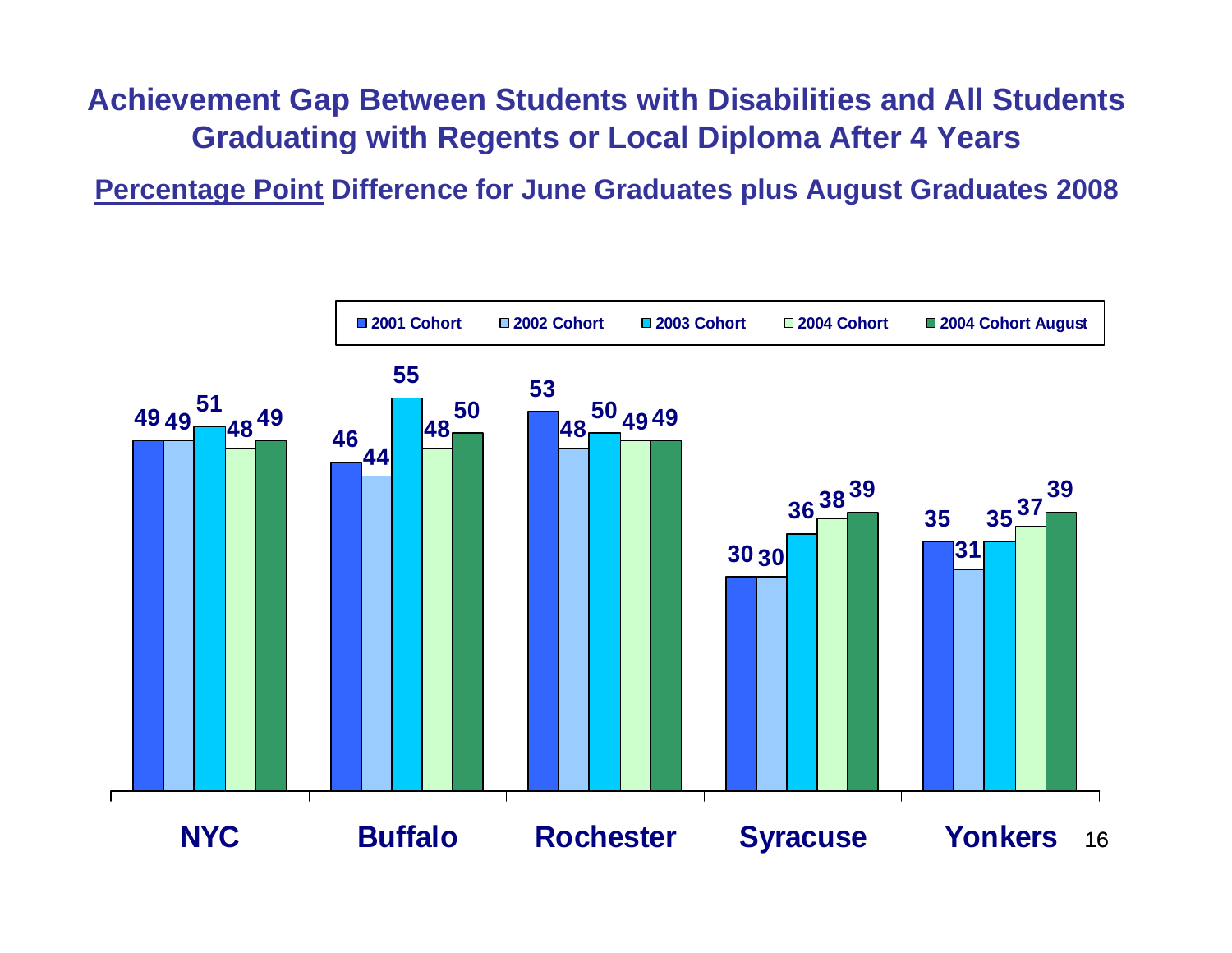**Achievement Gap in in Percentage Between Black Students in the Big 5 and White Students in the Big 5 Graduating with Regents or Local Diploma After 4 Years** 



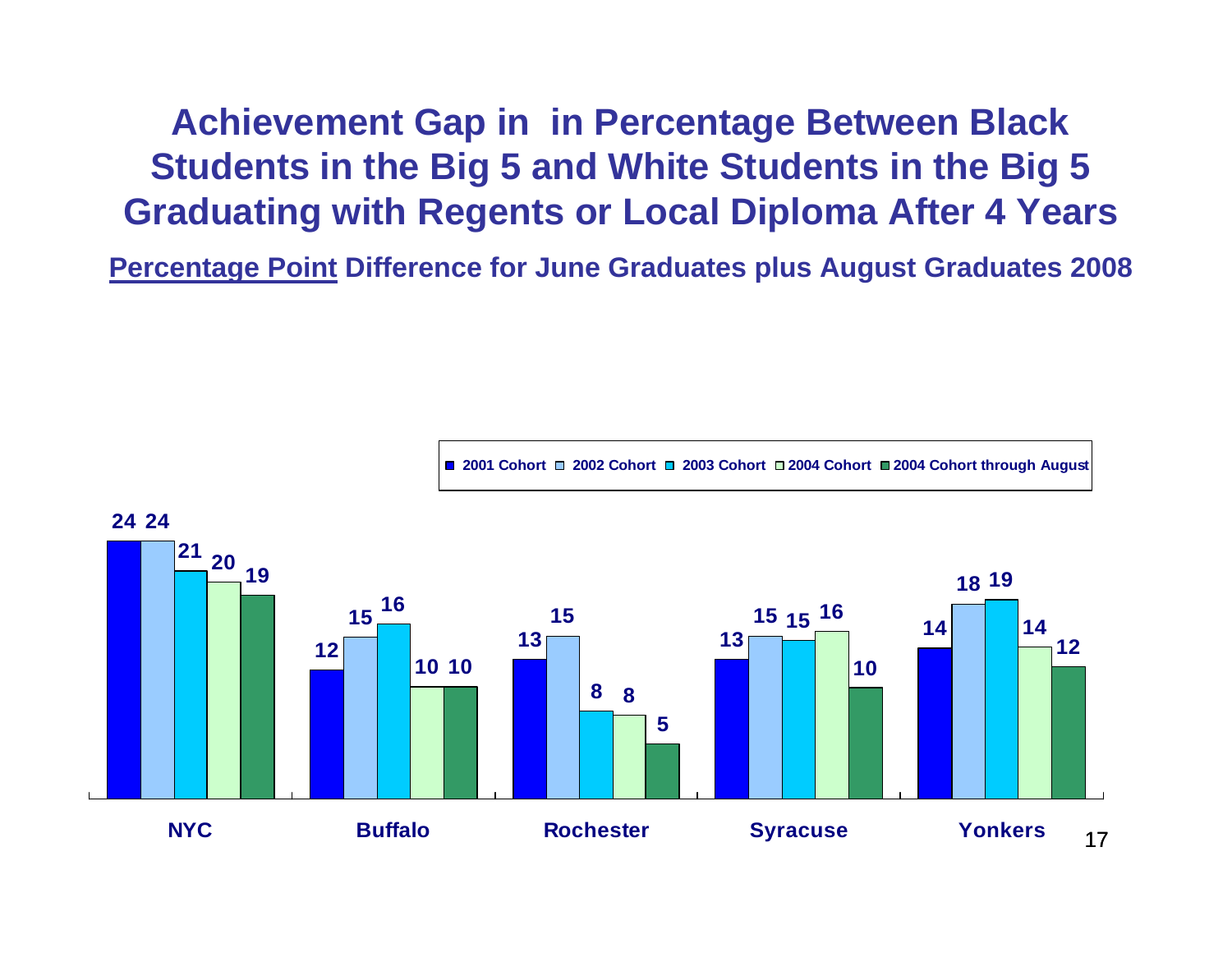### **Achievement Gap in Percentage Between Black Students in the Big 5 and White Students Statewide Graduating with Regents or Local Diploma After 4 Years**

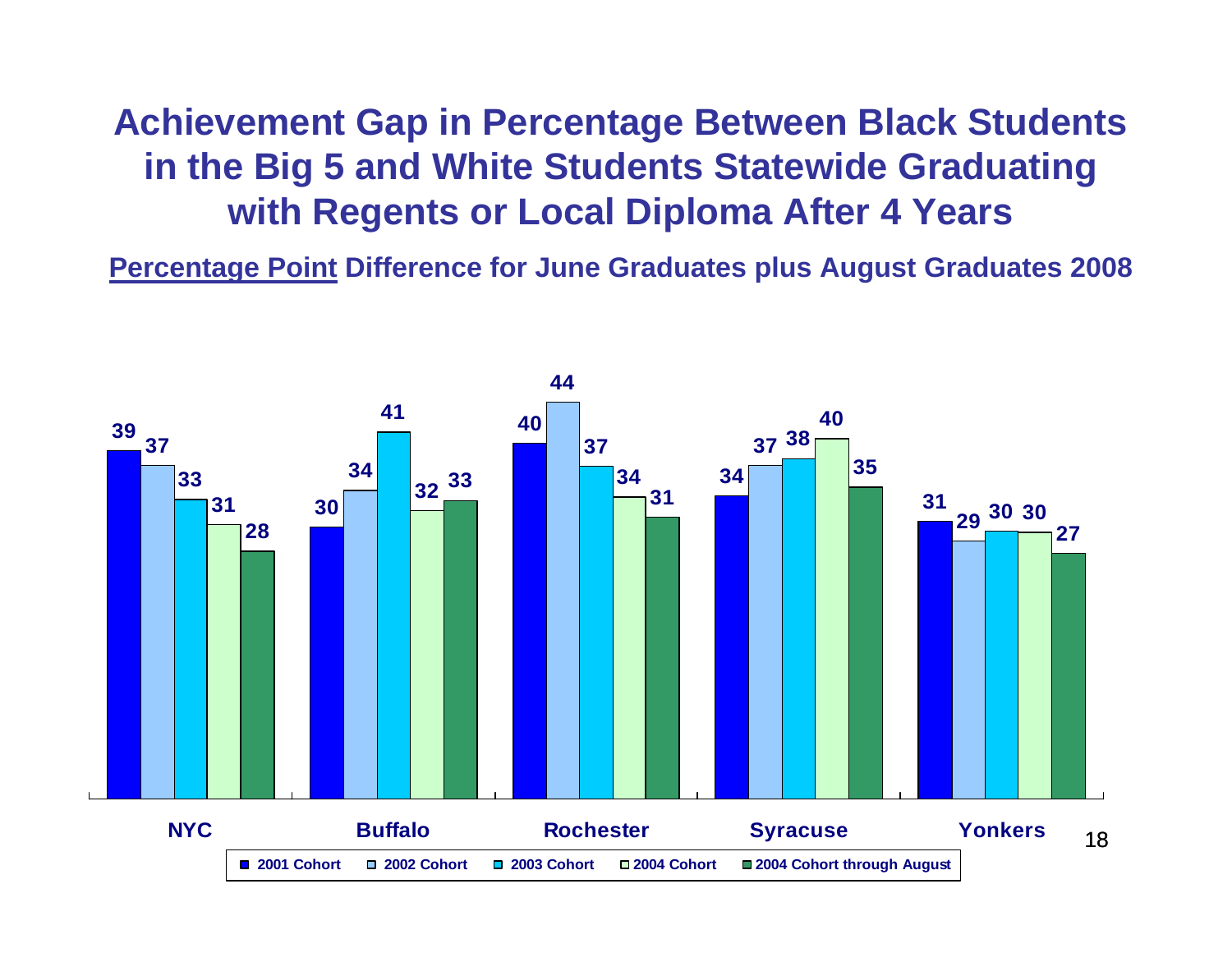**Achievement Gap in Percentage Between Hispanic Students in the Big 5 and White Students in the Big 5 Graduating with Regents or Local Diploma After 4 Years**

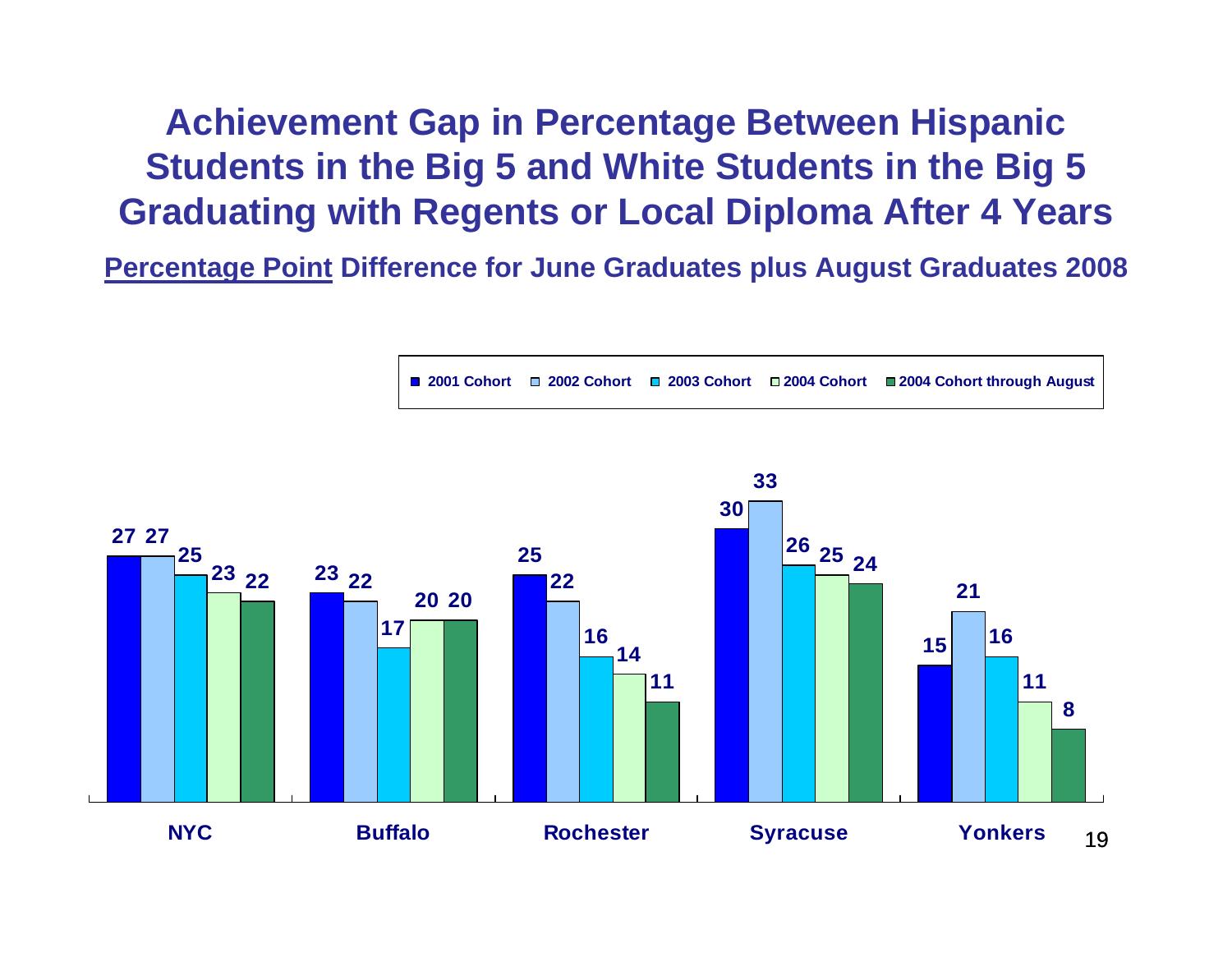**Achievement Gap in Percentage Between Hispanic Students in the Big 5 and White Students Statewide Graduating with Regents or Local Diploma After 4 Years**

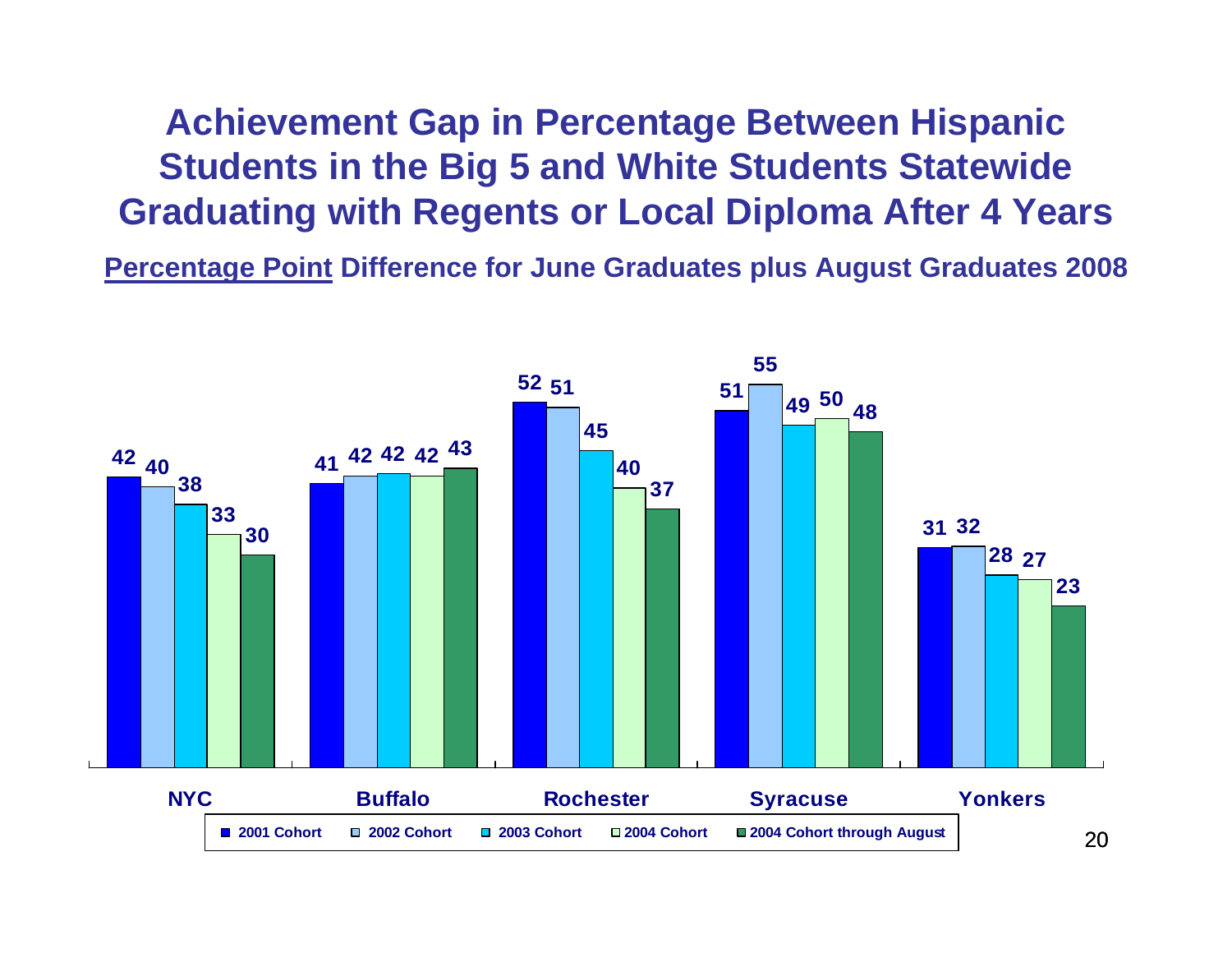# **Graduation Rates by Need/Resource Group For 4, 5, and 6 Years**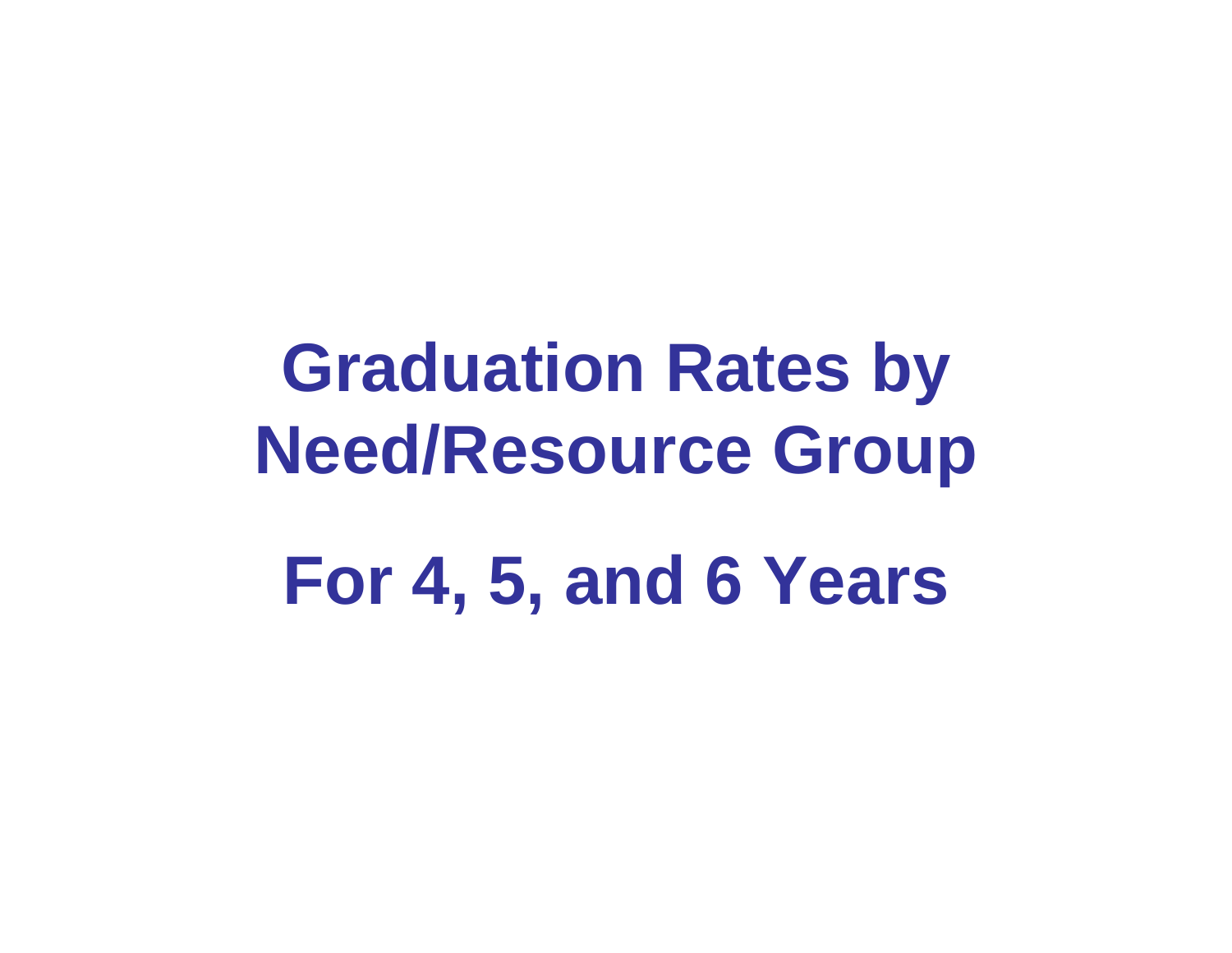### **In New York City, the percentage of students graduating increases after the 4th year.**

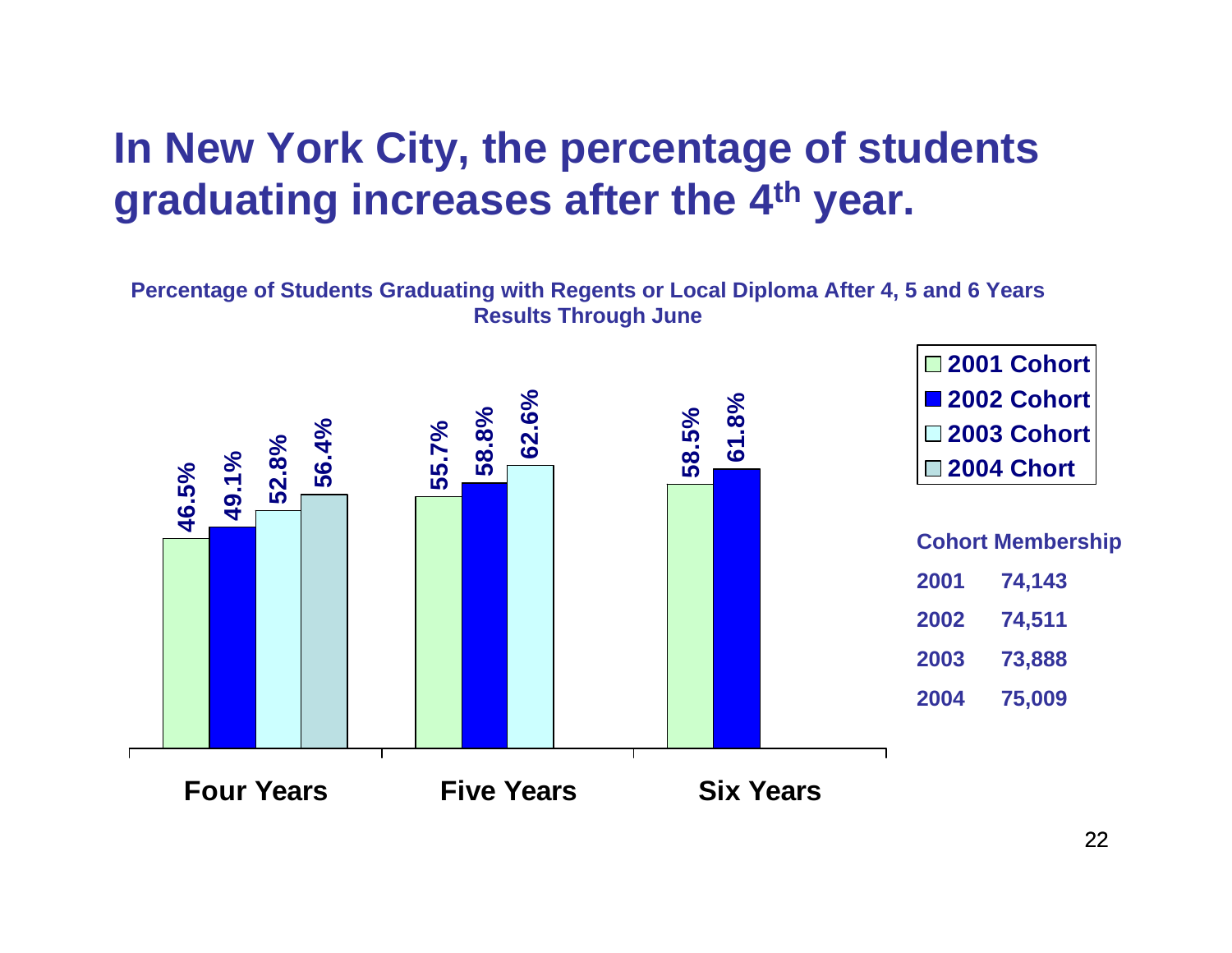### **In the Big 4 Cities, the percentage graduating increases after the 4th year.**

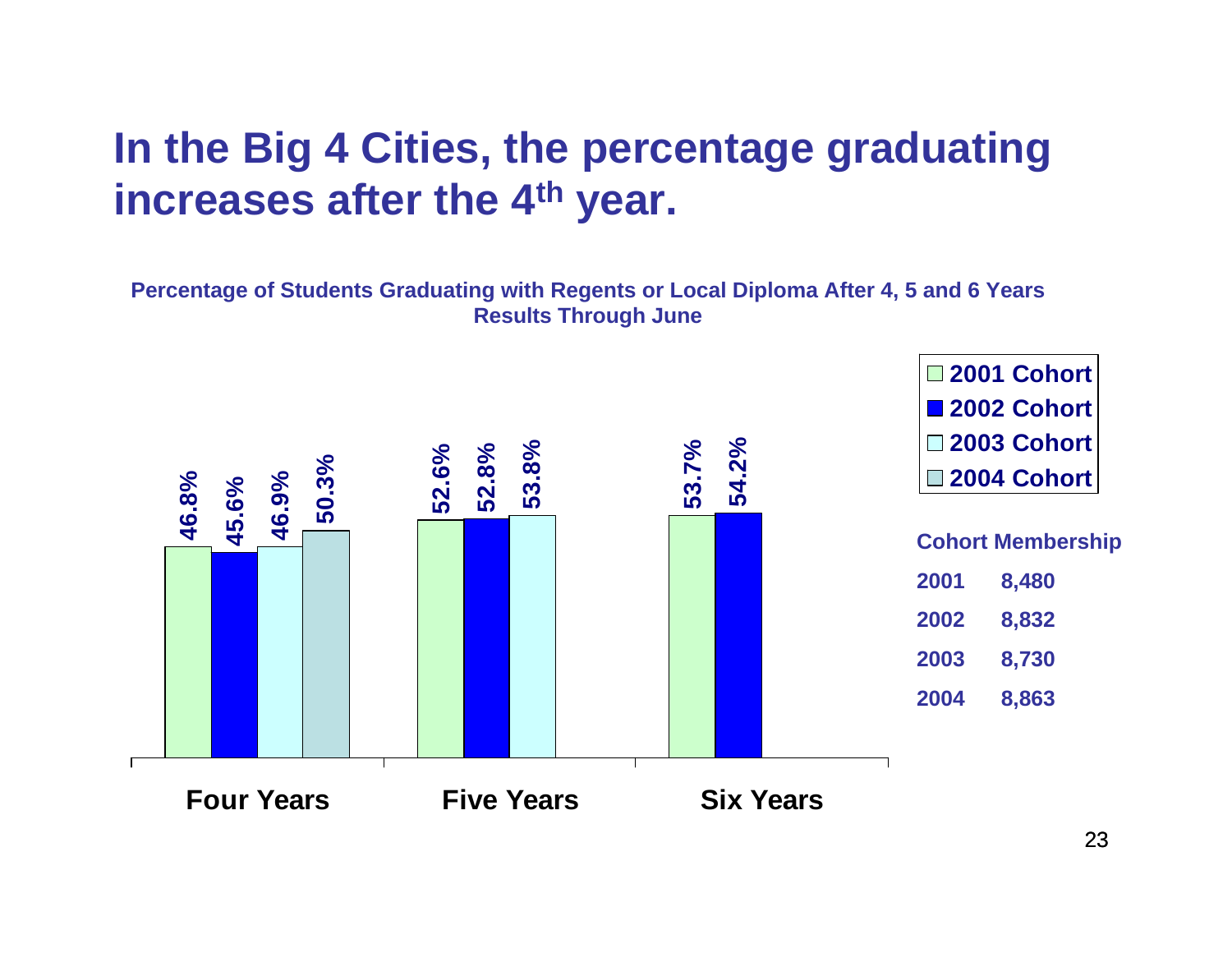## **The same trend is true in High Need Urban-Suburban Districts.**

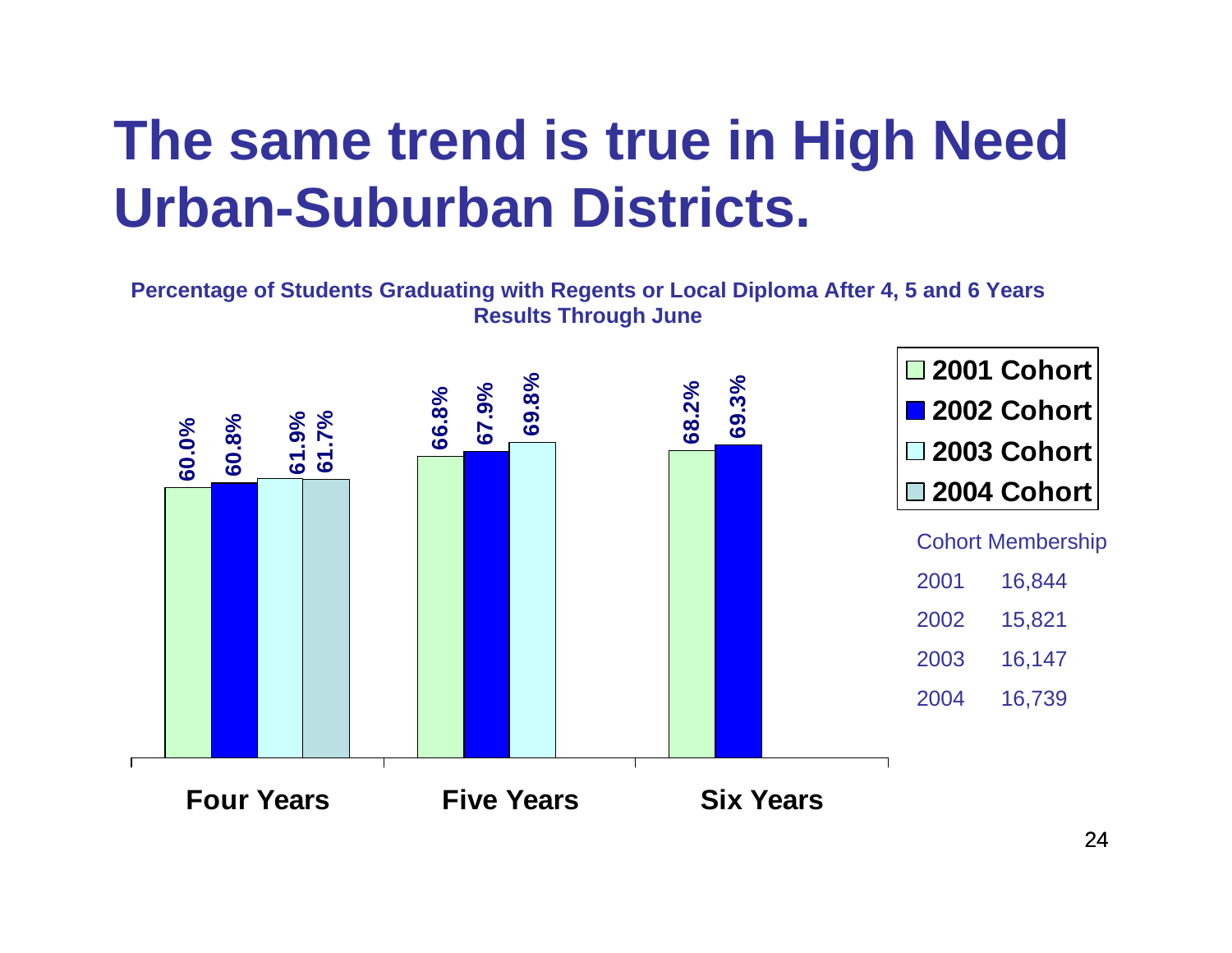## **Increases are smaller in High Need Rural Districts in the 5th year.**

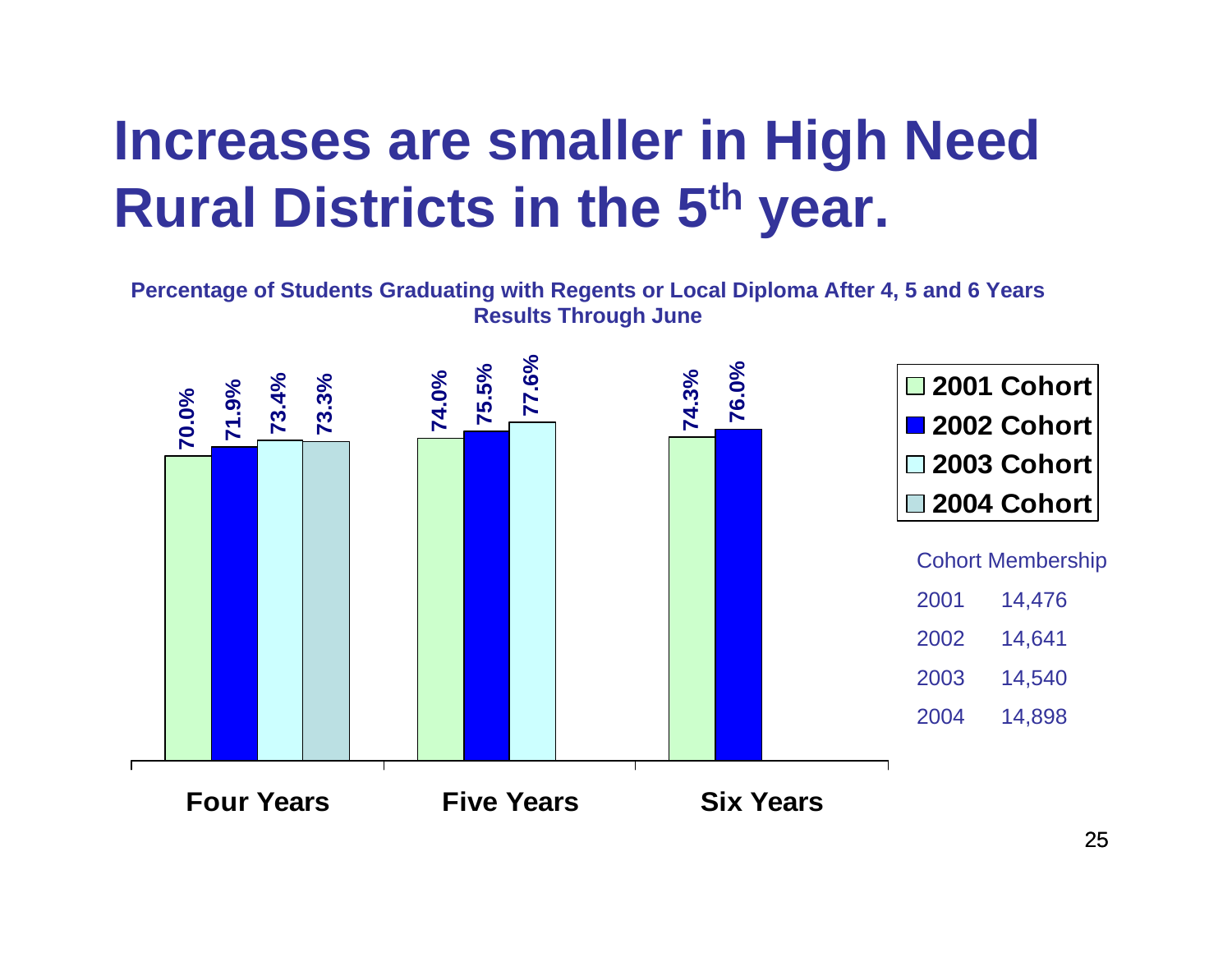# **Average Need Districts show increases in the 5th year.**

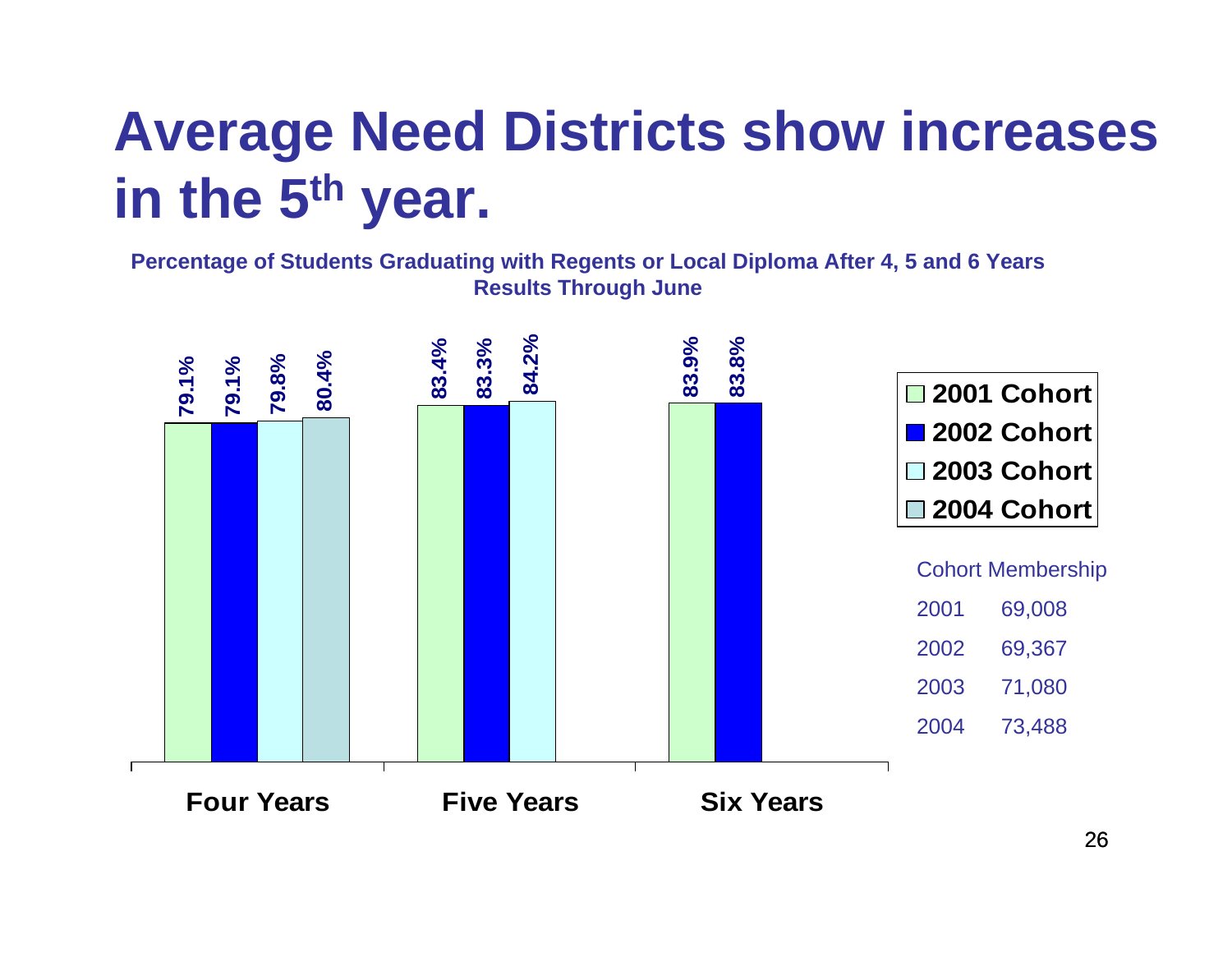# **Low Need Districts show small increases in the 5th year.**

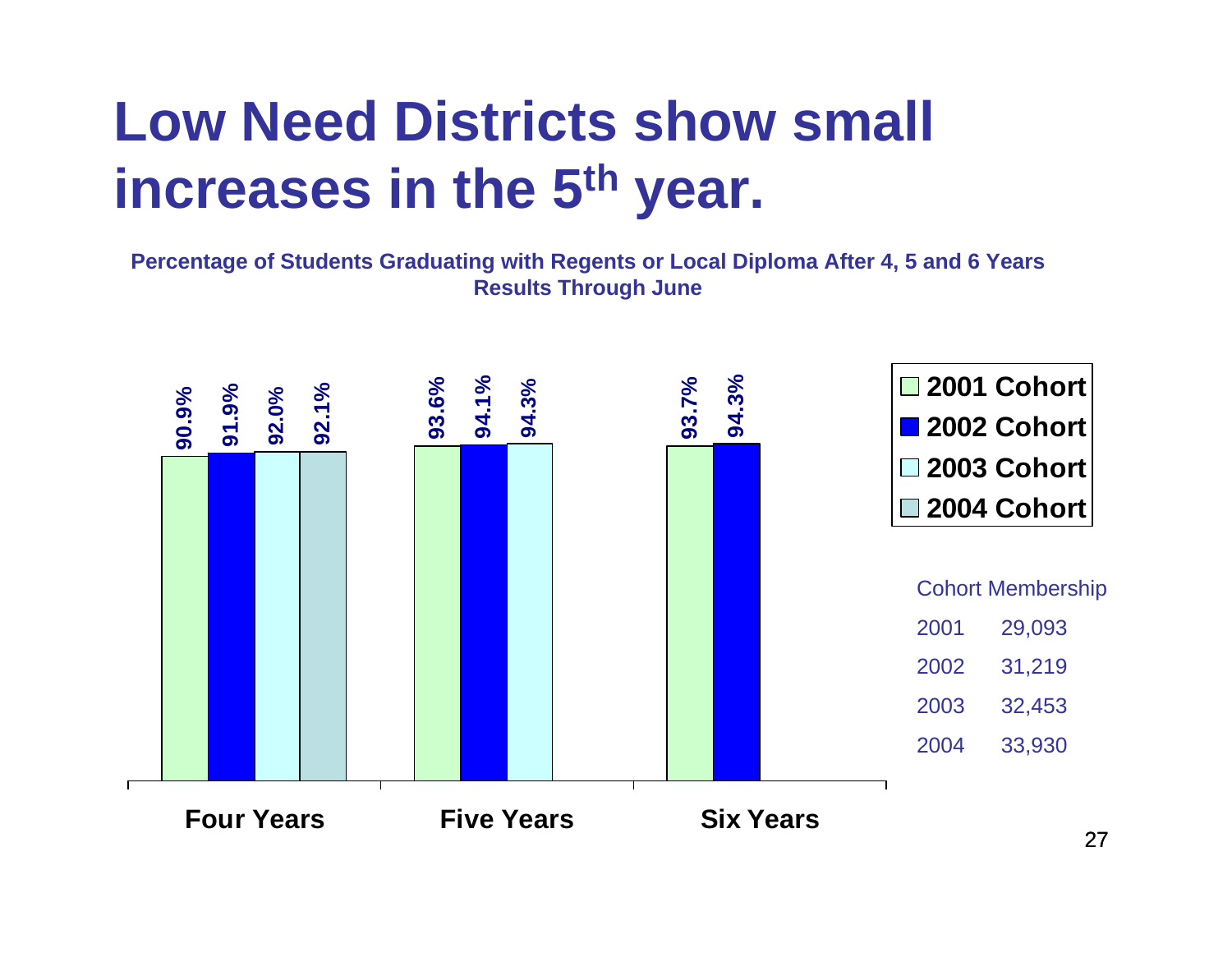# **Results for Students by Race/Ethnicity and Gender**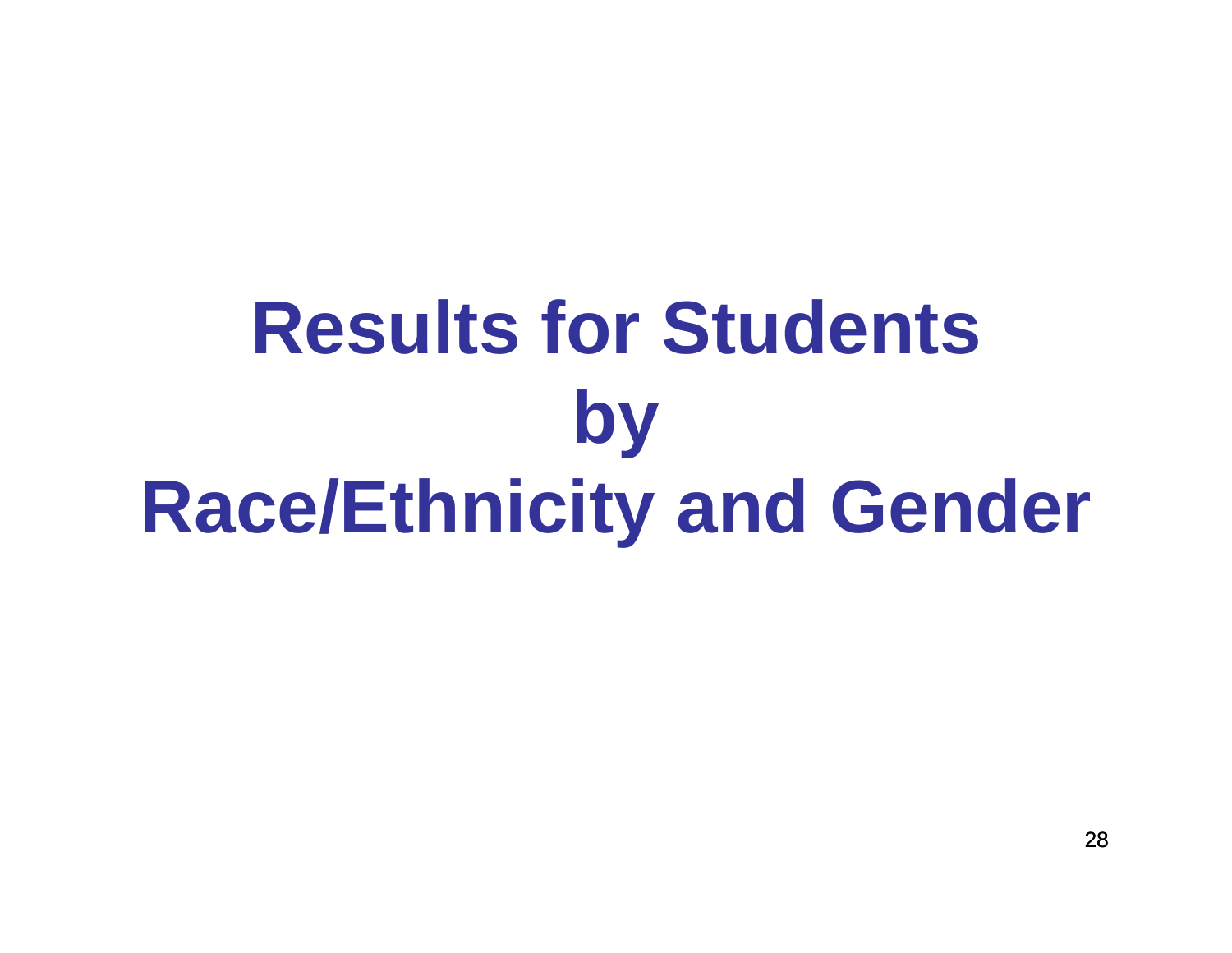### **Cohort Memberships by Race and Gender 2001, 2002, 2003, and 2004 Cohorts All Students**

|                                        | 2001   | 2002   | 2003   | 2004   |
|----------------------------------------|--------|--------|--------|--------|
| American Indian/ Alaskan Native Female | 456    | 448    | 439    | 428    |
| American Indian/ Alaskan Native Male   | 480    | 471    | 463    | 473    |
| <b>Asian Female</b>                    | 6,853  | 7,240  | 7,250  | 7,573  |
| <b>Asian Male</b>                      | 7,419  | 7,842  | 7,839  | 8,279  |
| <b>Black Female</b>                    | 20,003 | 20,713 | 21,063 | 21,375 |
| <b>Black Male</b>                      | 20,360 | 20,181 | 20,461 | 21,215 |
| <b>Hispanic Female</b>                 | 17,330 | 18,195 | 18,870 | 20,068 |
| <b>Hispanic Male</b>                   | 18,423 | 18,672 | 19,101 | 20,430 |
| <b>White Female</b>                    | 59,095 | 58,800 | 59,082 | 60,015 |
| <b>White Male</b>                      | 61,851 | 62,050 | 62,140 | 63,545 |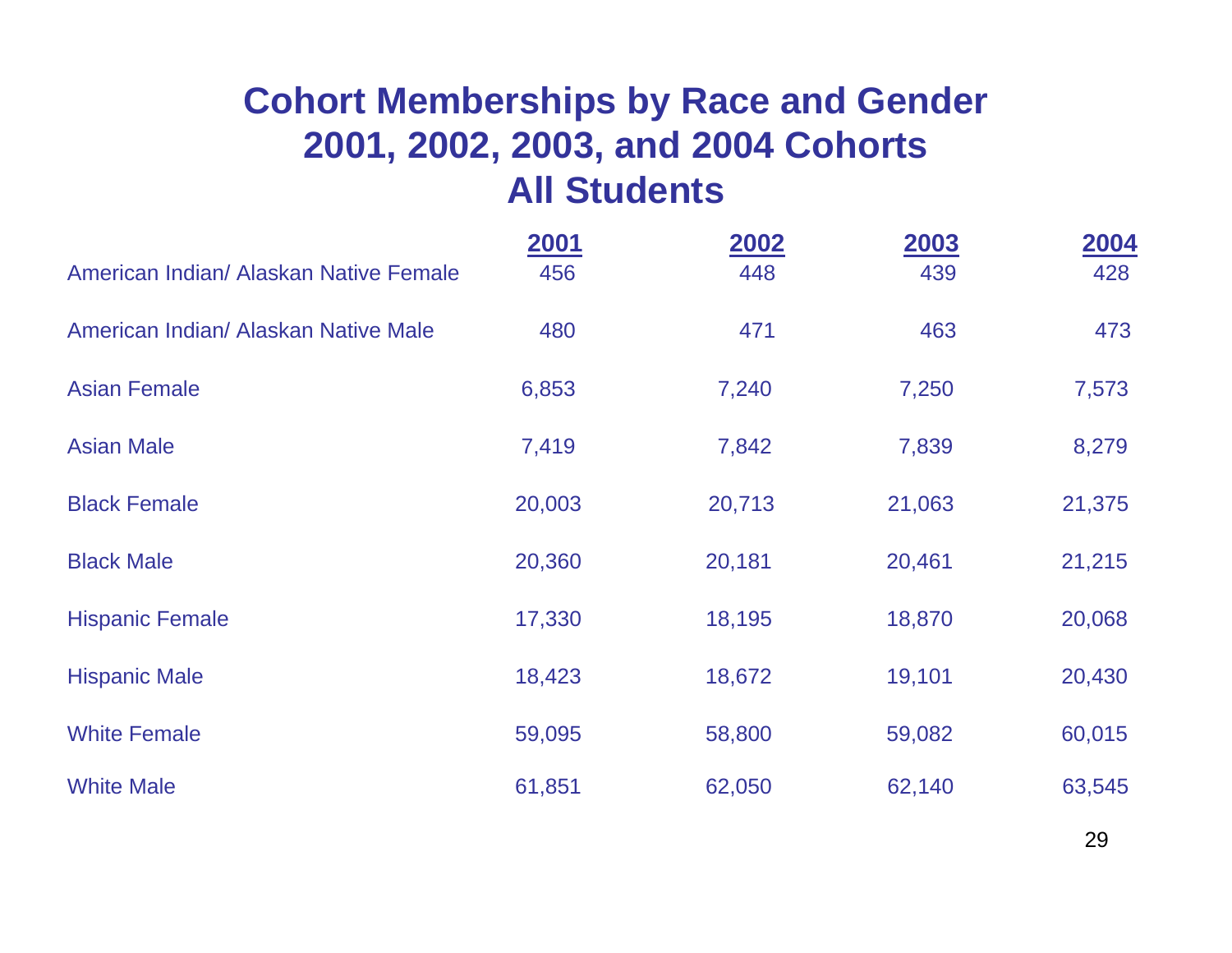**During the past 4 years, graduation rates increased steadily for all racial and ethnic groups, except American Indians. The increase is especially evident for Black and Hispanic students, but results are still too low.** 



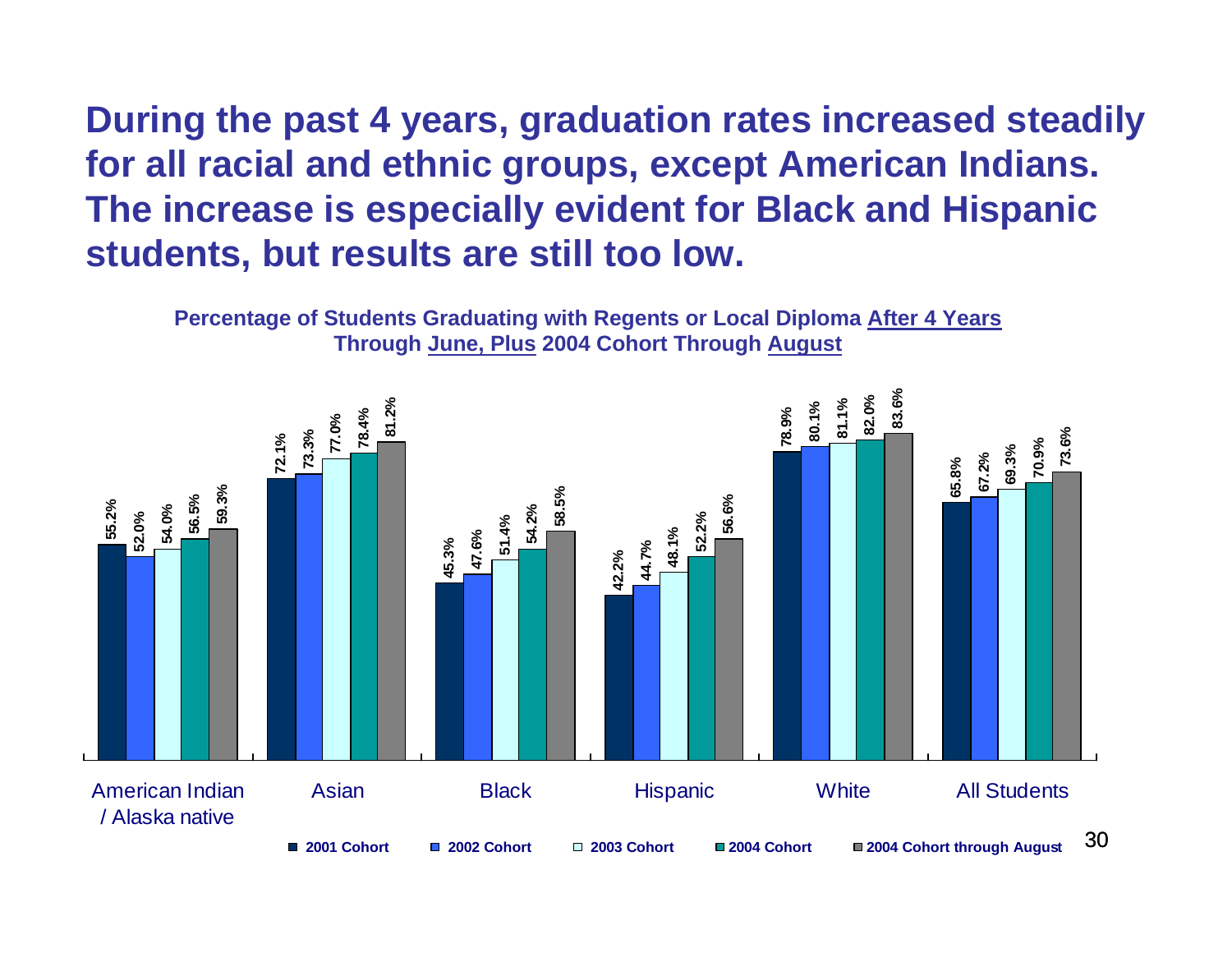## **American Indian Students Who Started 9th Grade in 2004, Results After Four Years**

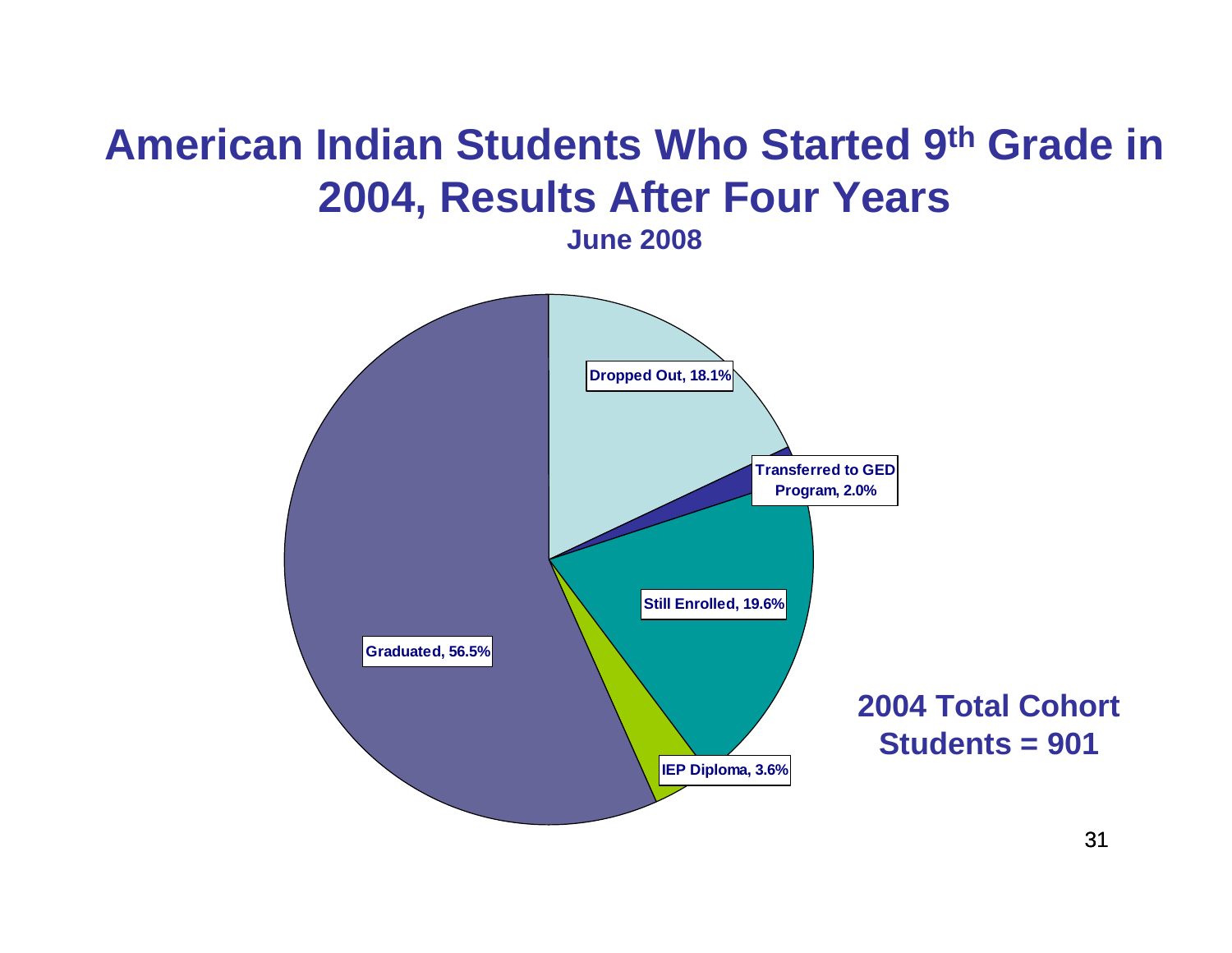## **Asian Students Who Started 9th Grade in 2004, Results After Four Years**

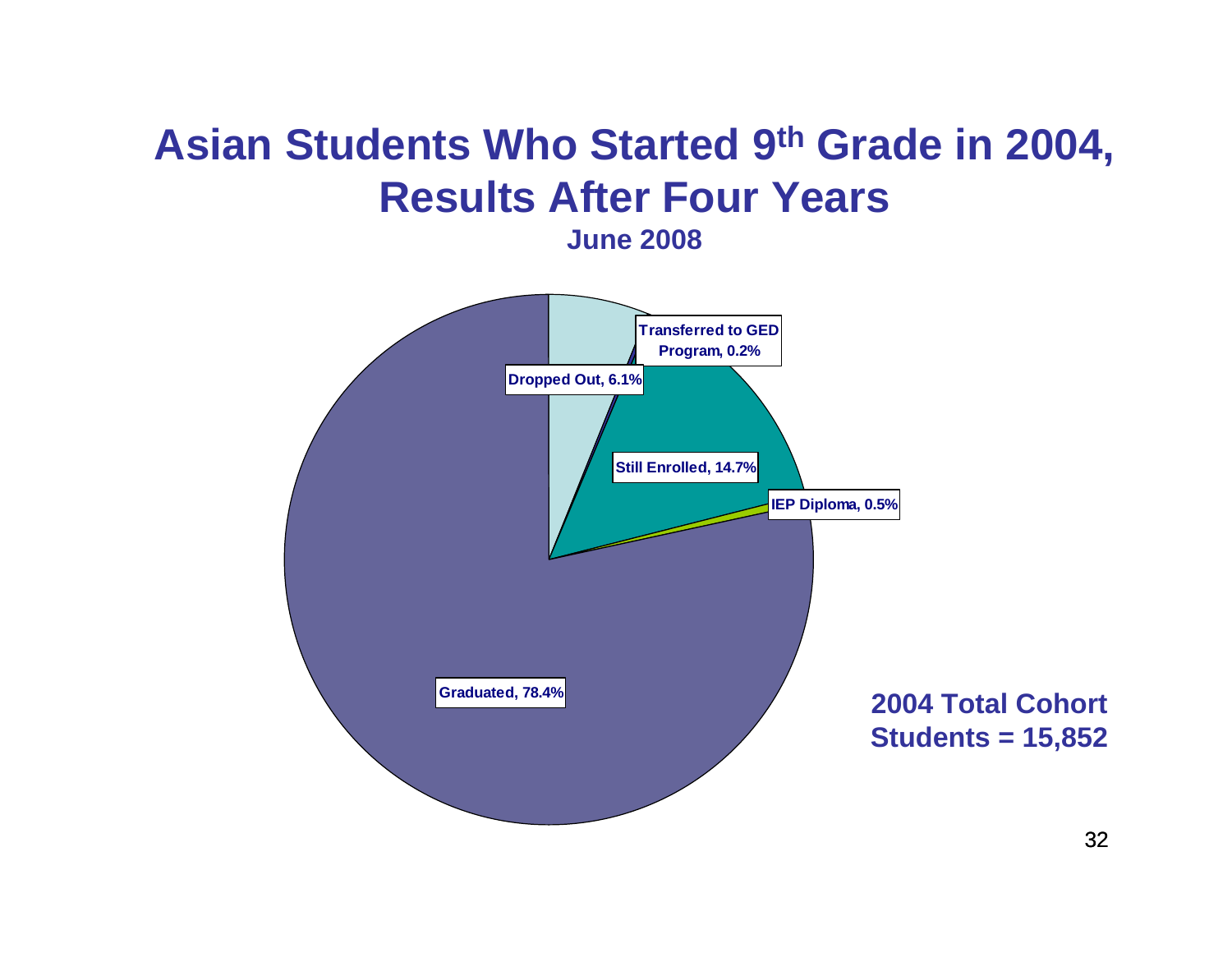## **Black Students Who Started 9th Grade in 2004, Results After Four Years**

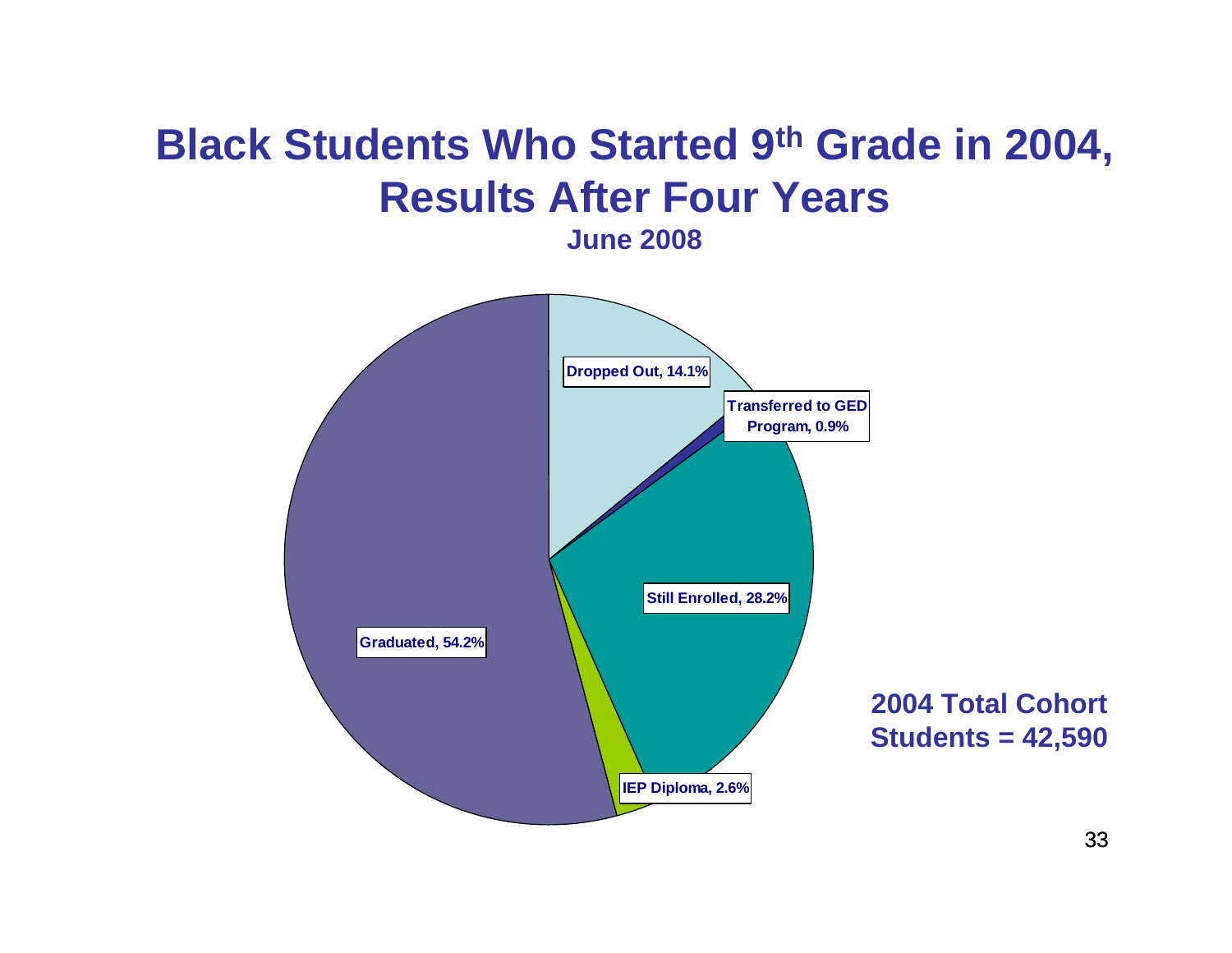## **Hispanic Students Who Started 9th Grade in 2004, Results After Four Years**

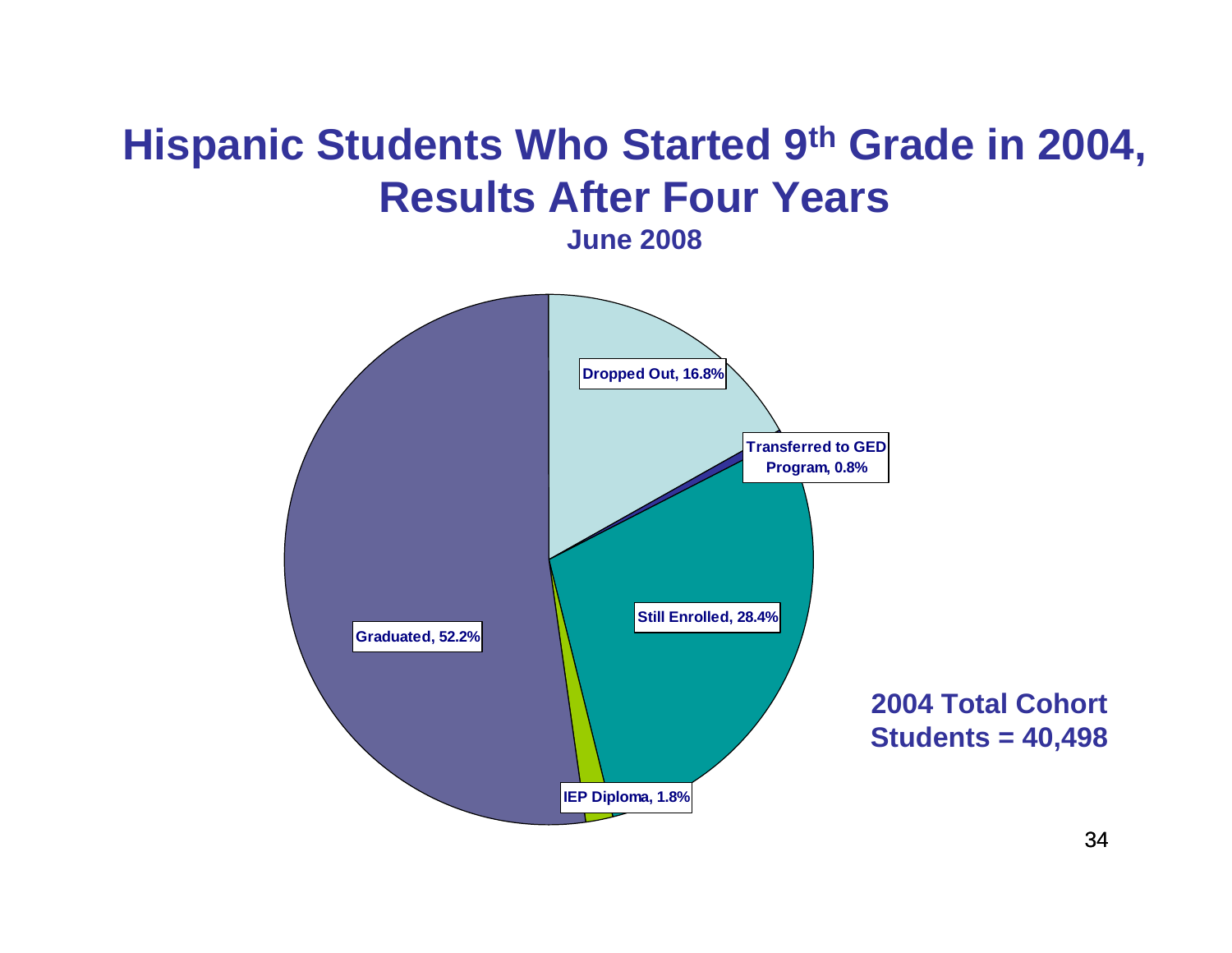## **White Students Who Started 9th Grade in 2004, Results After Four Years**

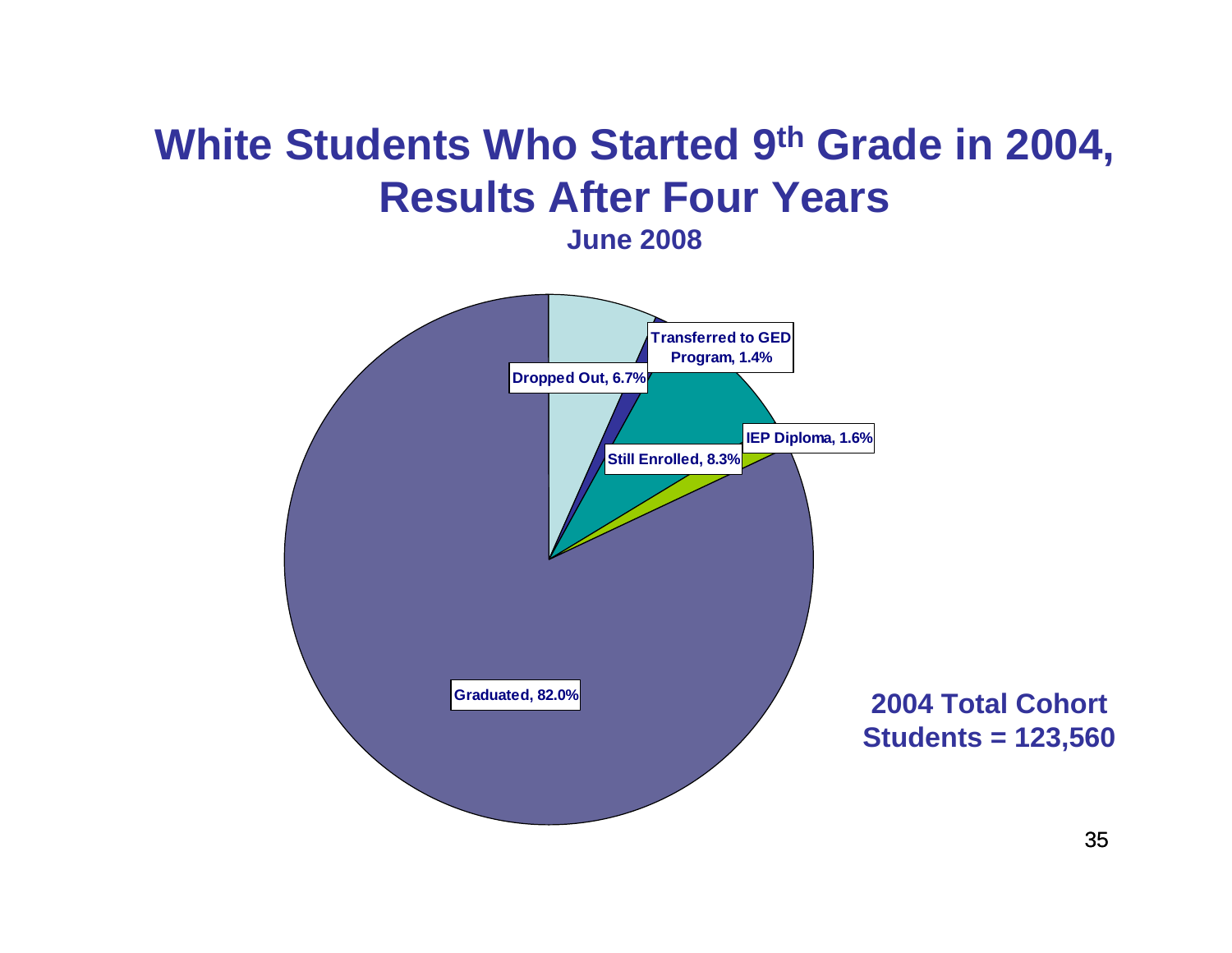### **More female than male students graduate after 4 years, but graduation rates have been increasing across all groups, except American Indians.**

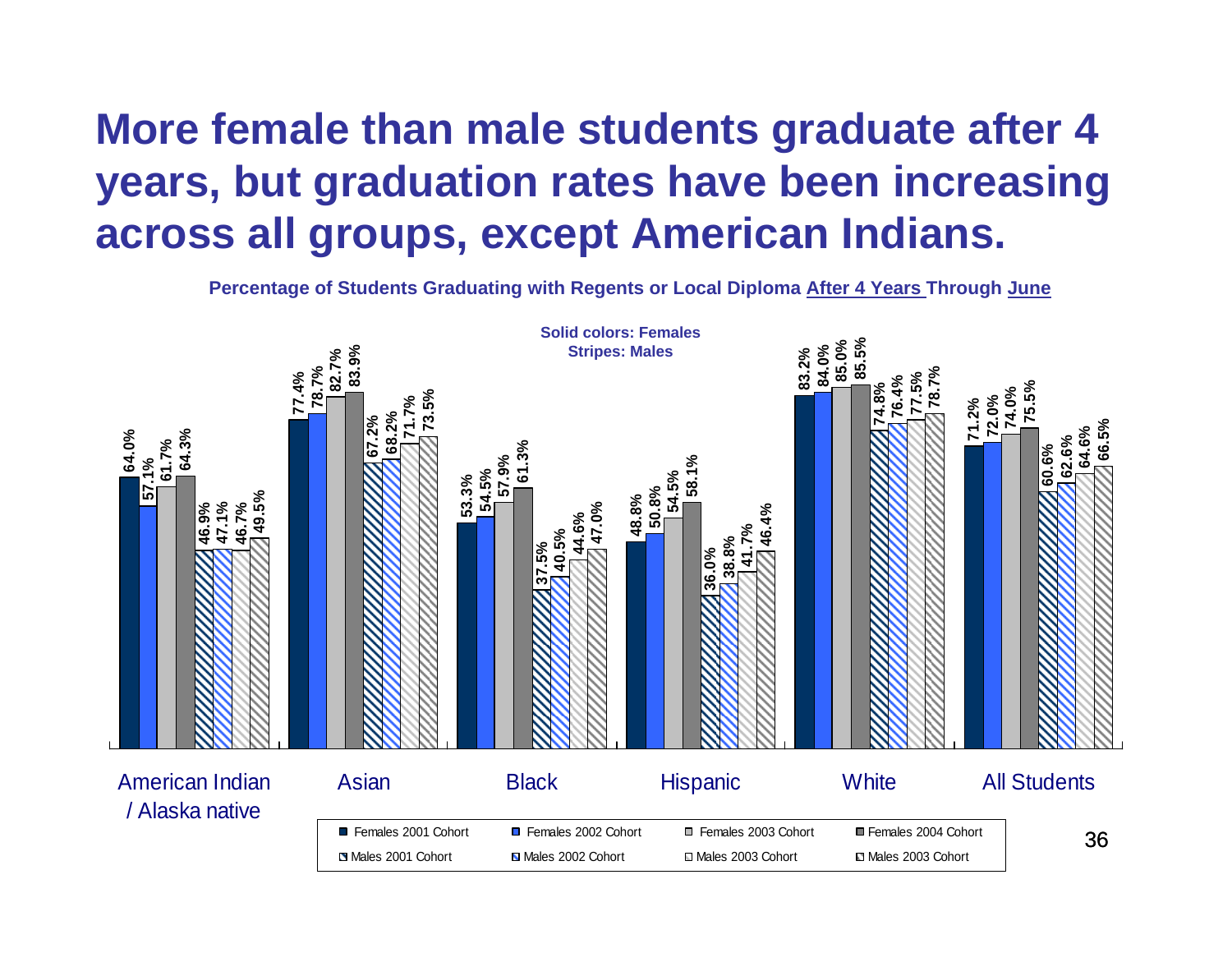# **Graduation rates through August 2008 show an increase over June.**

**Percentage of Students Who Started 9th Grade in 2004 and Graduating with Regents or Local Diploma After 4 Years through June and August 2008**

**Solid colors: Females**



Red – June 2008

Blue – August 2008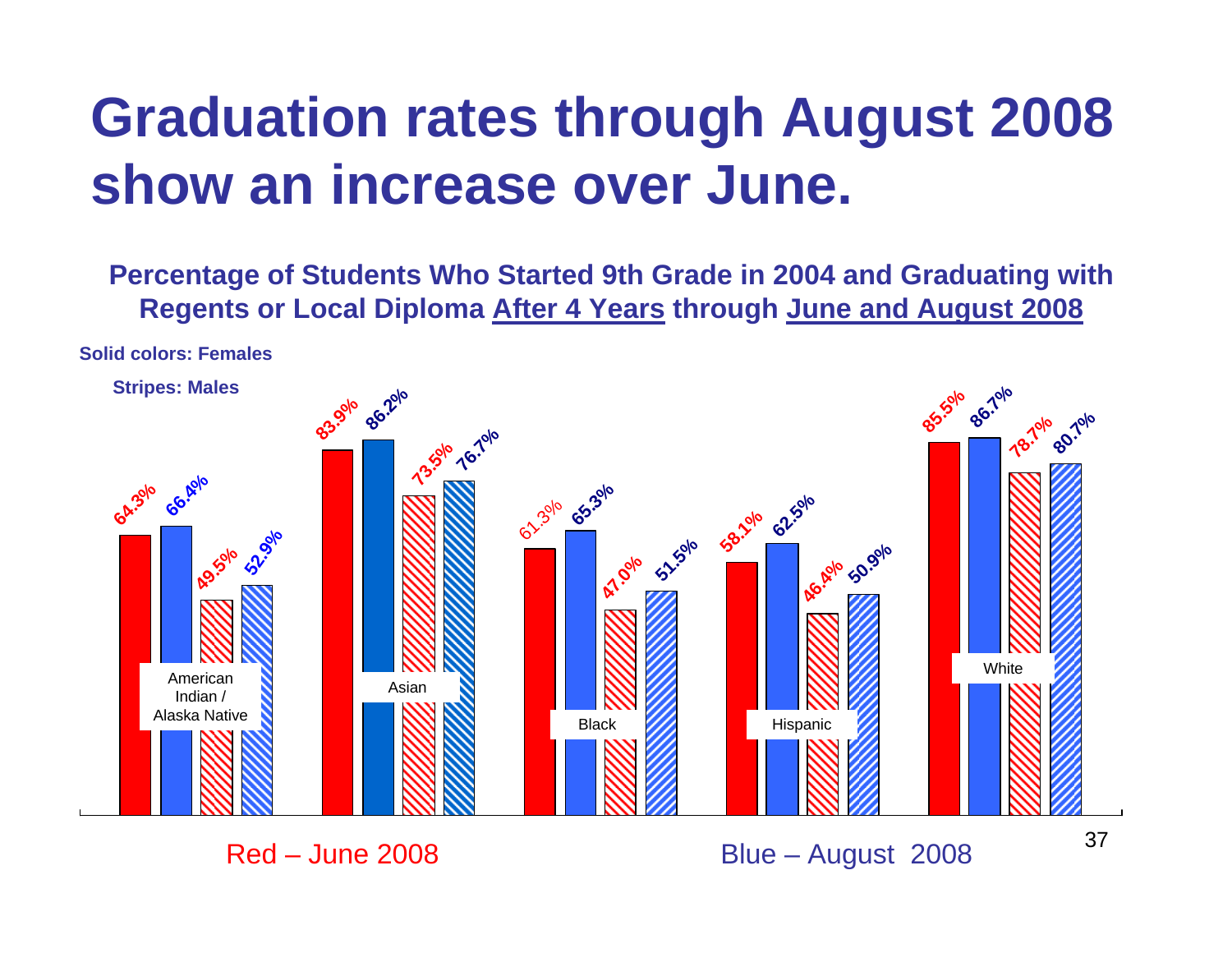# **Although graduation rates are far too low –**

**More Black and Hispanic students are graduating or staying in school after 4 years. Fewer are dropping out.**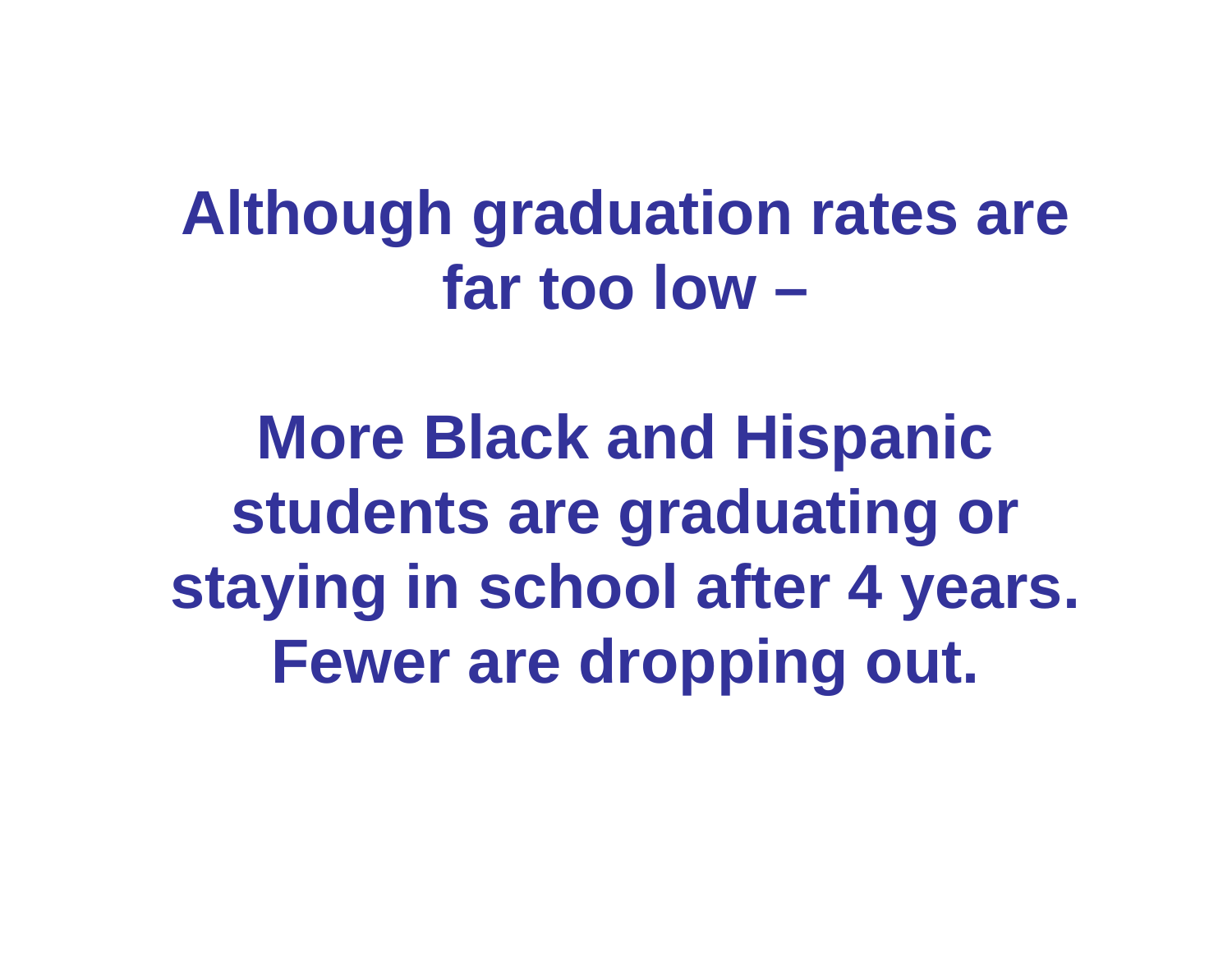**Of Black students who started 9th Grade in 2001, 45.3% graduated, 28.6% were still in school, and 21.9% dropped out after 4 years.** 

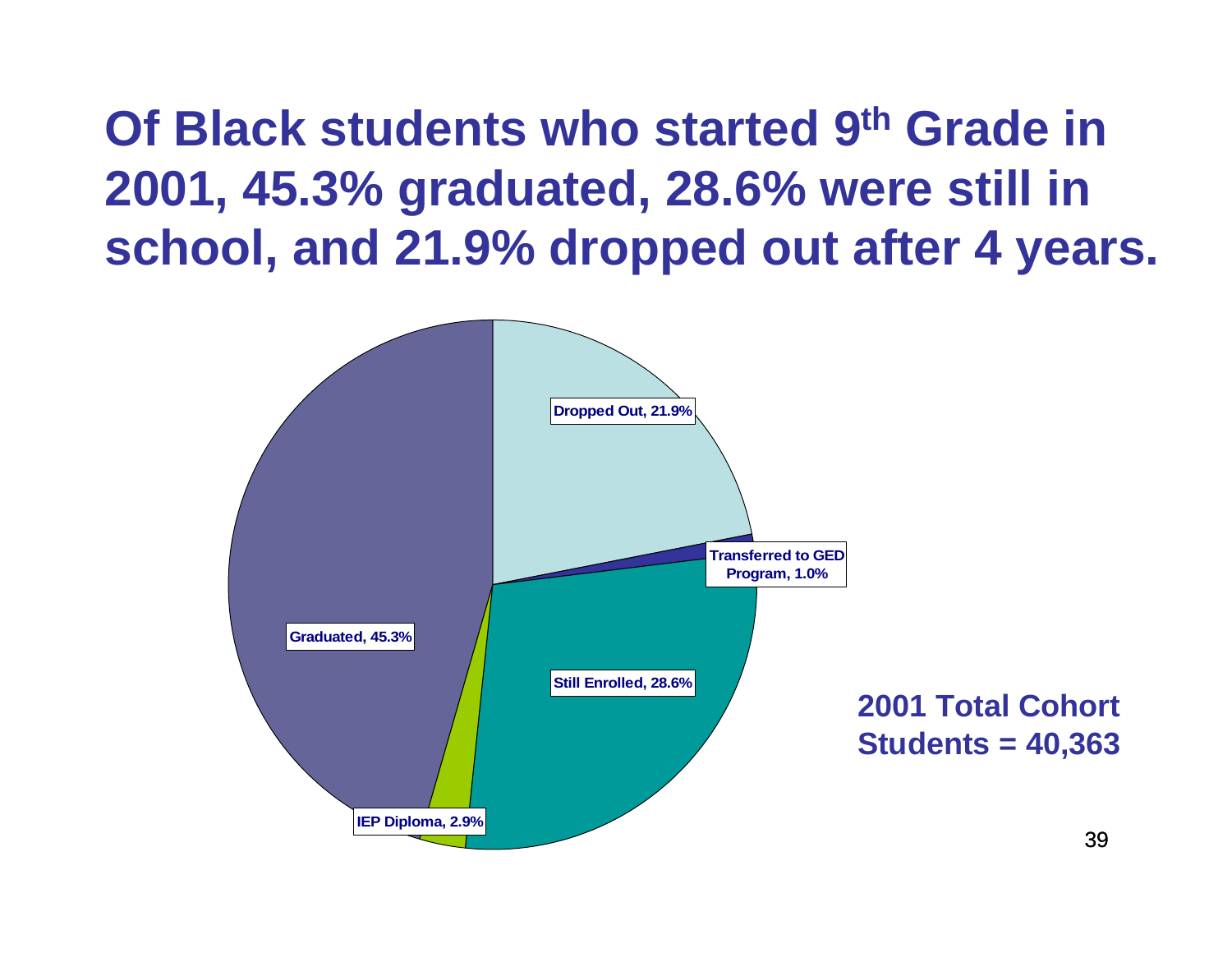**The situation has improved. Of Black students who started 9th grade in 2004, 54.2% graduated, 28.2% are still in school, and 14.1% have dropped out. And more Black students are in the 2004 cohort.**

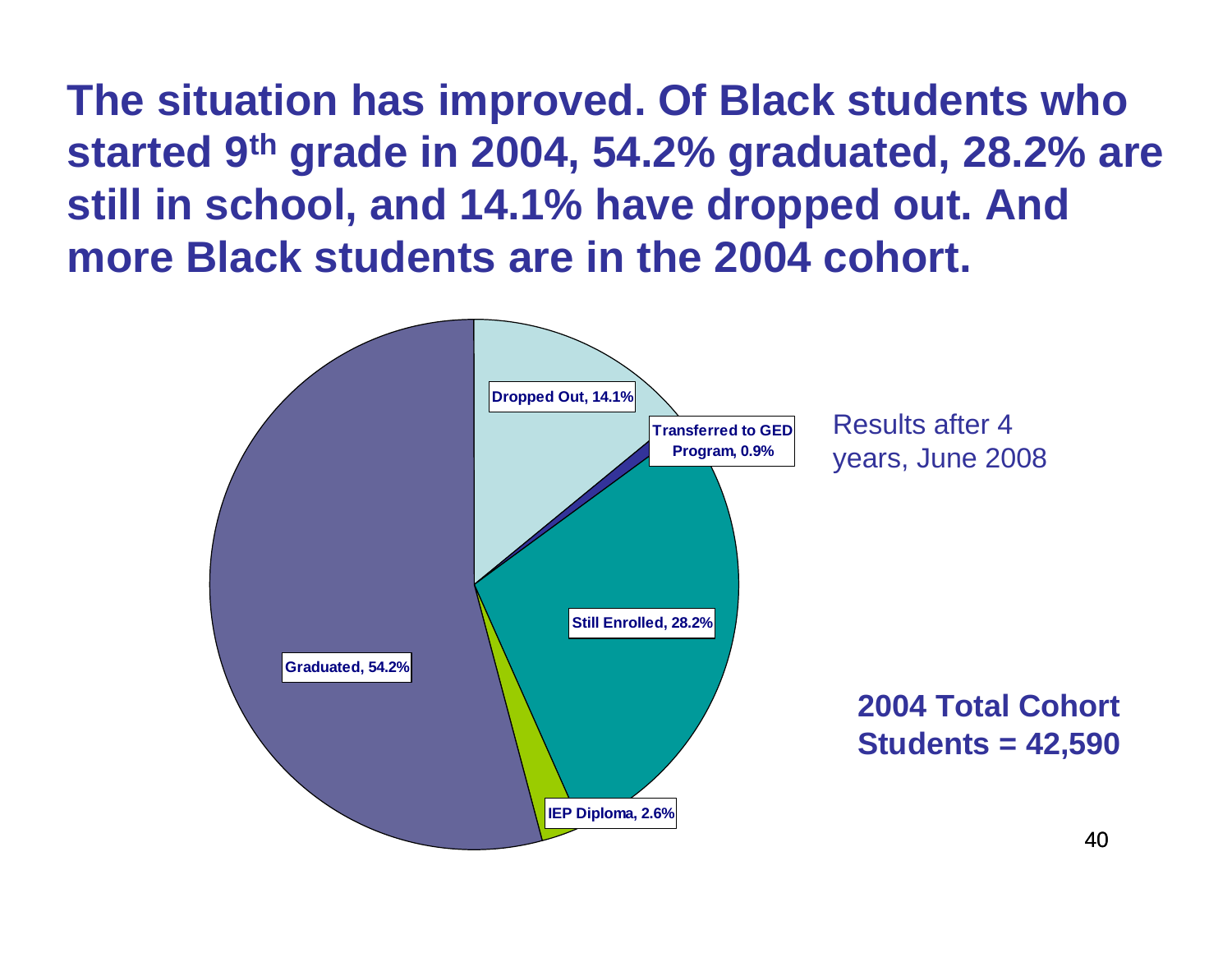**Of Hispanic Students Who Started 9th Grade in 2001, 42.2% graduated, 28.9% were still in school, and 25.2% dropped out after 4 years.**

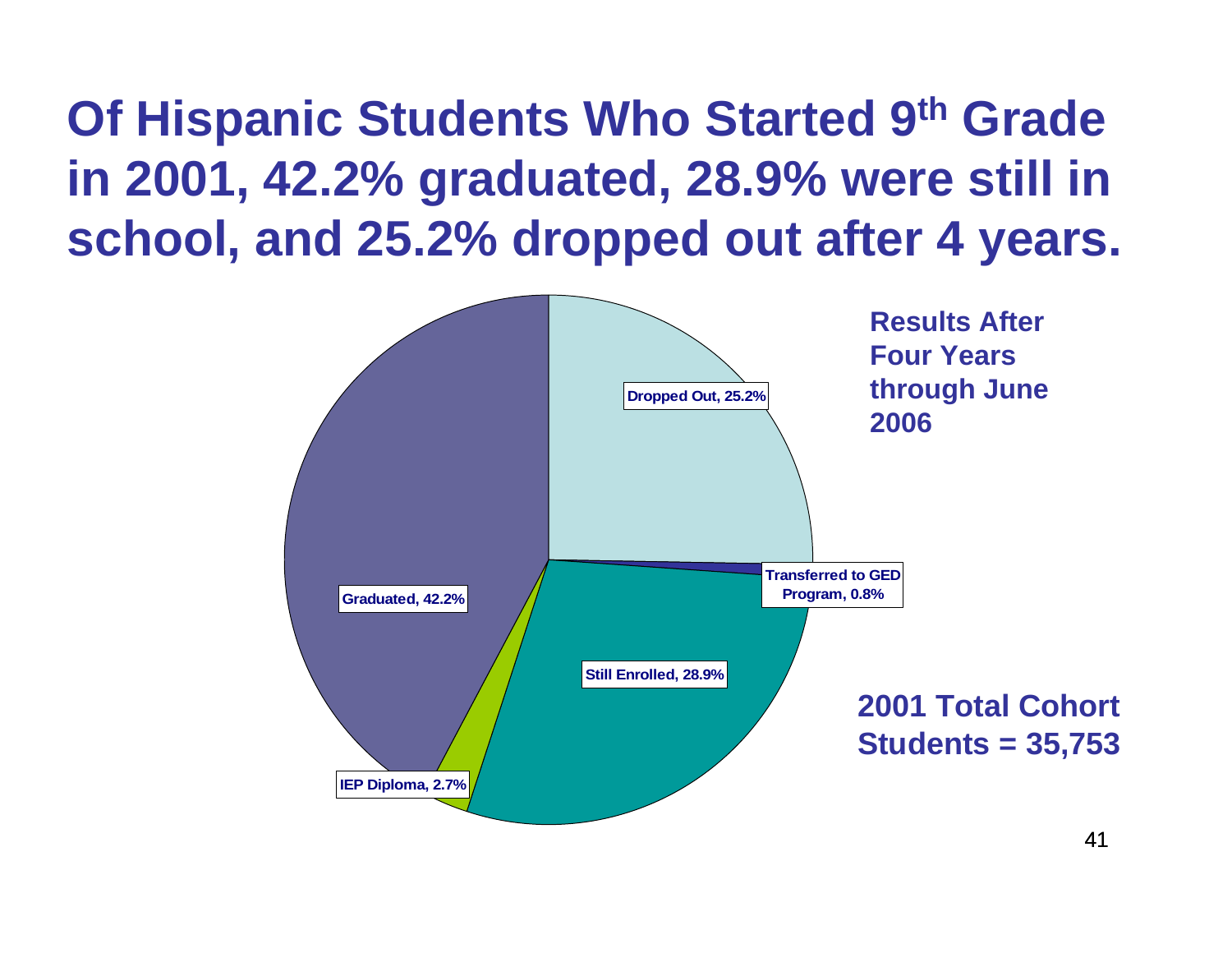**The situation has improved. Of Hispanic students who started 9th grade in 2004, 52.2% graduated, 28.4% are still in school, and 16.8% had dropped out after 4 years. And more Hispanic students are in the 2004 cohort.**

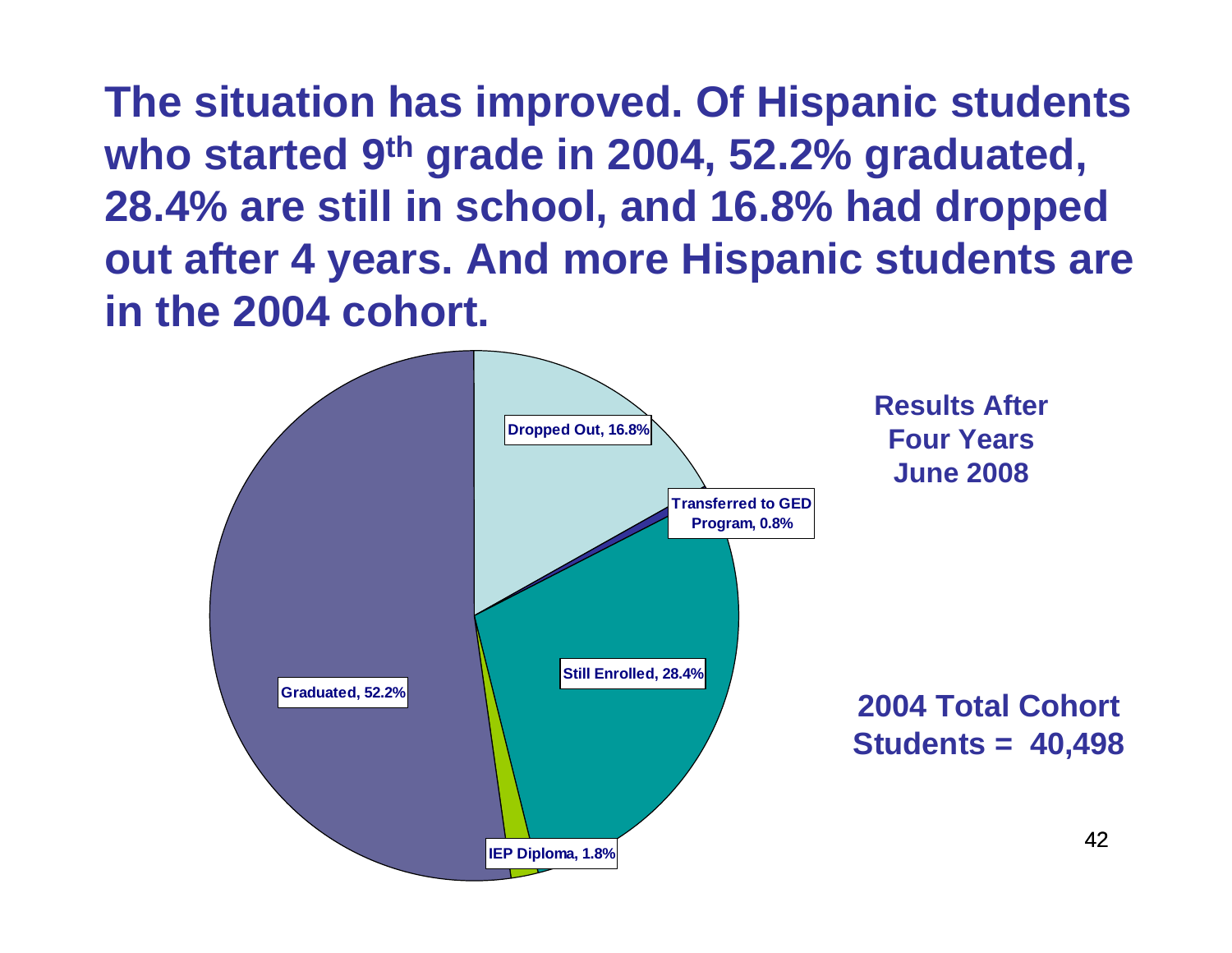**A fifth year of high school makes a significant difference in graduation for Asian, Black, and Hispanic students.**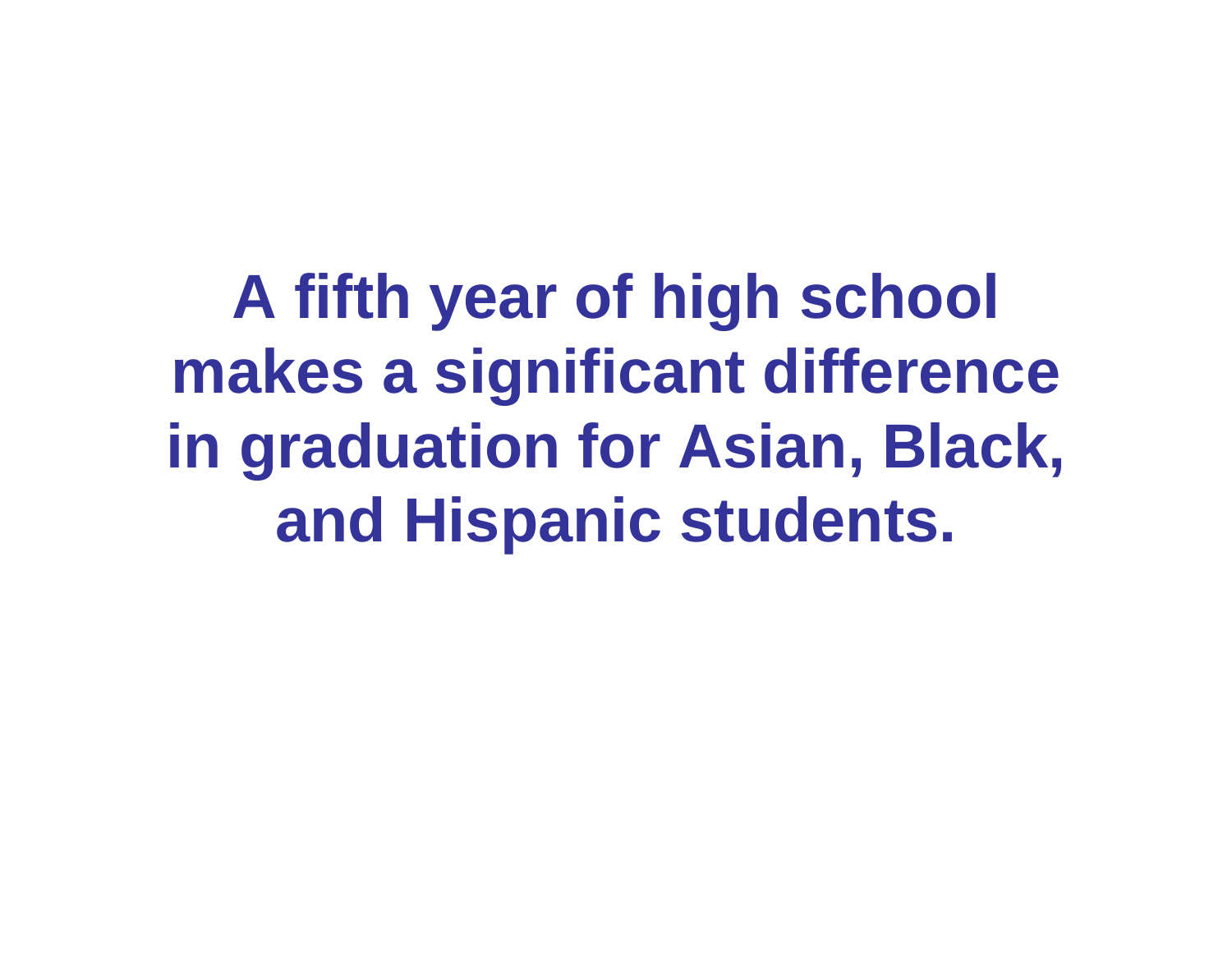## **A fifth year makes a difference for American Indian students.**

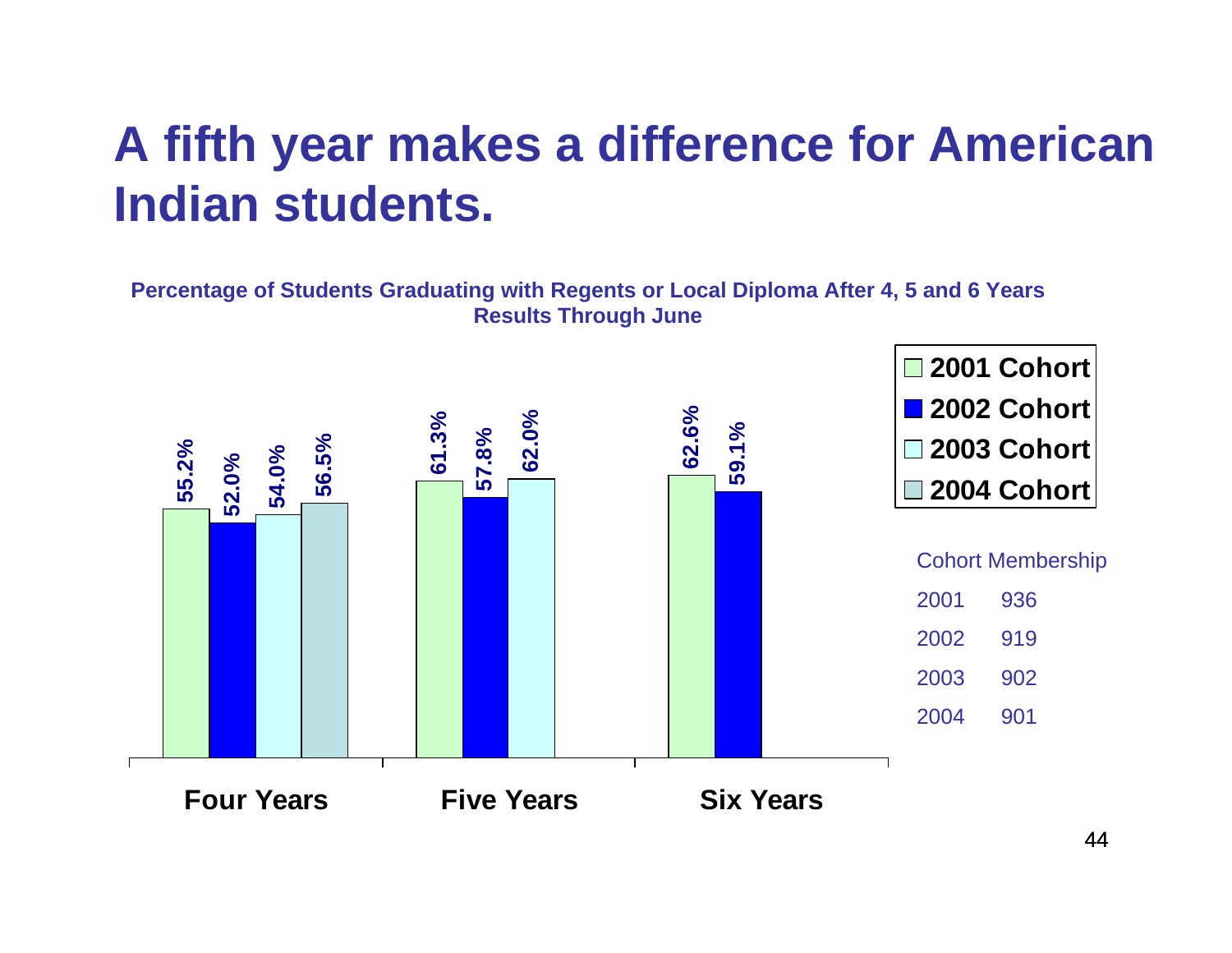## **A fifth year makes a difference for Asian students.**

**Percentage of Students Graduating with Regents or Local Diploma After 4, 5 and 6 Years Results Through June**

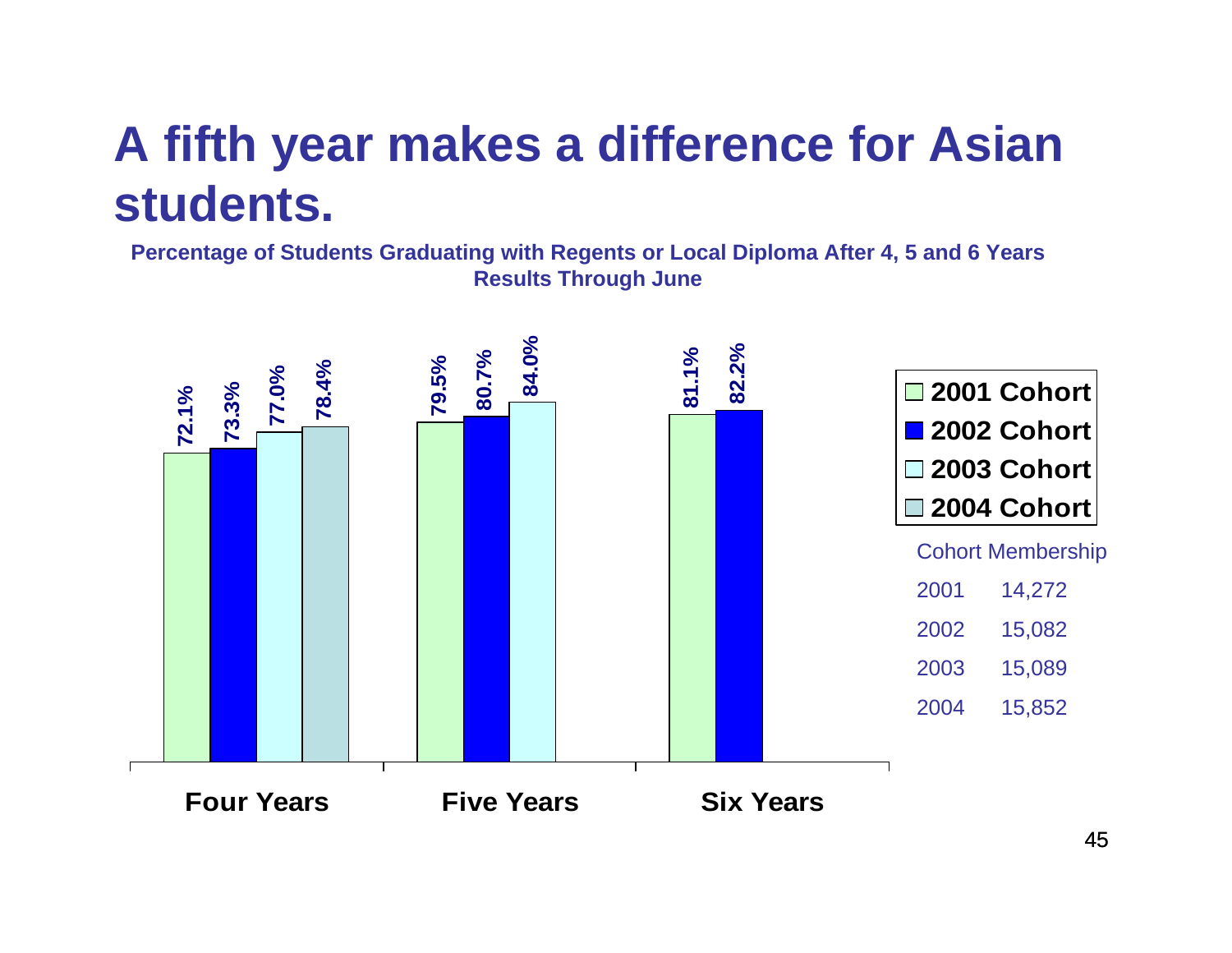# **Results for Students with Disabilities**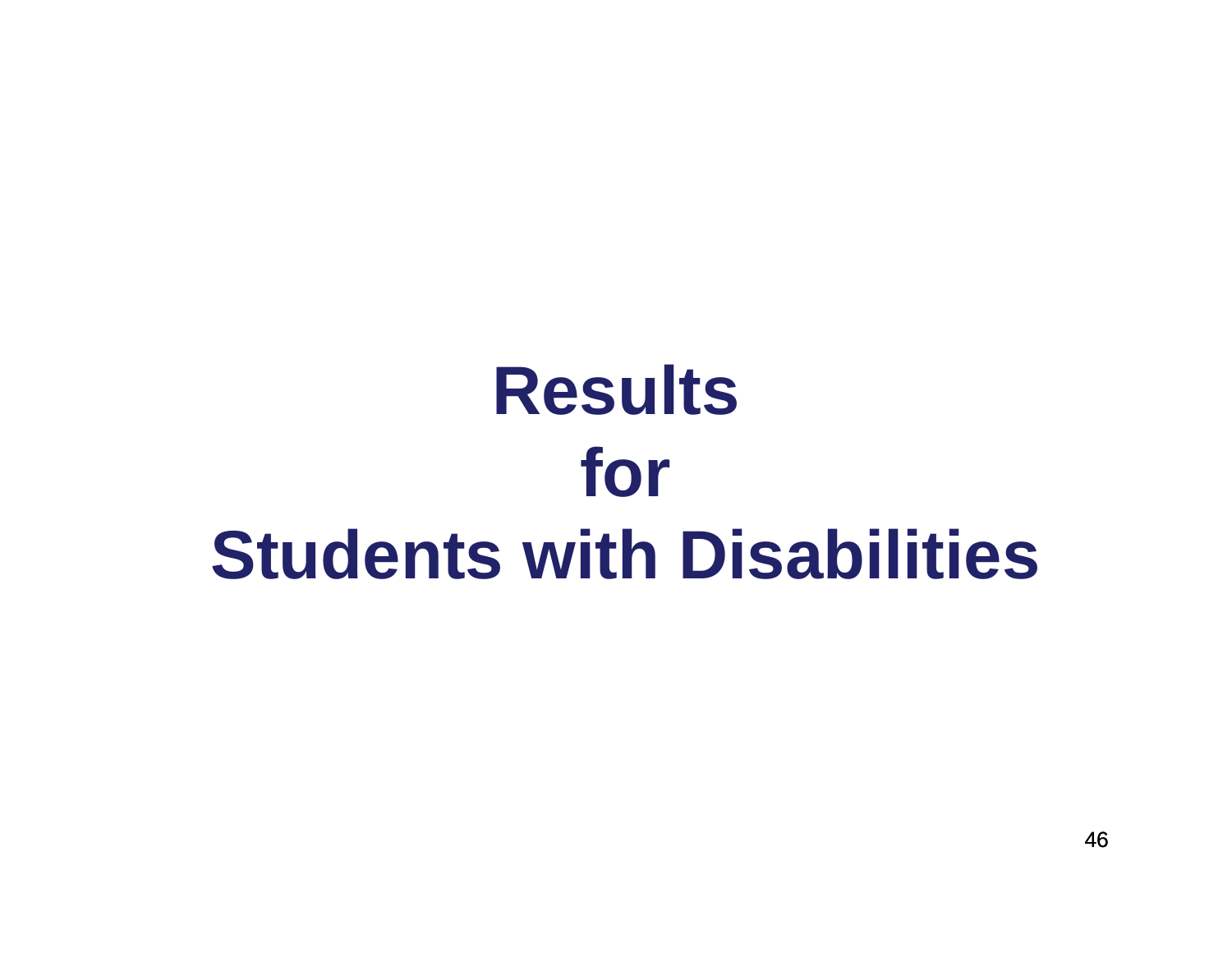# **41.5% of students with disabilities statewide who started 9th grade in 2004 had graduated by June 2008, while 28.6% were still enrolled.**

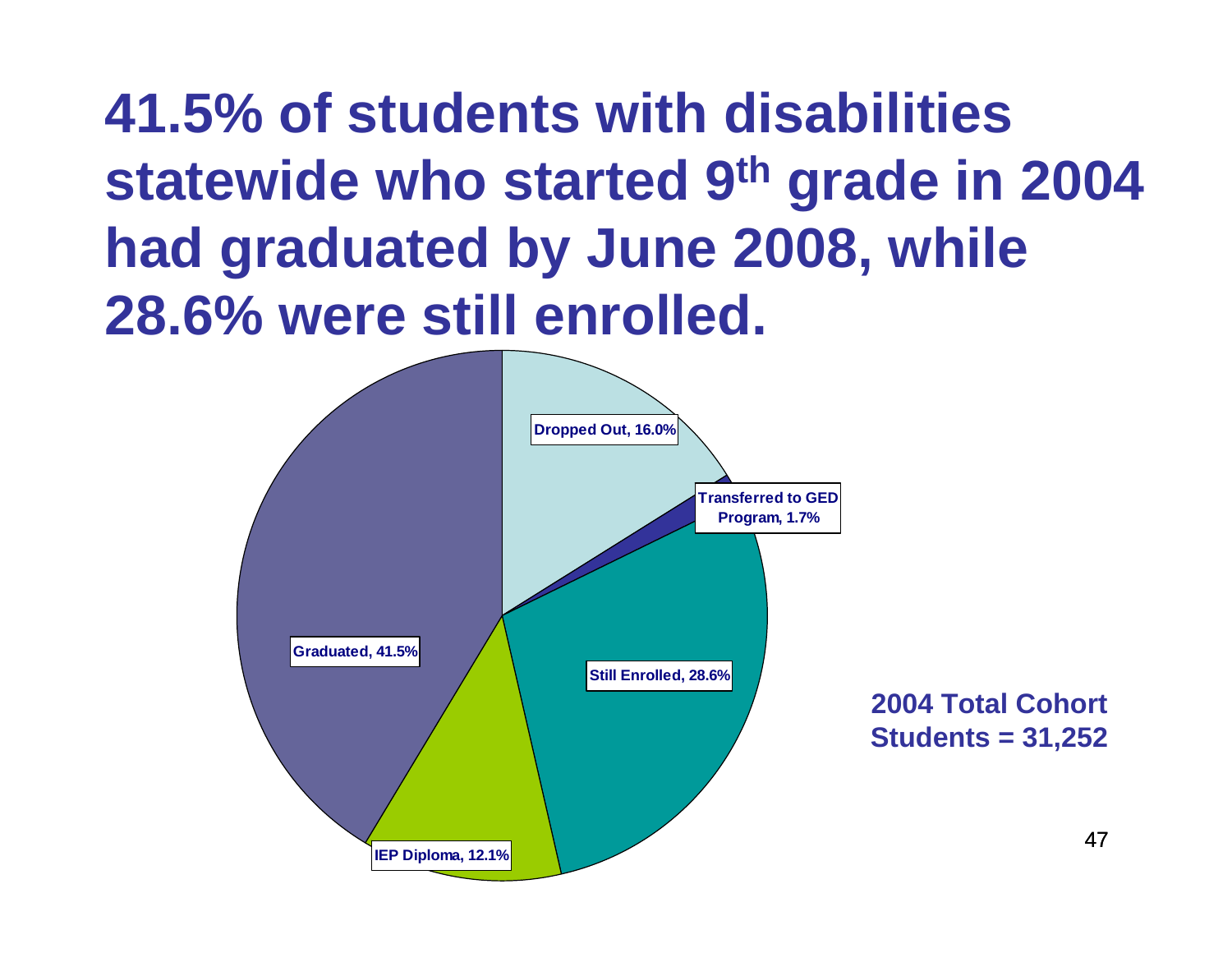## **Although 4-year graduation rates for students with disabilities have not improved, more students are remaining in school and fewer are dropping out.**

**Results After 4 Years, Through June**

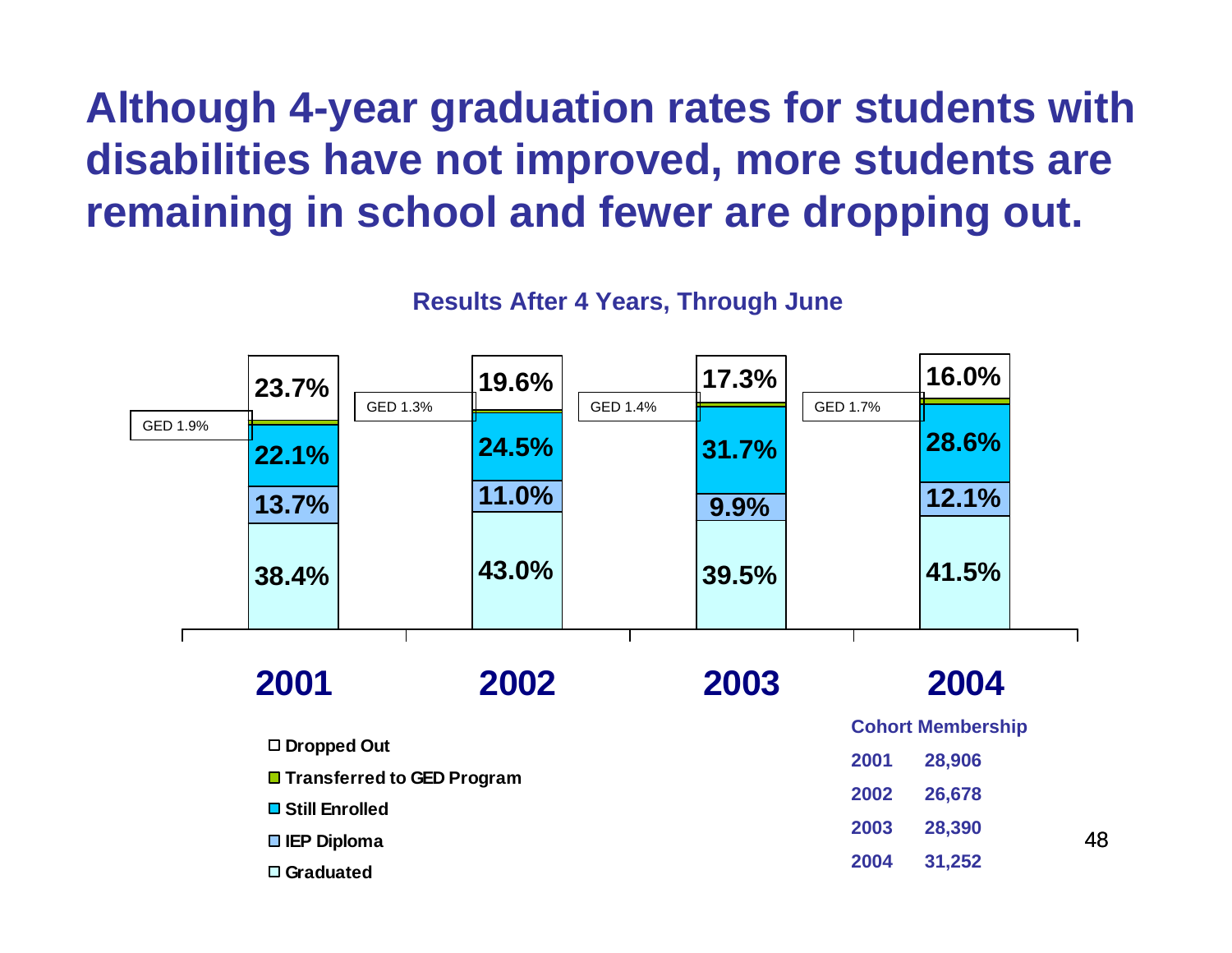# **Four-year graduation rates for students with disabilities are especially low in high need districts.**

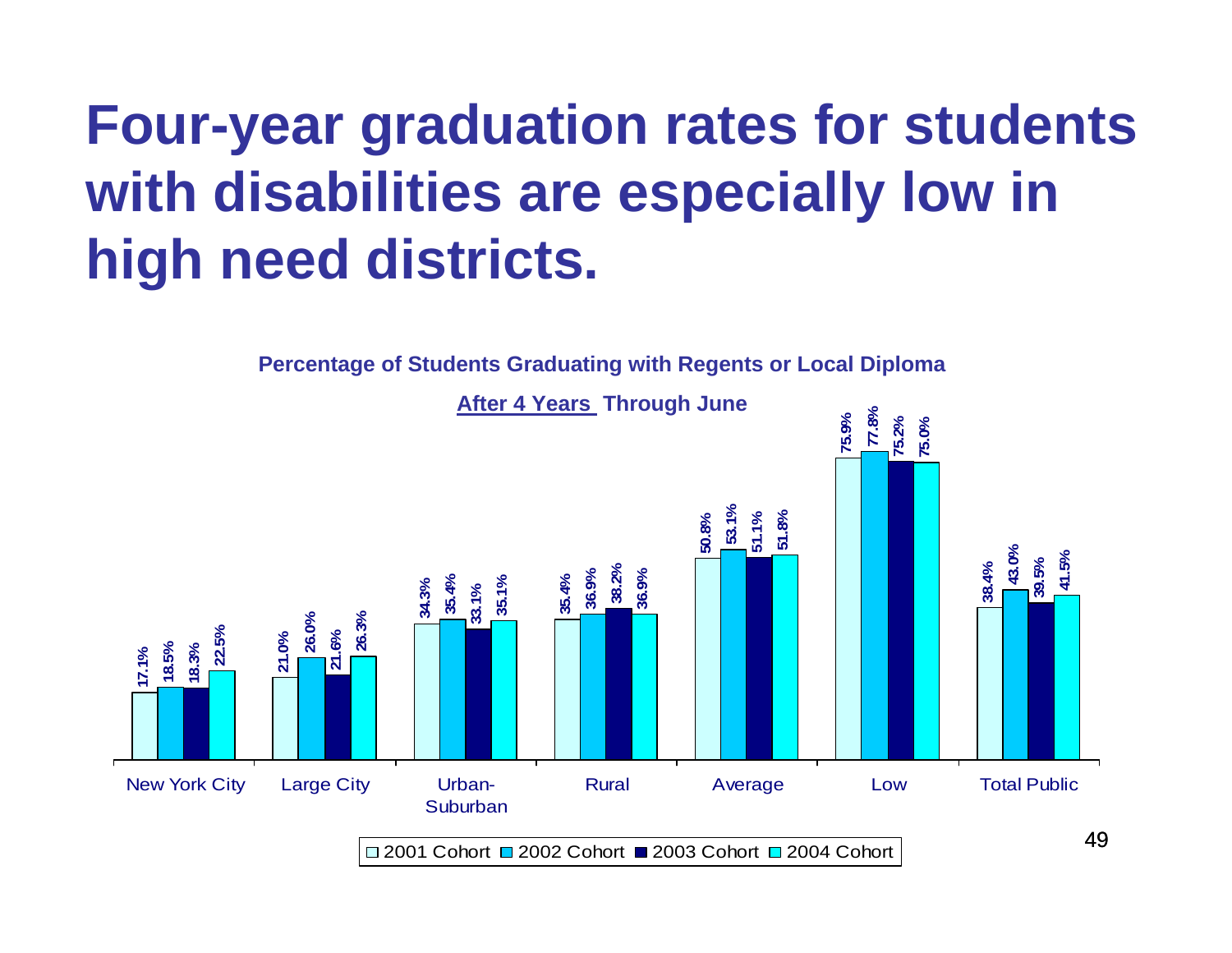# **Results for English Language Learners**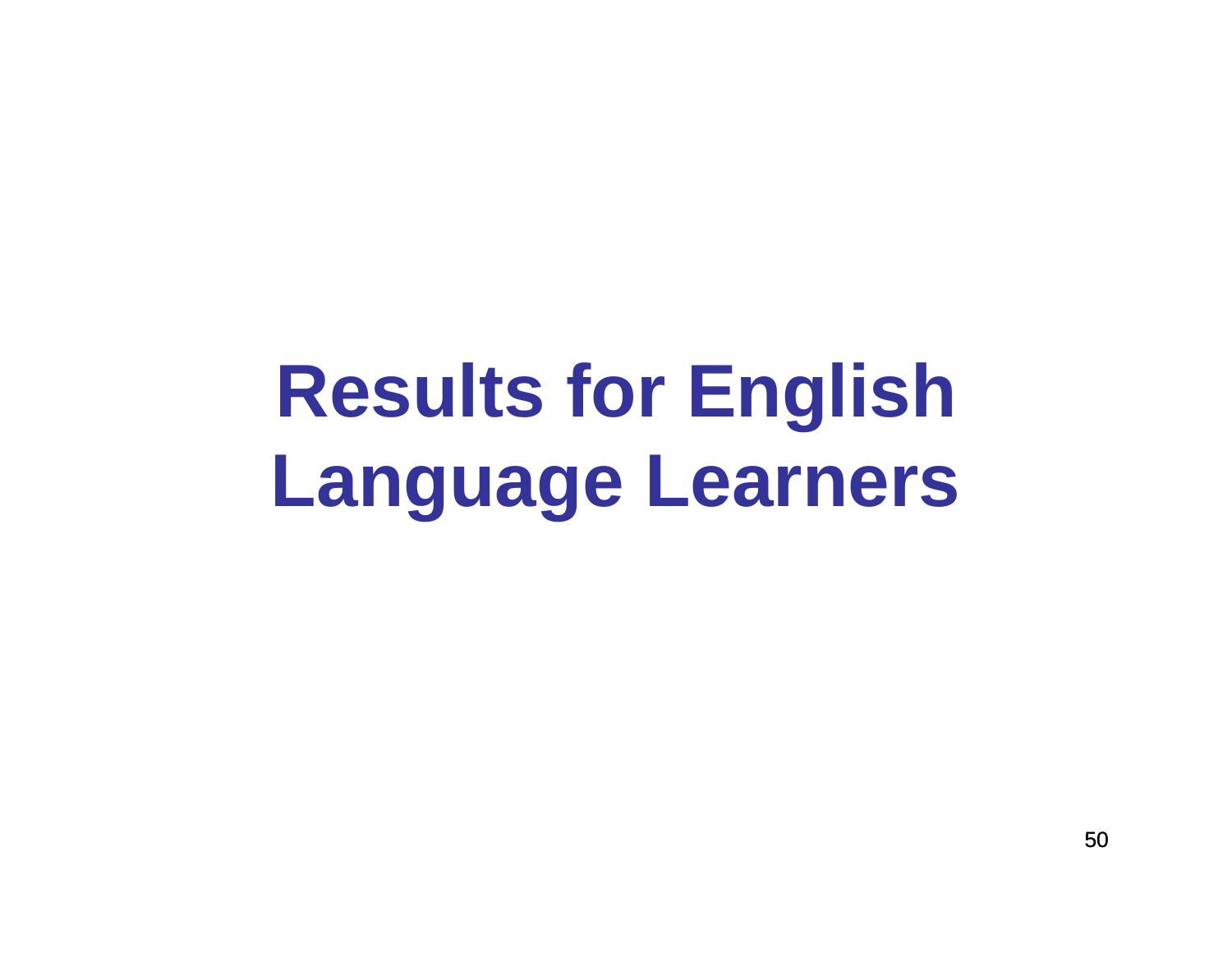# **Graduation rates for ELL students have improved in New York City and for the state as a whole.**



51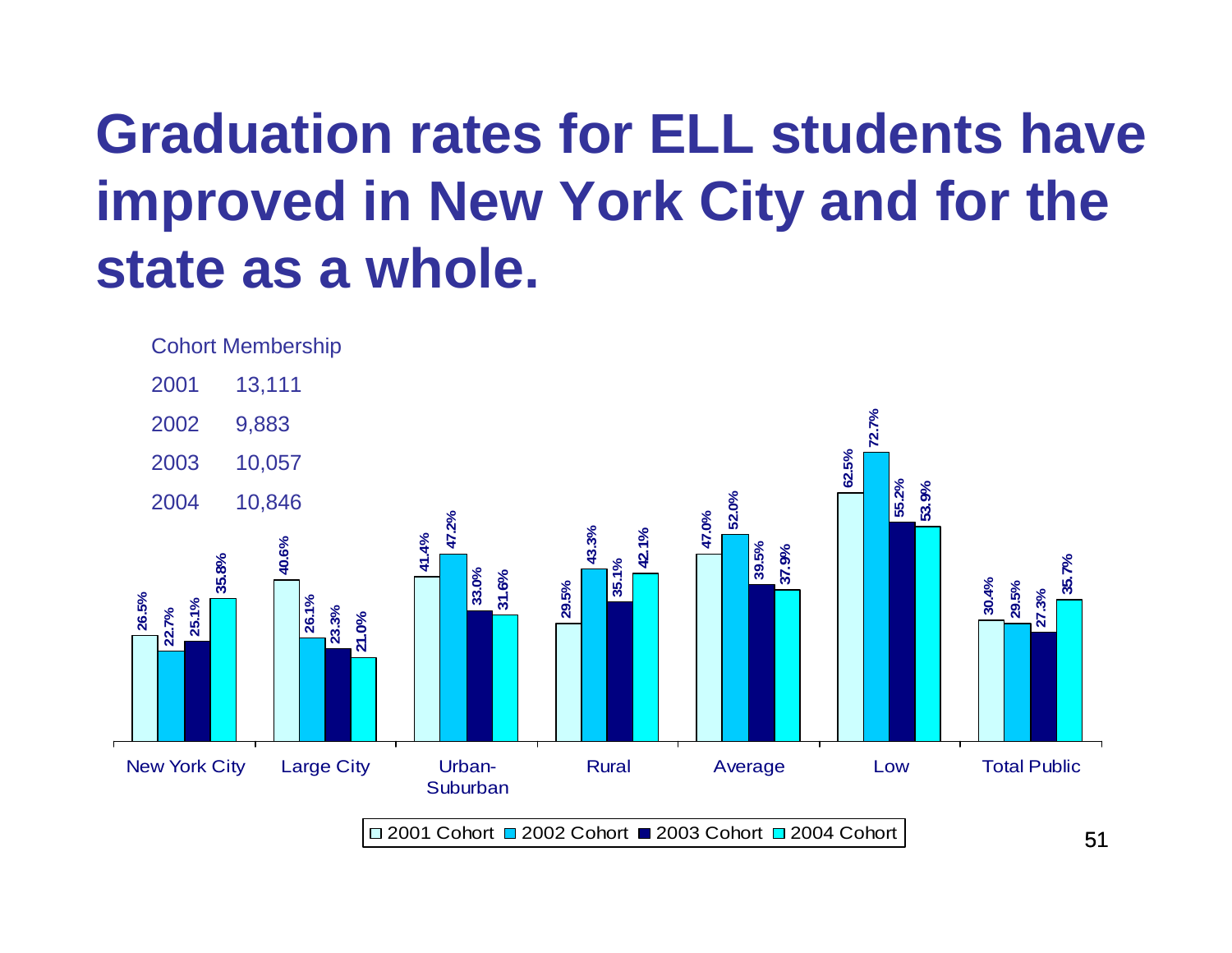## **Graduation rates are highest for students who are**  *Former* **English Language Learners.**

**Percent of students who started 9th grade in 2003 or 2004 who graduated by June 2007 or 2008**

**27.3% 35.7% 83.3% 74.2% 71.2010 72.7% For the first time in 2007, graduation results were collected and disaggregated for students who were formerly English language learners. Federal rules define this as a student who has left ELL status within the past two years. 2007 Cohort Membership English Language Learners 10,057 Former English Language Learners 3,527 Non-English Language Learners 203,615 2008 Cohort Membership English Language Learners 10,846 Former English Language Learners 2,399 Non-English Language Learners 210,481**

**2007 2008**

■ English Language Learners □ Former English Language Learners ■ Non-English Language Learners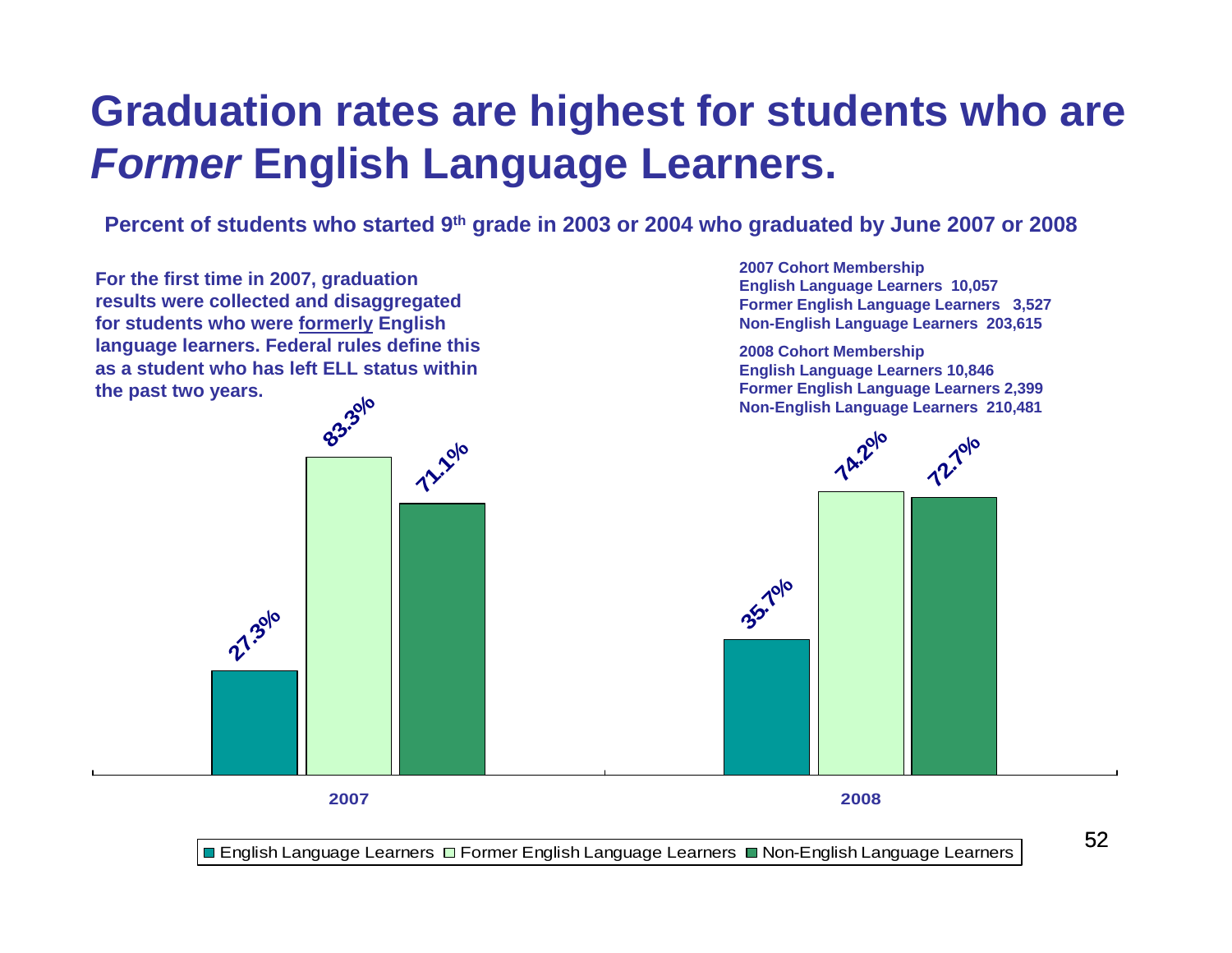# **Credentials Earned By Those Who Graduated:**

# **Regents Diplomas vs. Local Diplomas**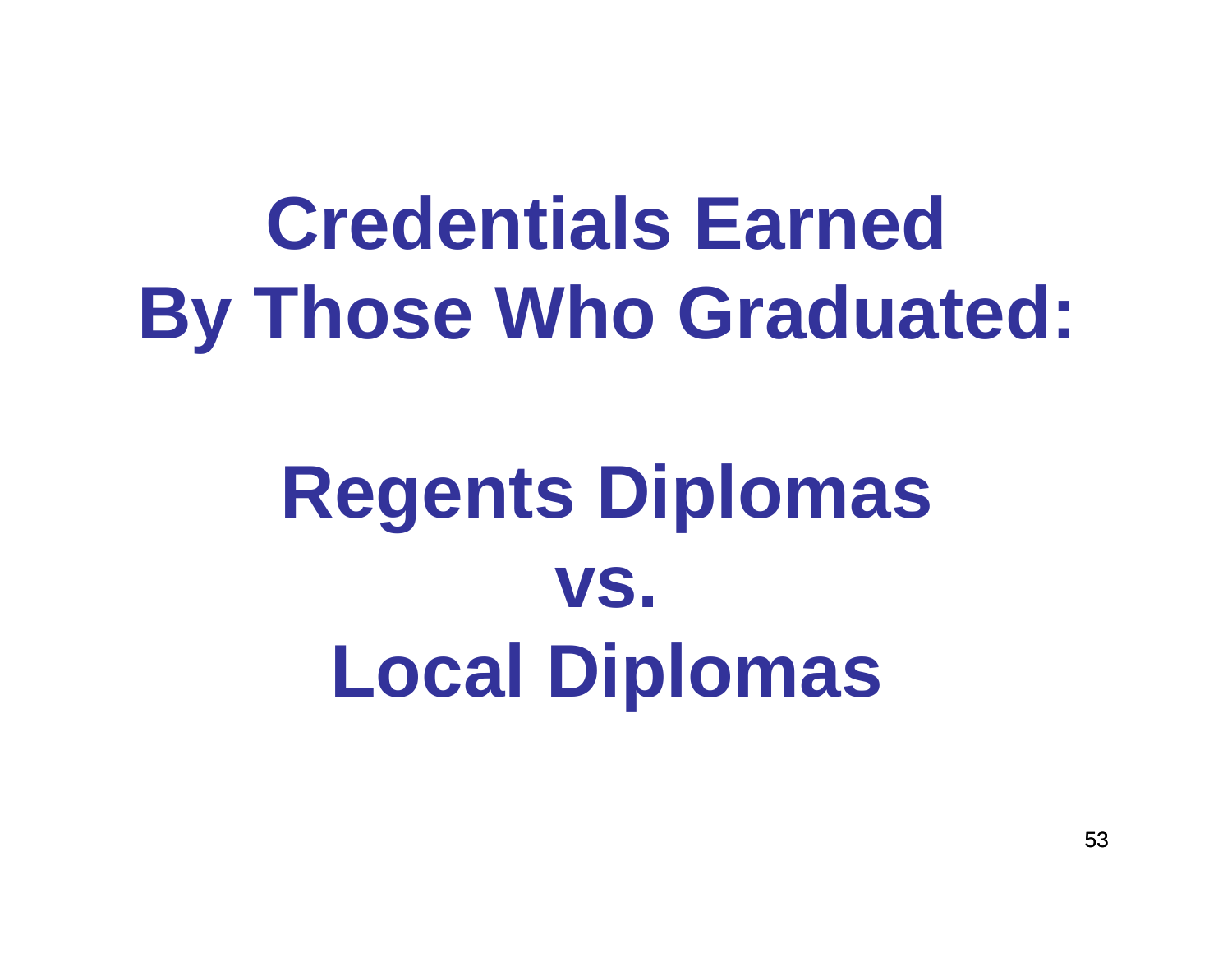# **Regents vs. Local Diplomas**

 $\bullet$  **The following slides generally show a slow increase in the percentage of Regents Diplomas awarded.**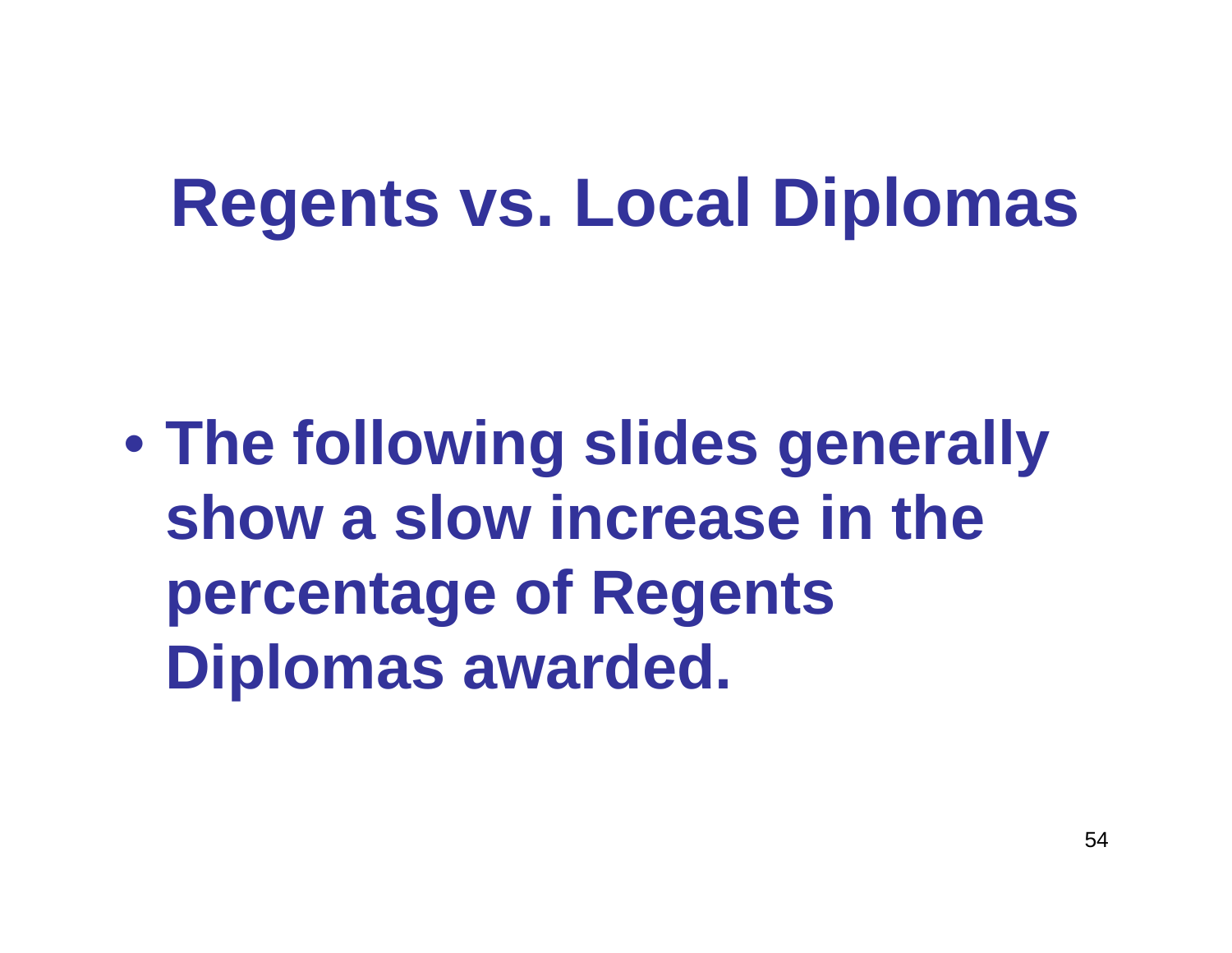## **2004 Total Cohort Graduation Rate After 4 Years By Racial/Ethic Group, By Gender Credentials Earned by Students Who Graduated**

**All Students**

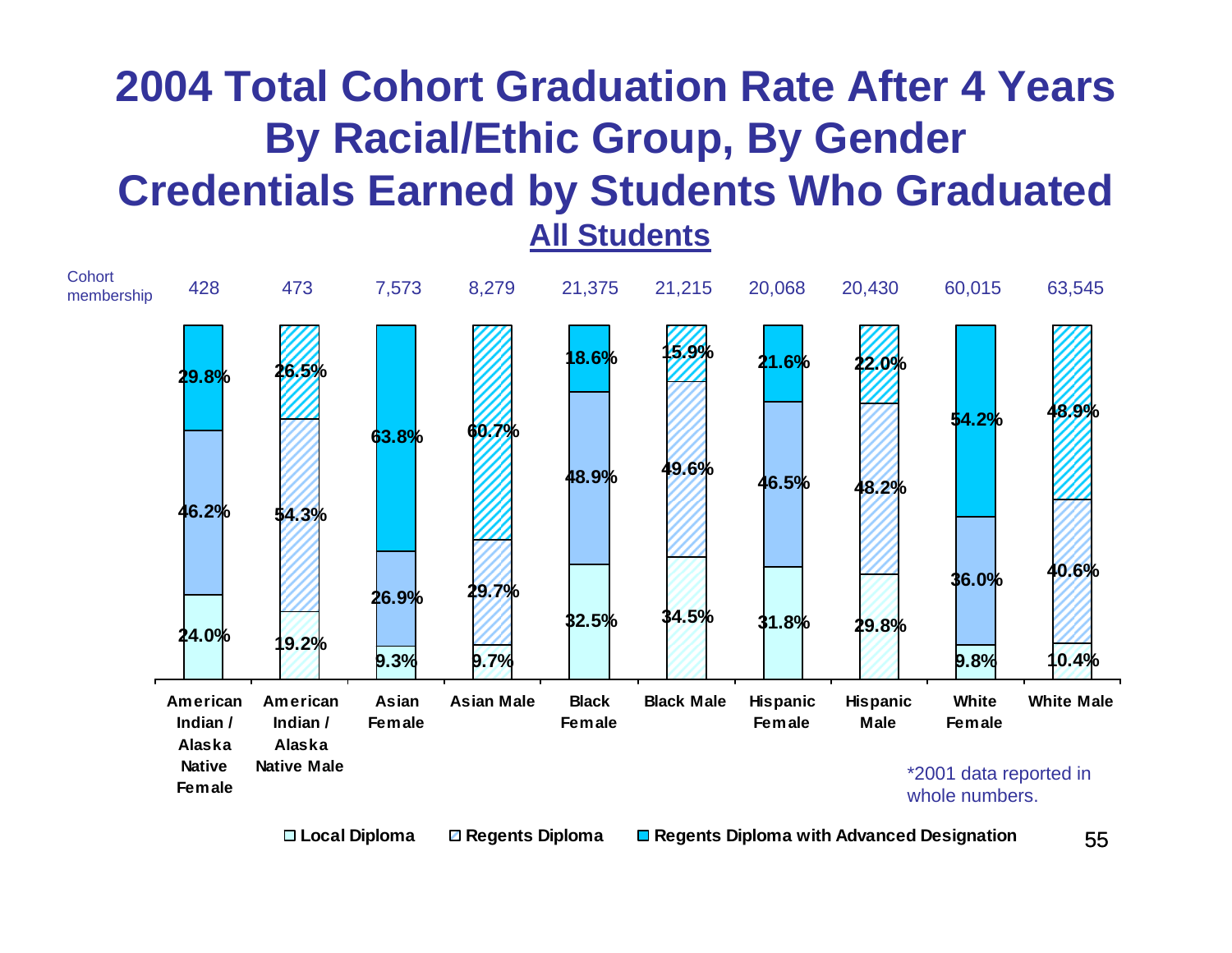

**American Indian/ Alaska Native Students and All Students**

**Local Diploma Regents Diploma Regents Diploma with Advanced Designation**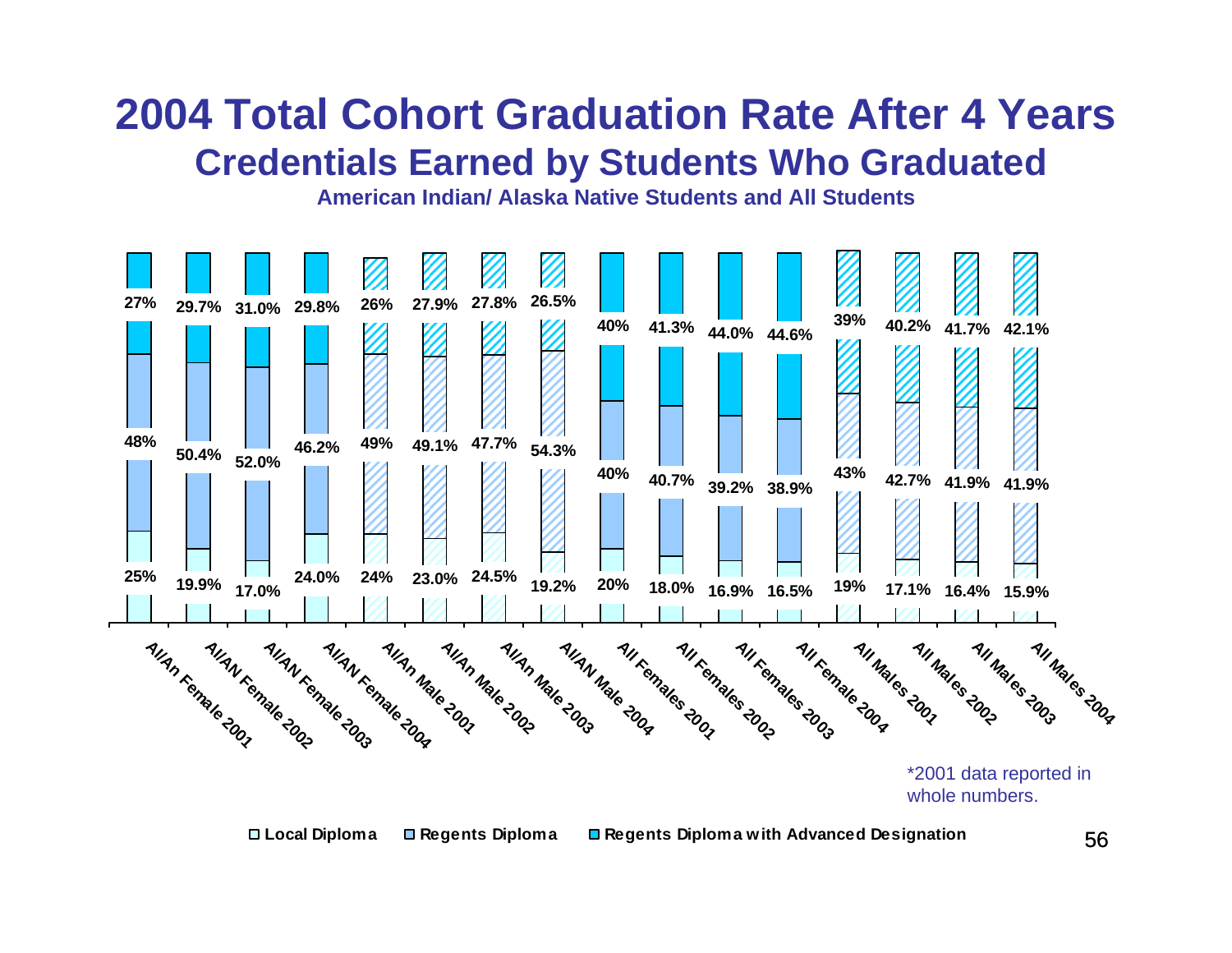**Asian Students and All Students**



57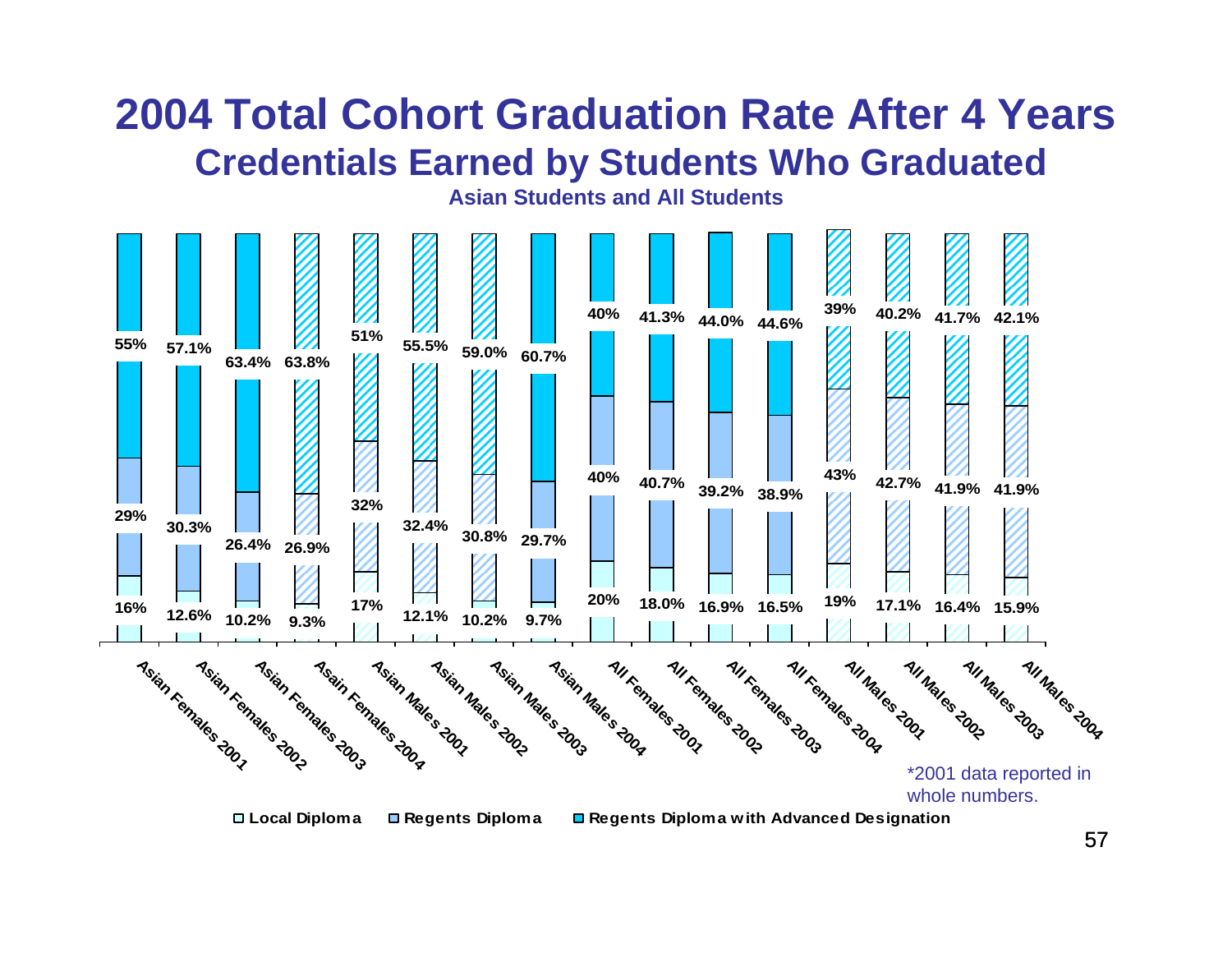**Black Students and All Students**



**Local Diploma Regents Diploma Regents Diploma with Advanced Designation**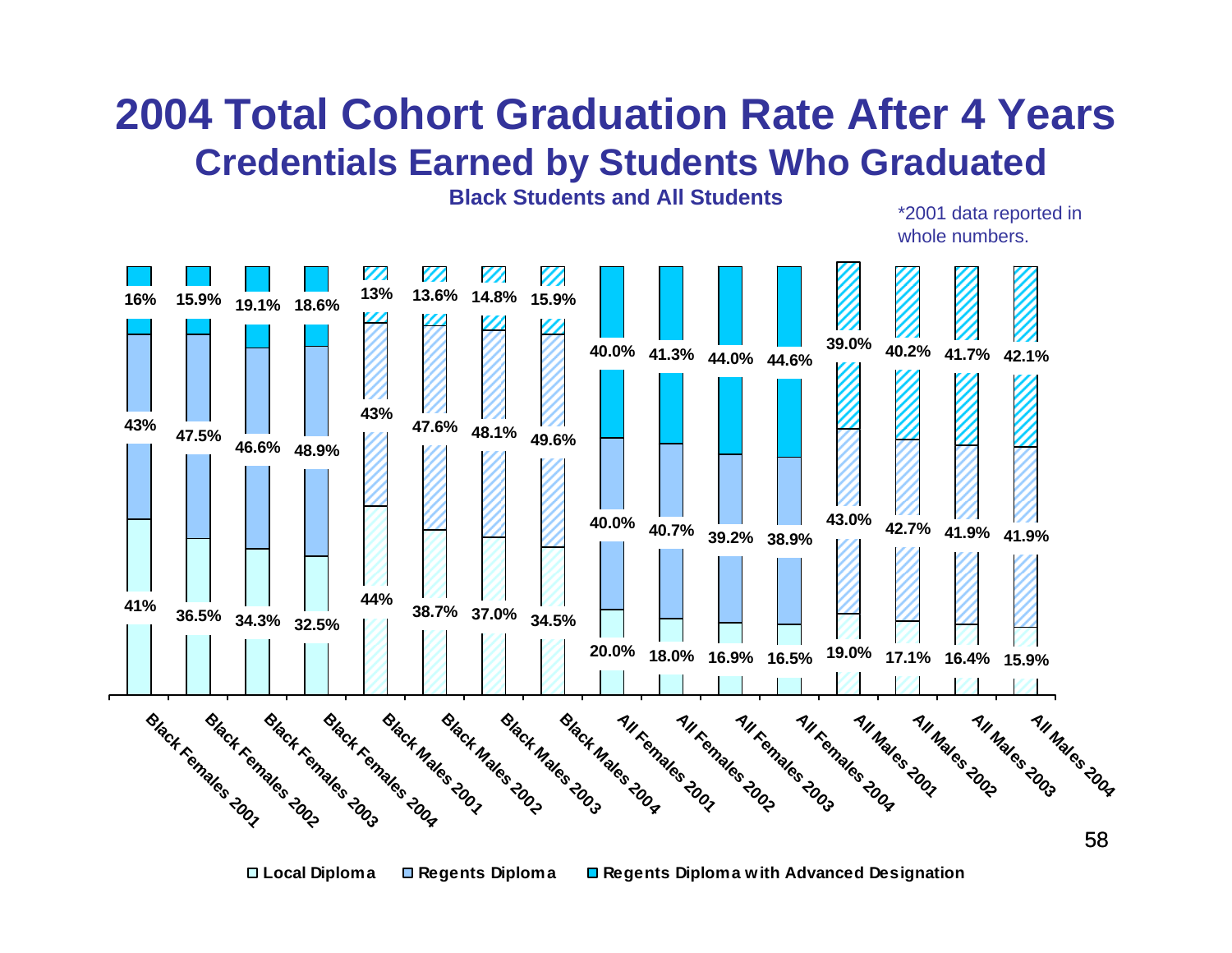**Hispanic Students and All Students**

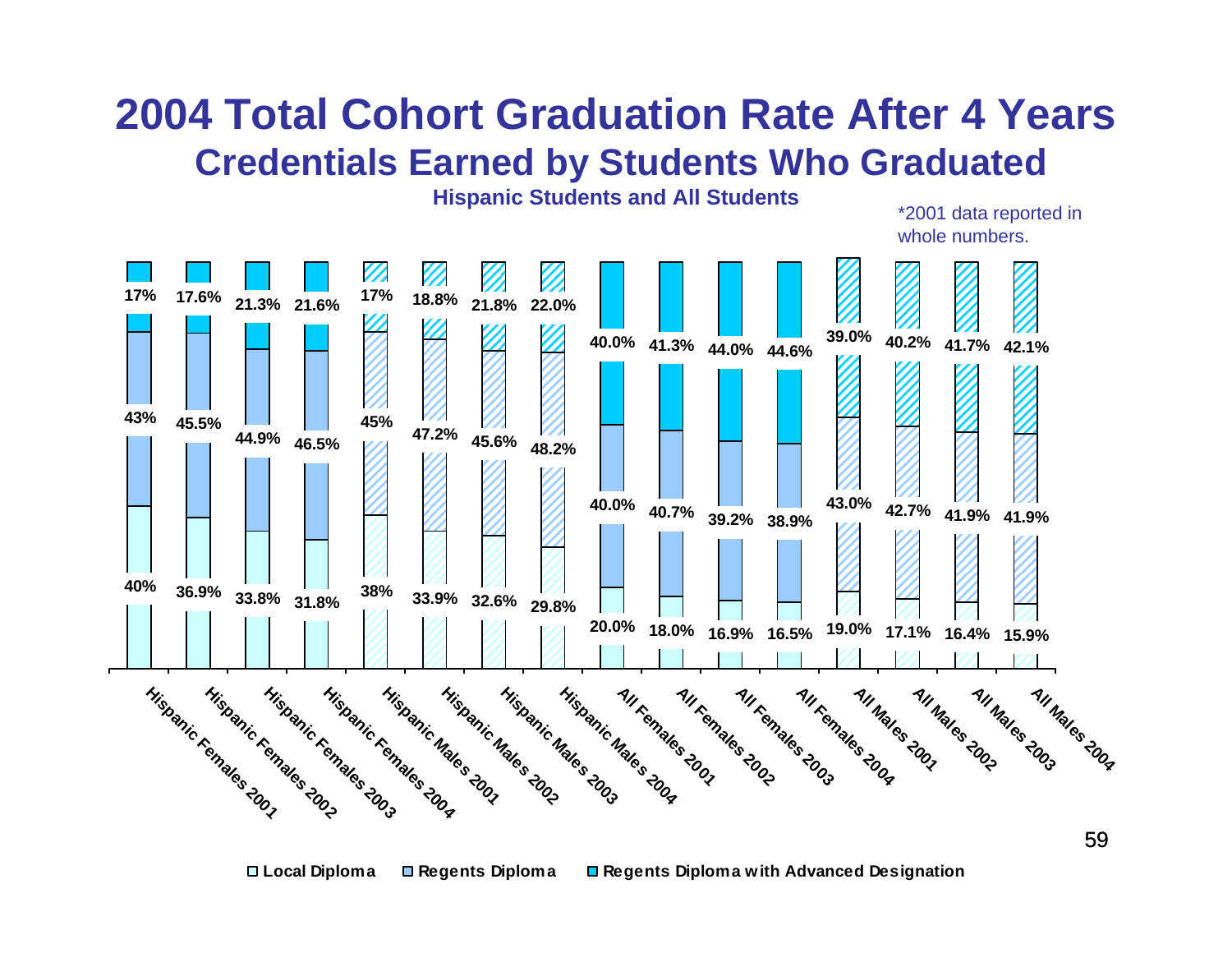

**Local Diploma Regents Diploma Regents Diploma with Advanced Designation**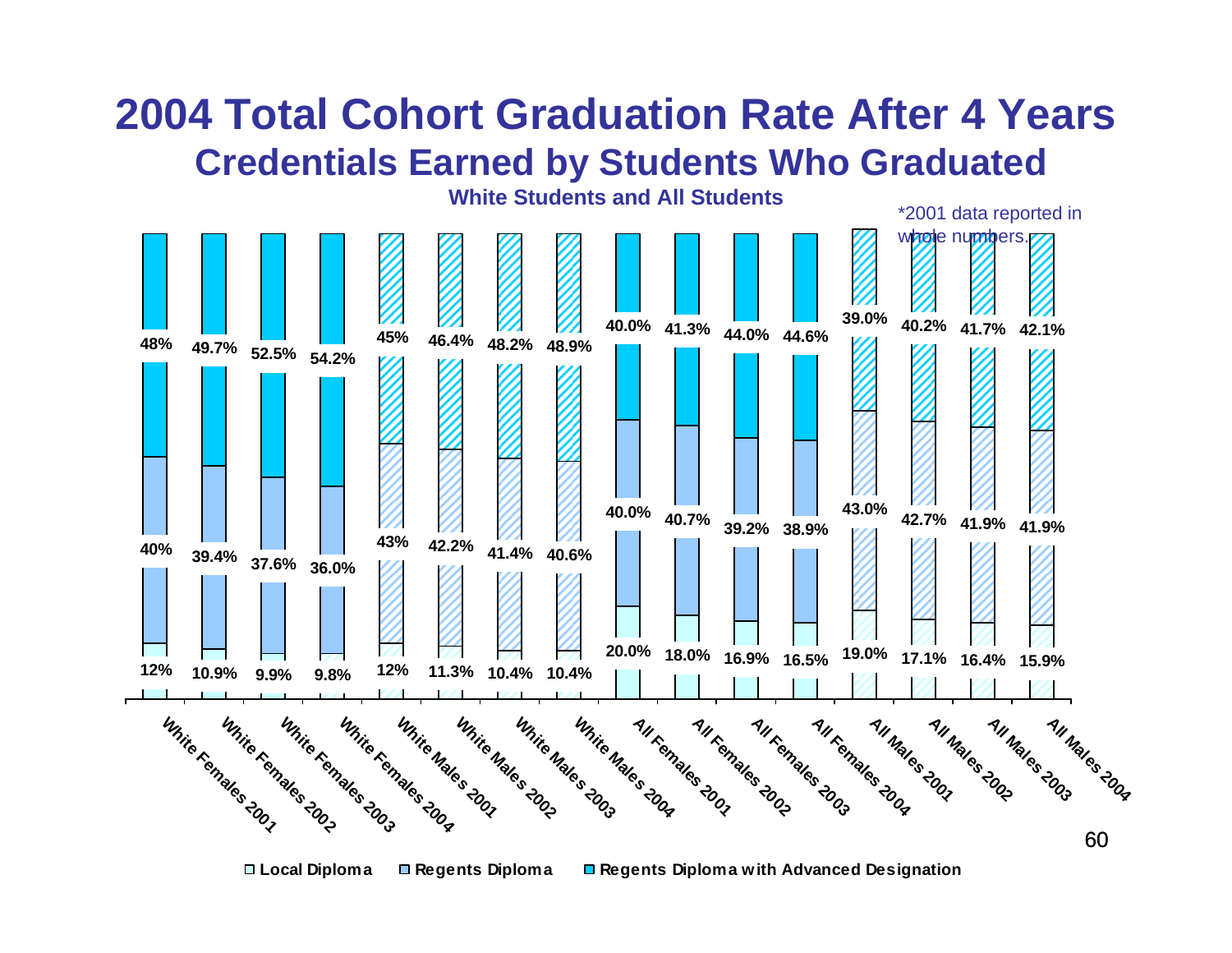#### **Credentials Earned by Students Who Graduated As Percent of Total Diplomas Awarded All Big 4 Cities Public School Students**



**Local Diploma Regents Diploma Regents Diploma with Advanced Designation**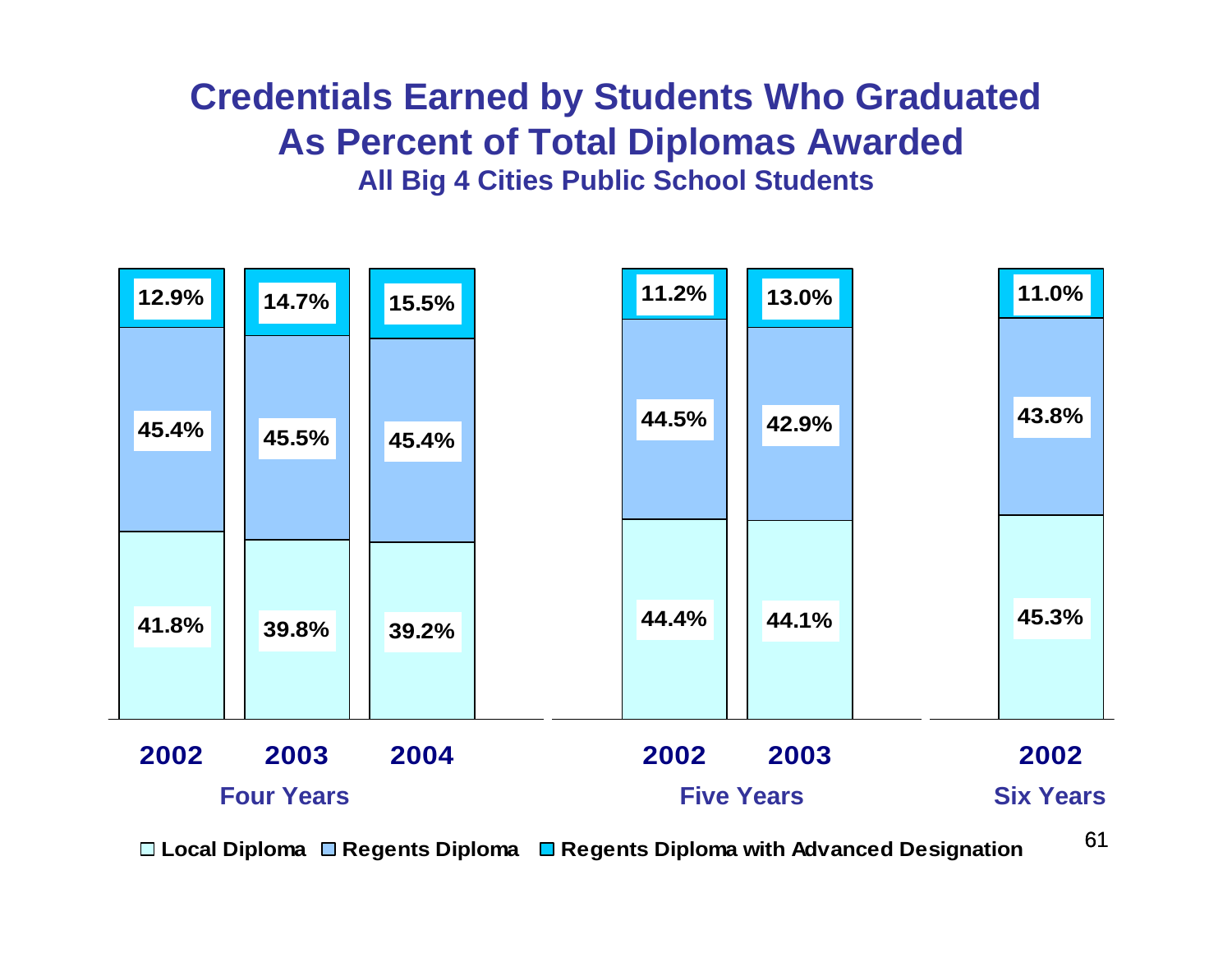## **This and the following slides show the percentage of students getting a Regents Diploma** *out of all the students who started 9th grade.*

**Percentage of Total Cohort Who Received a Regents Diploma or Advanced Regents Diploma through June After 4 Years**

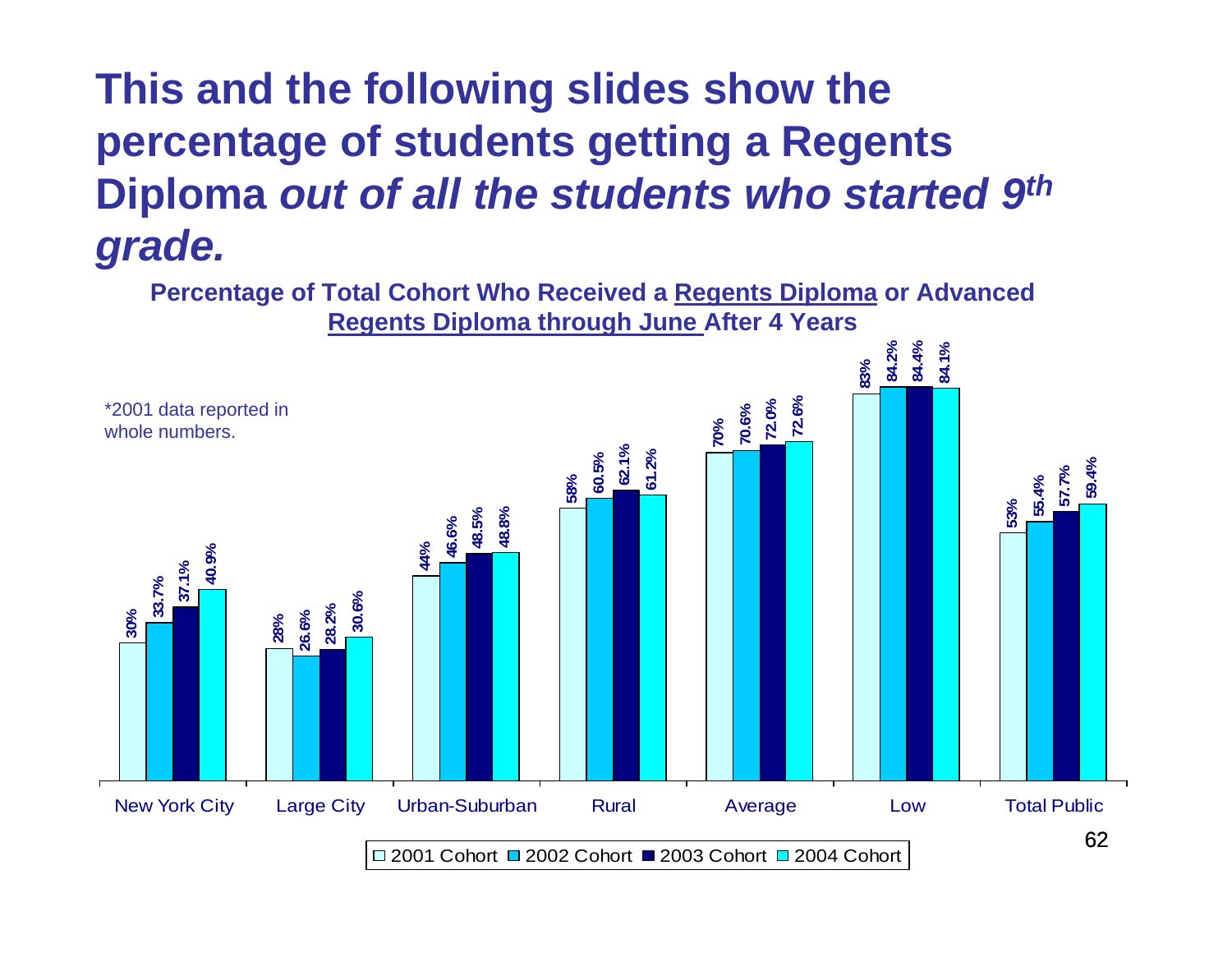# **Very few students with disabilities earn a Regents Diploma.**

**Percentage of Total Cohort Who Received a Regents Diploma or Regents Diploma with Advanced Designation After 4 Years**

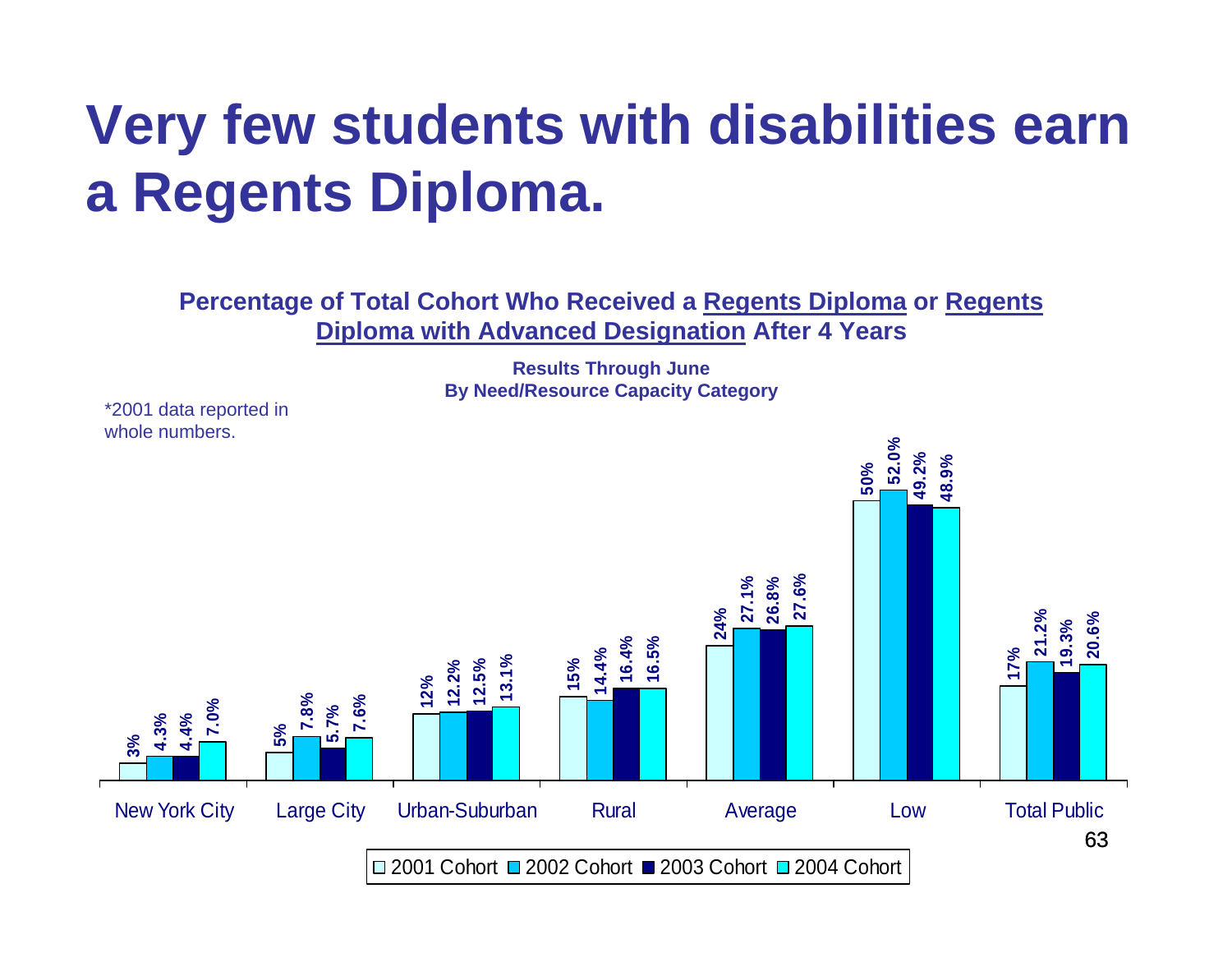# **Few English Language Learners receive a Regents Diploma.**

**Percentage of Total Cohort Who Received a Regents Diploma or Regents Diploma with Advanced Designation After 4 Years**

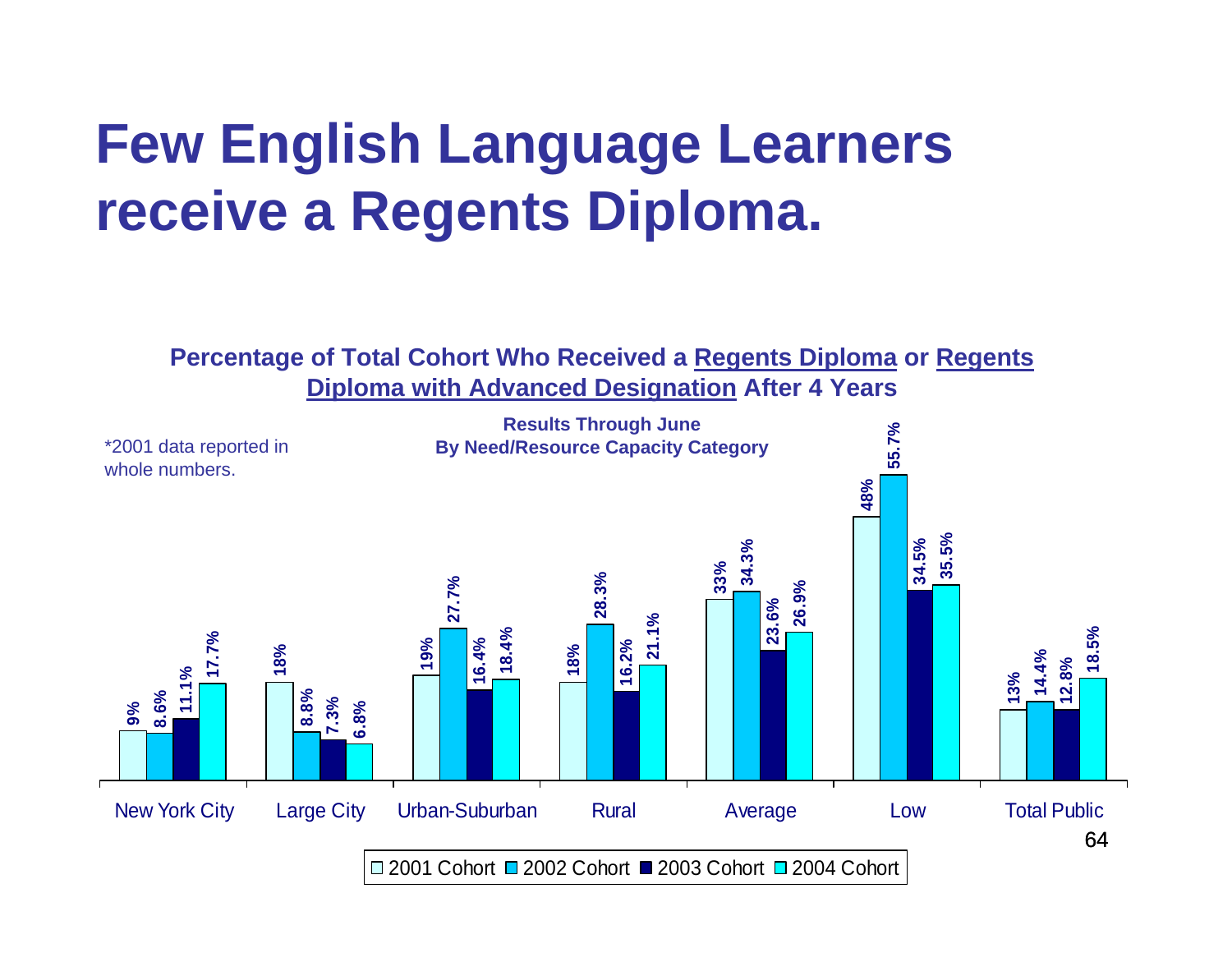# **Few Black and Hispanic students receive a Regents Diploma, but results have improved, according to school district reports.**



2001 Cohort □ 2002 Cohort ■ 2003 Cohort □ 2004 Cohort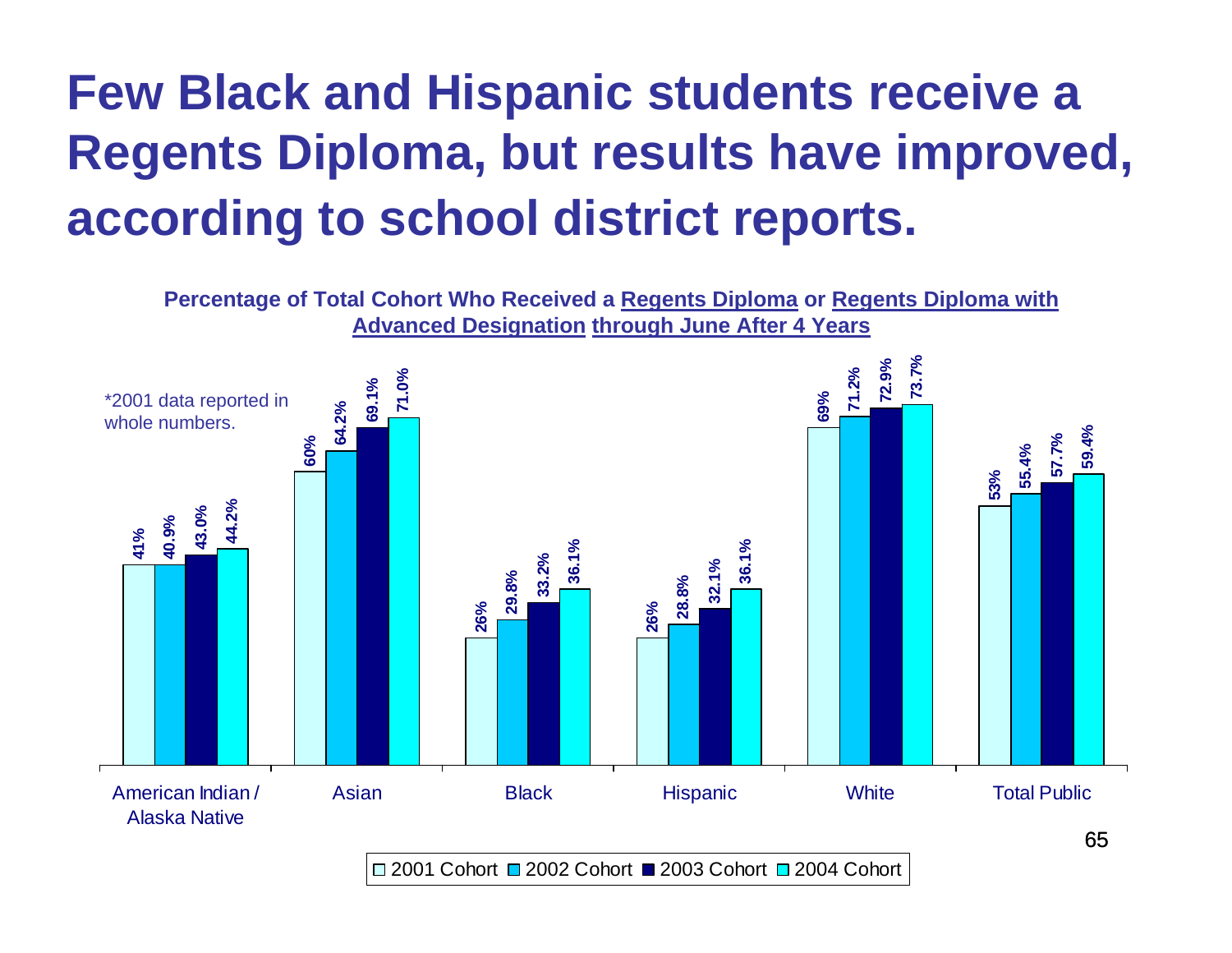#### **Public Schools, American Indian / Alaska Native Students 2001, 2002, 2003, 2004 Cohorts**

**Percentage of Total Cohort Who Received a Regents Diploma or Regents Diploma with Advanced Designation After 4 Years**



**Results Through June By Racial/Ethnic Category**

2001 Cohort □ 2002 Cohort ■ 2003 Cohort □ 2004 Cohort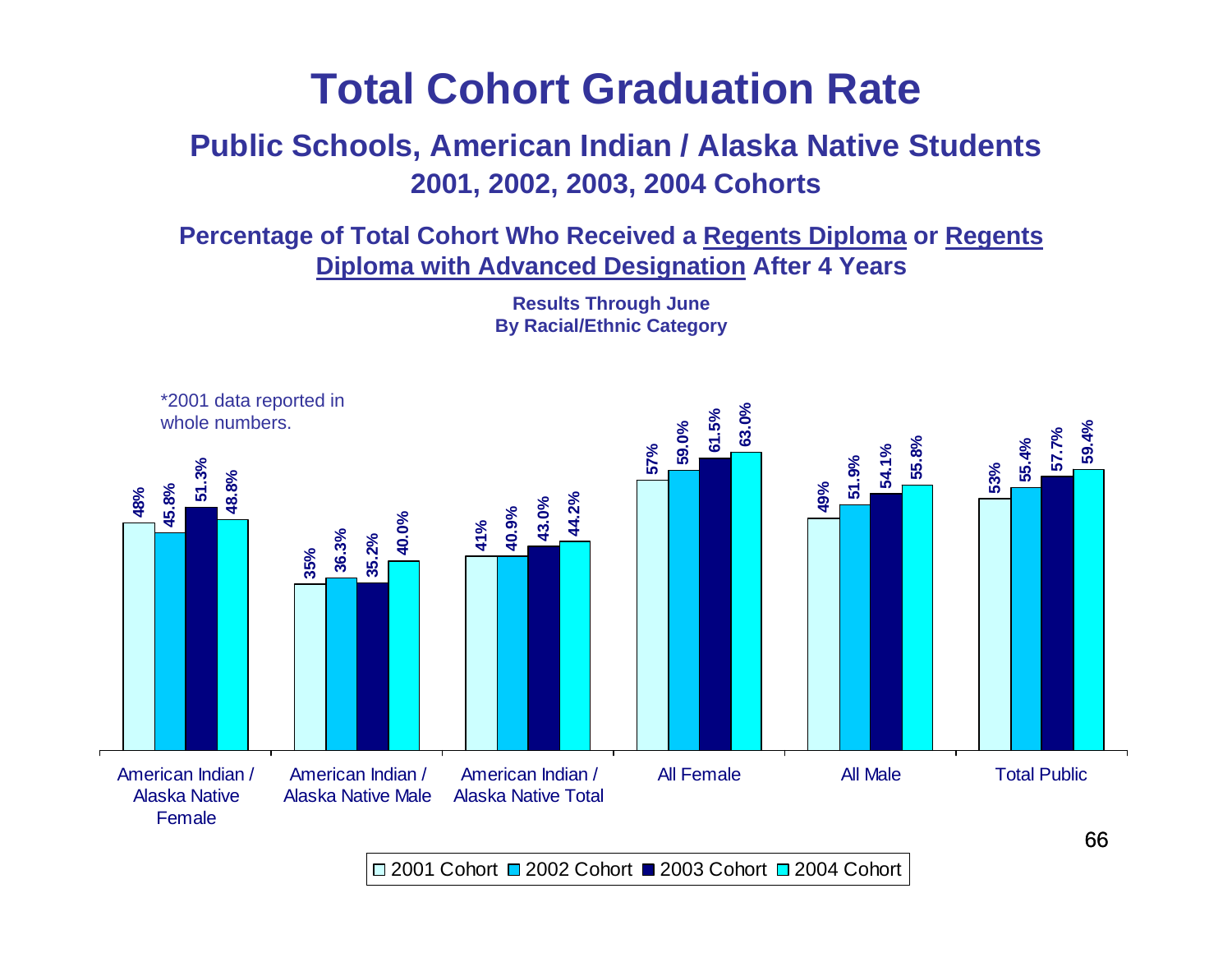#### **Public Schools, Asian Students 2001, 2002, 2003, 2004 Cohorts**

**Percentage of Total Cohort Who Received a Regents Diploma or Regents Diploma with Advanced Designation After 4 Years**

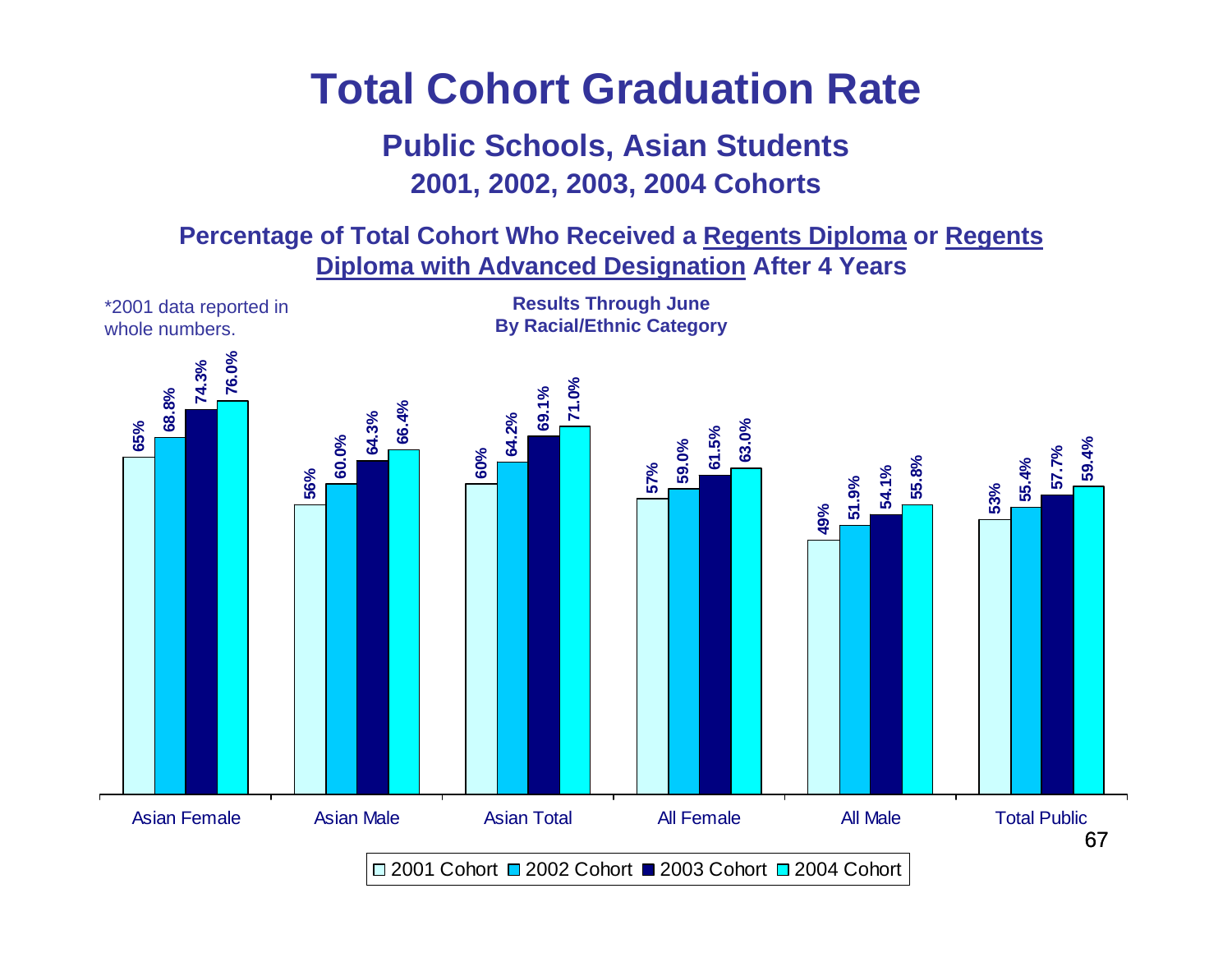#### **Public Schools, Black Students 2001, 2002, 2003, 2004 Cohorts**

**Percentage of Total Cohort Who Received a Regents Diploma or Regents Diploma with Advanced Designation After 4 Years**

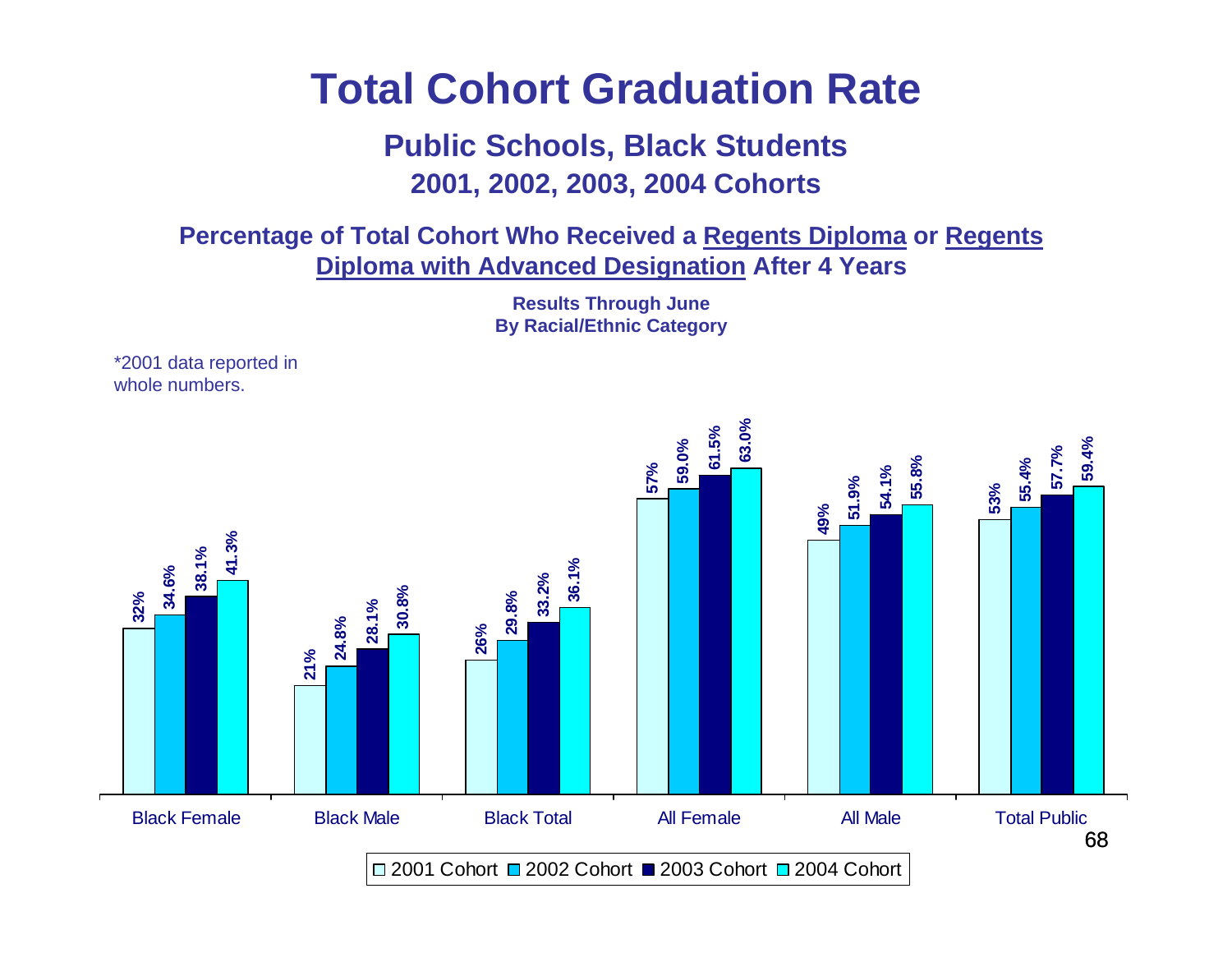#### **Public Schools, Hispanic Students 2001, 2002, 2003, 2004 Cohorts**

**Percentage of Total Cohort Who Received a Regents Diploma or Regents Diploma with Advanced Designation After 4 Years**



**Results Through June**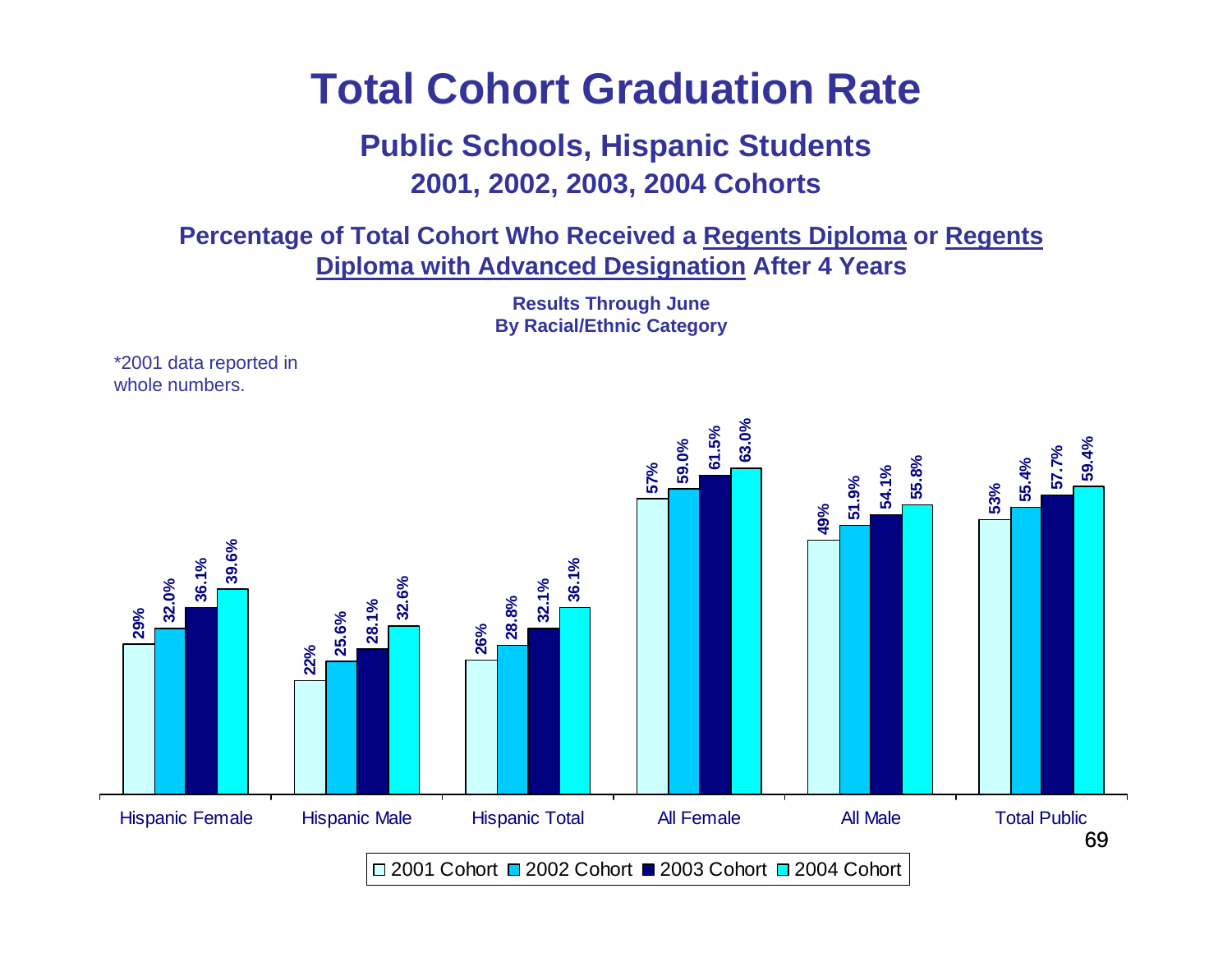#### **Public Schools, White Students 2001, 2002, 2003, 2004 Cohorts**

**Percentage of Total Cohort Who Received a Regents Diploma or Regents Diploma with Advanced Designation After 4 Years**



**Results Through June By Racial/Ethnic Category**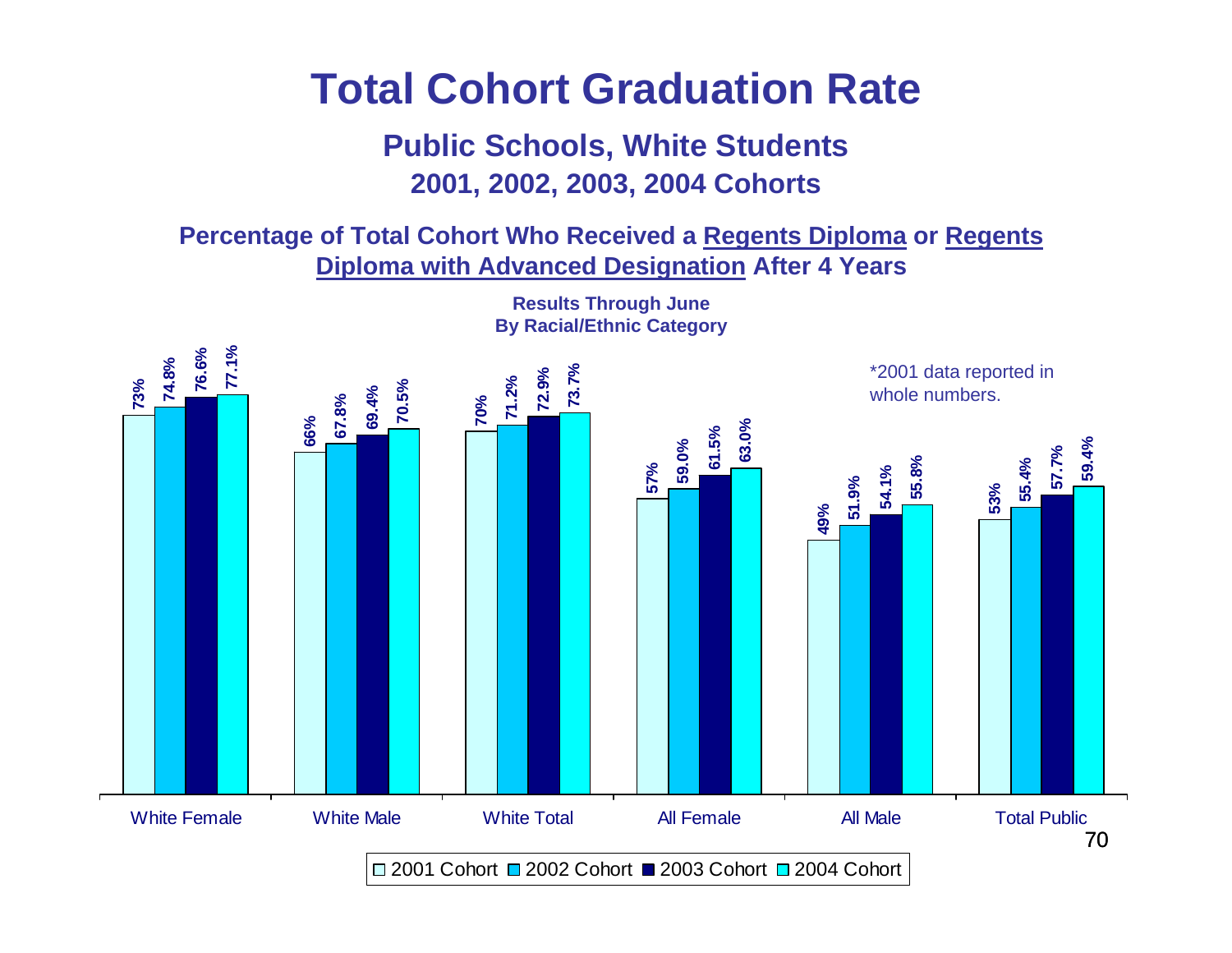## **The number of annual High School Graduates has increased over time.**

| This shows<br>the total<br>number of<br><b>students</b><br>graduating<br>each year,<br>regardless<br>of which<br>cohort they<br>belong to. | Year    | <b>Number of Students Earning</b><br><b>Regents or Local Diplomas</b> |
|--------------------------------------------------------------------------------------------------------------------------------------------|---------|-----------------------------------------------------------------------|
|                                                                                                                                            | 1995-96 | 136,754                                                               |
|                                                                                                                                            | 1996-97 | 138,990                                                               |
|                                                                                                                                            | 1997-98 | 139,531                                                               |
|                                                                                                                                            | 1998-99 | 140,365                                                               |
|                                                                                                                                            | 1999-00 | 141,510                                                               |
|                                                                                                                                            | 2000-01 | 141,634                                                               |
|                                                                                                                                            | 2001-02 | 143,070                                                               |
|                                                                                                                                            | 2002-03 | 143,818                                                               |
|                                                                                                                                            | 2003-04 | 153,202                                                               |
|                                                                                                                                            | 2004-05 | 153,202                                                               |
|                                                                                                                                            | 2005-06 | 161,732                                                               |
|                                                                                                                                            | 2006-07 | 164,790                                                               |
|                                                                                                                                            | 2007-08 | 174,443                                                               |

**71**